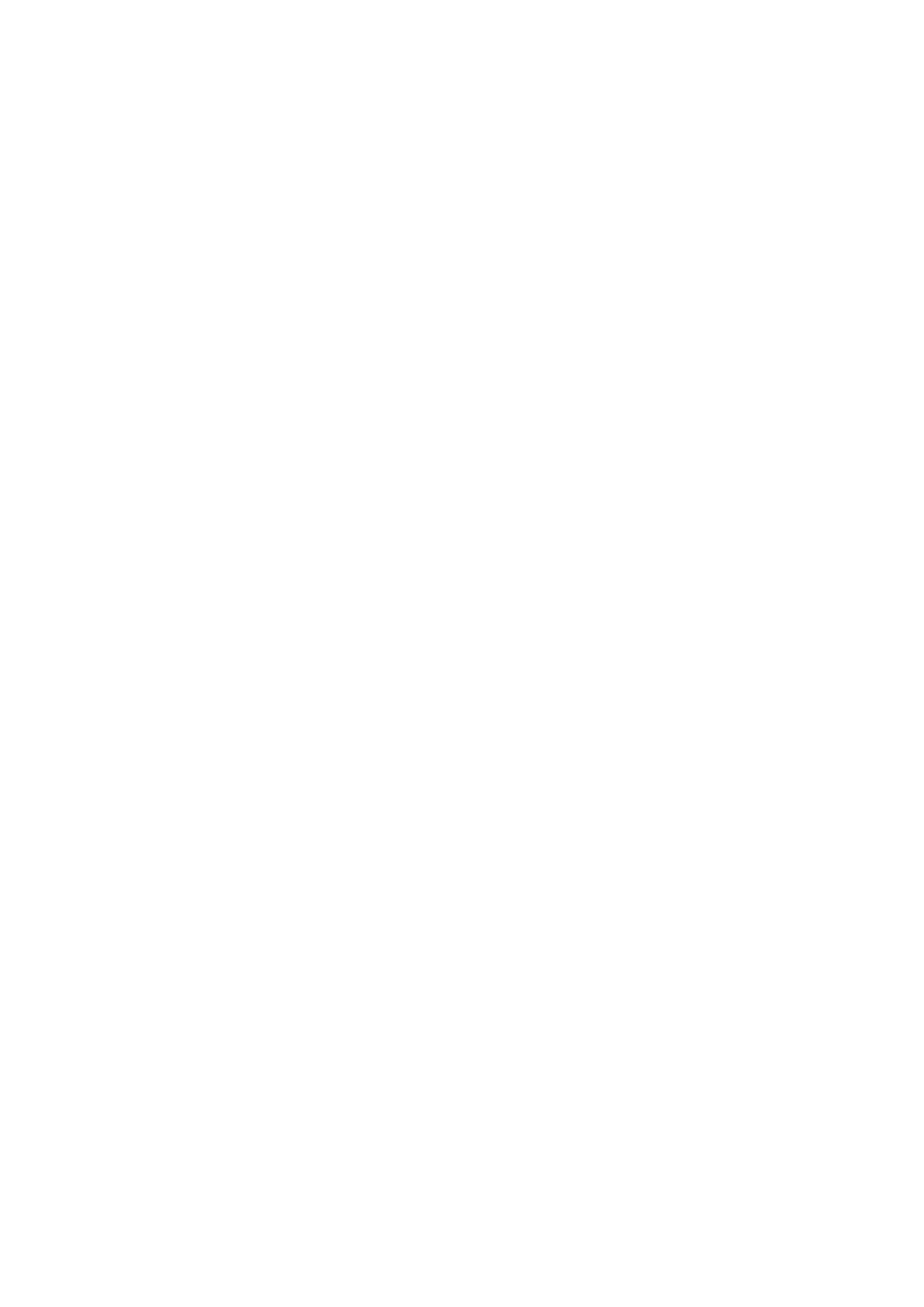## Aviation and shipping — impacts on Europe's environment

TERM 2017: Transport and Environment Reporting Mechanism (TERM) report



**European Environment Agency**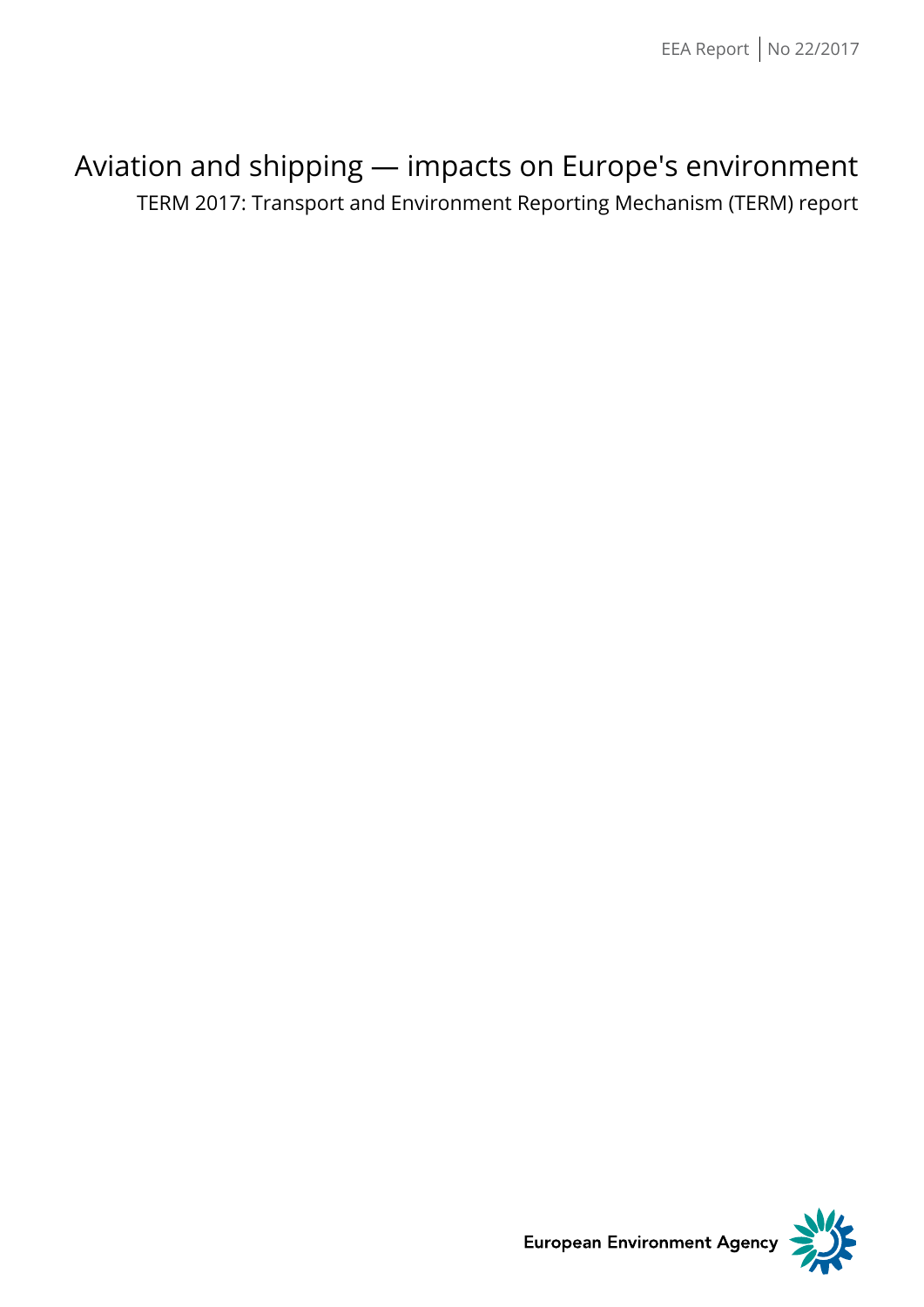Cover design: EEA Cover photo: © EEA

#### **Legal notice**

The contents of this publication do not necessarily reflect the official opinions of the European Commission or other institutions of the European Union. Neither the European Environment Agency nor any person or company acting on behalf of the Agency is responsible for the use that may be made of the information contained in this report.

## **Copyright notice**

© European Environment Agency, 2018 Reproduction is authorised provided the source is acknowledged.

More information on the European Union is available on the Internet (http://europa.eu).

Luxembourg: Publications Office of the European Union, 2018

ISBN 978-92-9213-931-5 ISSN 1977-8449 doi:10.2800/4907

European Environment Agency Kongens Nytorv 6 1050 Copenhagen K Denmark

Tel.: +45 33 36 71 00 Web: eea.europa.eu Enquiries: eea.europa.eu/enquiries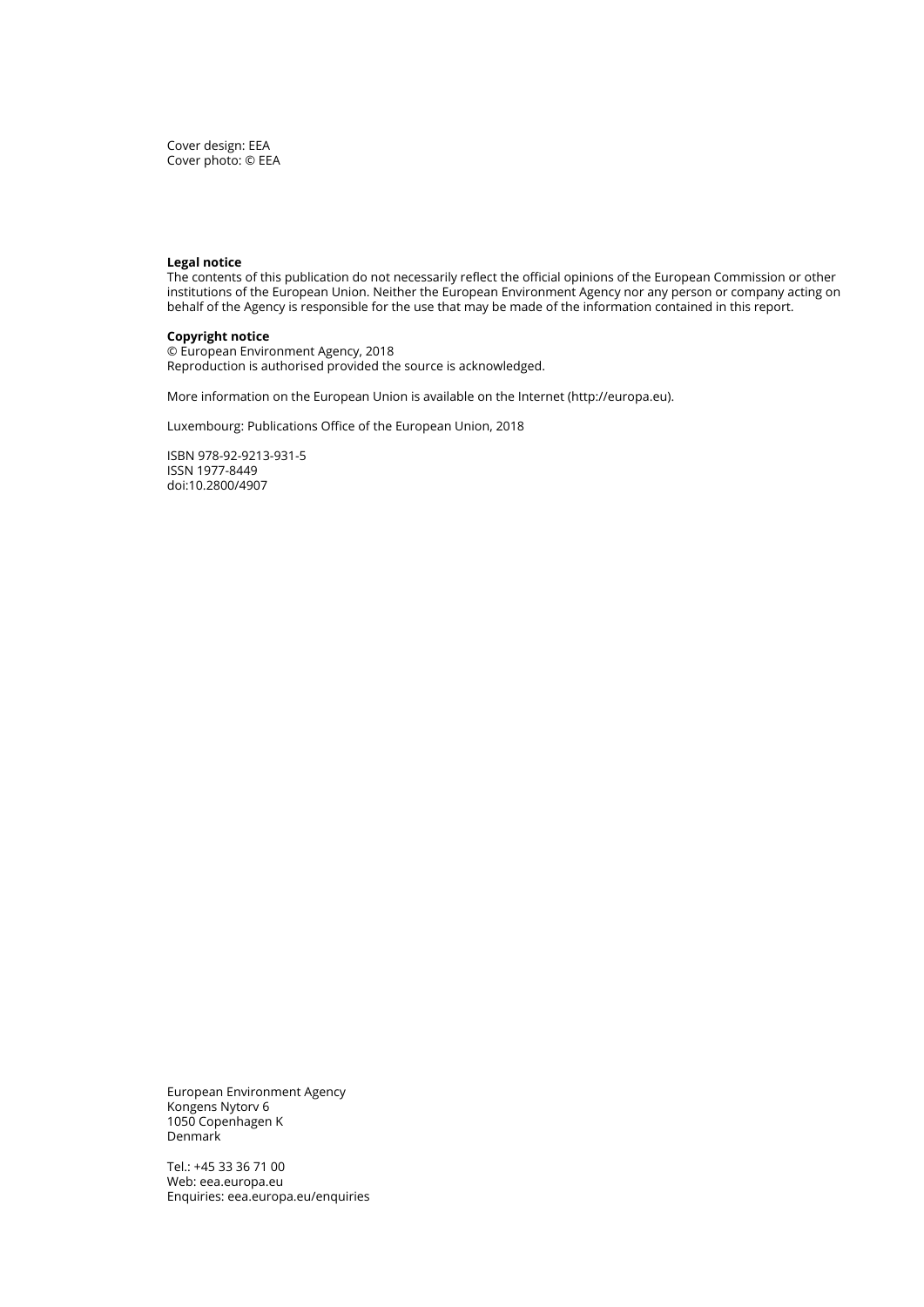# **Contents**

| 1            |                                                                                     |  |
|--------------|-------------------------------------------------------------------------------------|--|
|              | 1.1                                                                                 |  |
|              | 1.2                                                                                 |  |
| $\mathbf{2}$ |                                                                                     |  |
|              | 2.1                                                                                 |  |
|              | Explanatory factors underpinning aviation and shipping demand  13<br>2.2            |  |
| 3            |                                                                                     |  |
|              | 3.1                                                                                 |  |
|              | Why are activities in the aviation sector important for the environment?  19<br>3.2 |  |
|              | 3.3                                                                                 |  |
|              | 3.4                                                                                 |  |
|              | 3.5                                                                                 |  |
| 4            |                                                                                     |  |
|              | 4.1                                                                                 |  |
|              | 4.2                                                                                 |  |
|              | 4.3                                                                                 |  |
|              | 4.4                                                                                 |  |
|              | 4.5                                                                                 |  |
| 5            | Transitions towards improving the environmental sustainability of the aviation      |  |
|              |                                                                                     |  |
|              | 5.1                                                                                 |  |
|              | 5.2                                                                                 |  |
|              | 5.3                                                                                 |  |
|              | 5.4                                                                                 |  |
|              | 5.5                                                                                 |  |
| 6            |                                                                                     |  |
| 7            |                                                                                     |  |
| 8            |                                                                                     |  |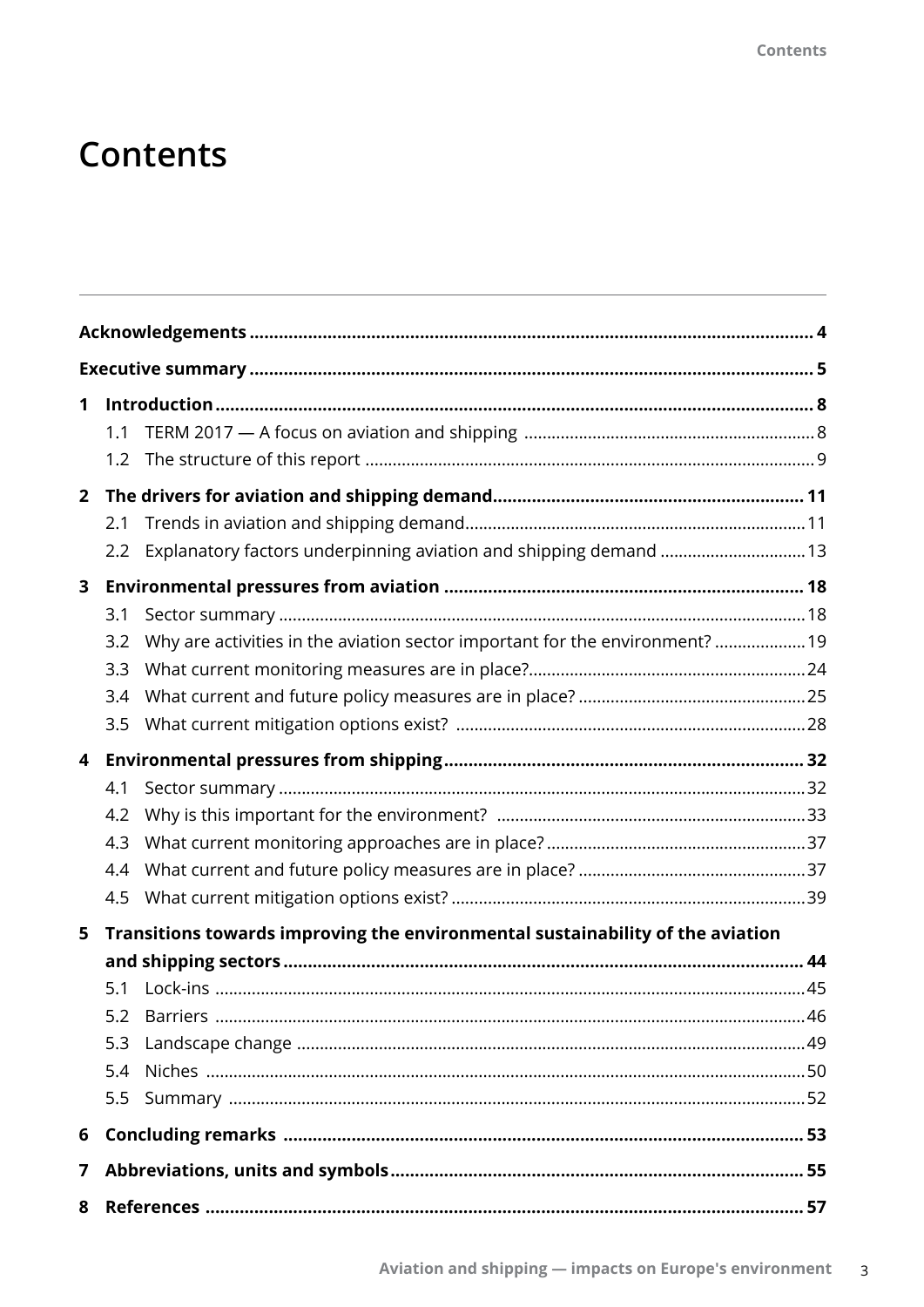# **Acknowledgements**

The Transport and Environment Reporting Mechanism (TERM) process is steered jointly by the European Environment Agency (EEA) and the European Commission (Eurostat, Directorate-General for Environment, Directorate-General for Mobility and Transport and Directorate-General for Climate Action).

This report was prepared by the EEA, based upon a draft assessment by the European Topic Centre on Air Pollution and Climate Change Mitigation (ETC/ACM). The ETC/ACM contribution was led by Alison Pridmore (Aether, United Kingdom), supported by Kathryn Hampshire and Christofer Ahlgren (Aether).

The EEA project managers for the report were Alfredo Sánchez Vicente and Anke Lükewille.

We gratefully acknowledge comments on the draft version of this report received from EEA member countries, the European Commission and the European Aviation Safety Agency (EASA).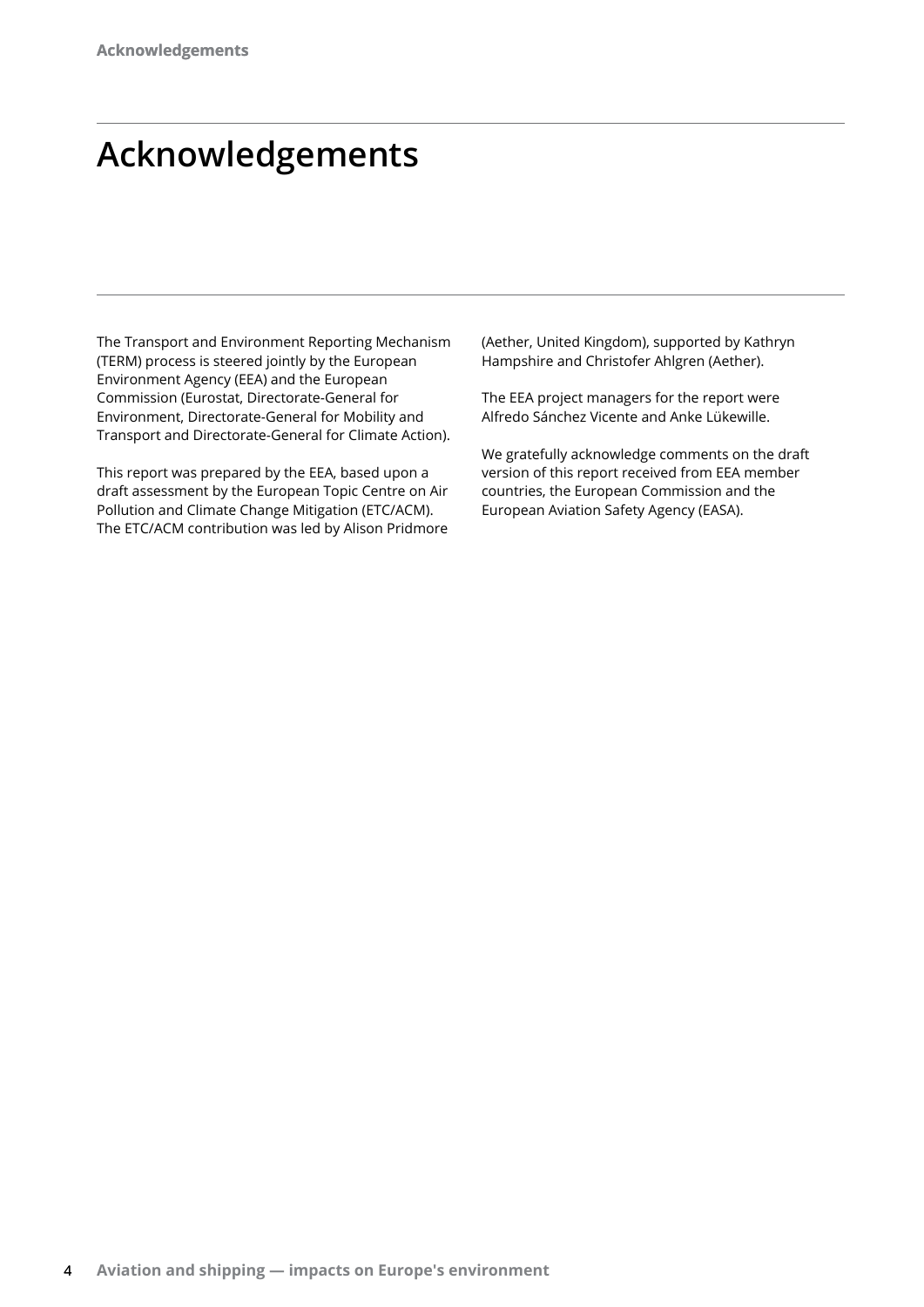## **Executive summary**

## **TERM 2017 — A focus on aviation and shipping**

Domestic and international aviation and shipping are key components of Europe's mobility system. They are both economic sectors that directly bring many societal and economic benefits, such as the delivery of a wide range of goods and services and provision of employment and mobility for personal, leisure or business purposes. However, from a broader environmental perspective, both sectors are also seen as challenging, as increasing demand is leading to increased pressures on the environment and climate. The joint consideration of aviation and shipping in the year 2017 report reflects key similarities opportunities and challenges — between the two economic sectors. These similarities include:

- International rather than local factors are largely responsible for the significant transport demand from these modes, for example driven by the globalisation of trade.
- Demand in these sectors is often led by consumers through tourism and the global supply chain of certain types of food and manufactured goods.
- The sectors have environmental impacts. They are responsible for a growing proportion of greenhouse gas (GHG) emissions, as well as contributing significantly to regional and local air pollution, noise pollution, pressure on land resources, water, etc.
- Mitigation actions are mainly regulated at the global rather than European or national levels.
- Robust monitoring and verification of air pollutant and GHG emissions from aviation and shipping,

particularly measuring actual emissions under real-life conditions, are challenging at present.

• These sectors have similar approaches towards governance, with both aviation (airports) and the maritime sector (ports) based around specific hubs, each of which requires efficient connection to secondary logistical and transport connections.

Expected economic growth and higher emissions set the aviation and shipping sectors apart from other economic sectors, which have seen reductions in GHG, air and water pollutant emissions in many regions since 1990. Demand has increased rapidly at the global and European levels for both freight and passenger transport. Driving forces underpinning this demand include the growing globalisation of trade, economic and population growth and an increase in average wealth.

## **Environmental pressures**

International aviation and maritime transport contribute significantly to total transport GHG emissions in the European Union (EU), comprising 13.3 % and 12.8 %, respectively (EEA, 2017a) (1). GHG emissions from international aviation have more than doubled since 1990; they were almost 25 % higher in 2015 than in 2000. Emissions from the sector have increased over each of the past 4 years (2013-2016), at an average rate of almost 2 % each year (EEA, 2017b). Emissions of GHGs from international shipping in the 28 Member States of the EU (EU-28) have also increased by 22 % since 1990, the second highest increase of any sector — exceeded only by international aviation. However, emissions from the sector have decreased since their peak in 2007-2008, following the global

<sup>(&#</sup>x27;) This includes emissions of carbon dioxide (CO<sub>2</sub>), methane (CH<sub>4</sub>), nitrous oxide (N<sub>2</sub>O), hydrofluorocarbons (HFCs), and perfluorinated compounds (PFCs). These emissions are commonly given in tonnes CO<sub>2</sub> equivalent (CO<sub>2</sub>e), which is a term for describing emissions of different GHGs in a common unit. For any quantity and type of GHG, CO<sub>2</sub>e signifies the amount of CO<sub>2</sub> that would have the equivalent global warming impact over a specified time period.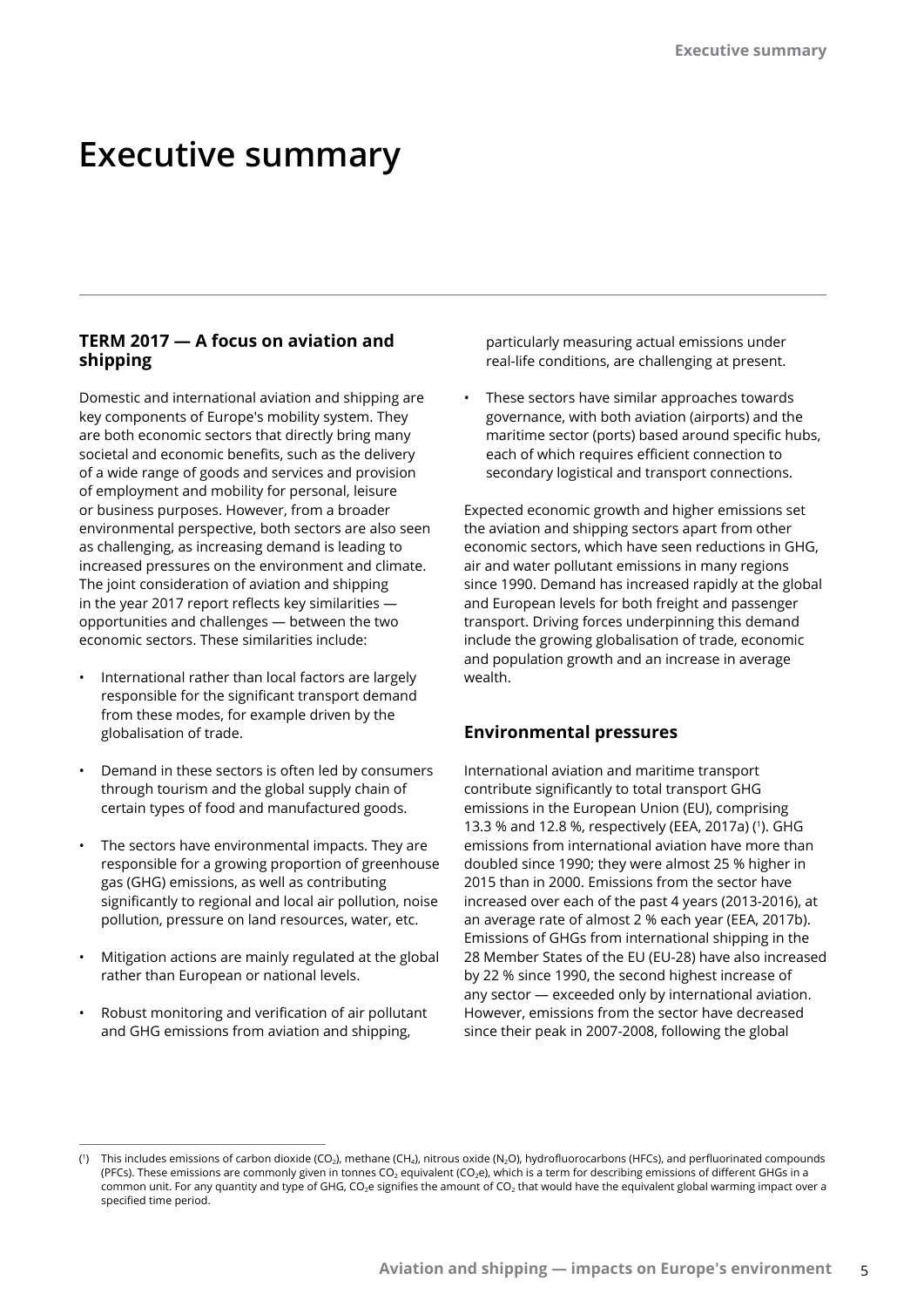economic crisis, with levels in 2015 being around the same as those reported by Member States in 2000.

Looking to the future, by 2030 and 2050, EU GHG emissions from all transport sectors (2) are projected to be 13 % and 15 % above 1990 levels, respectively (EC, 2016b) under current trends and adopted policies (EU Reference Scenario; EC, 2016b). This is significantly higher than the 60 % reduction target by 2050 set for the sector in the European Commission's 2011 Transport White Paper (EC, 2011).

Aviation and shipping are also important sources of the main air pollutants in the EU, particularly of nitrogen oxides (NO $_{\rm v}$ ), sulphur oxides (SO $_{\rm v}$ ) and primary particulate matter (PM)  $(3)$ . These pollutants contribute significantly to local and regional air pollution. For example, in 2015, international shipping contributed 16 % of EU NO<sub>x</sub> emissions, 7 % of emissions of particulate matter with a diameter of 2.5 μm or less (PM<sub>2.5</sub>) and 16 % of SO<sub>x</sub> emissions, respectively (EEA, 2017d).

The report also describes the environmental pressures caused by the aviation and shipping sectors in other environmental areas, namely:

- Noise pollution arising from flight movements and port operations. Around 4.1 million people in Europe (EEA, 2017c) are affected by exposure to noise above the 55 decibel (dB) day-, evening- and night-level  $(L_{den})$  indicator, designed to assess annoyance and set under the EU's Environmental Noise Directive (EU, 2002). In addition, aircraft typically generate more annoyance and sleep disturbance than other sources with the same  $L_{den}$  levels. Shipping- and port-related noise, while not reported separately under the Environmental Noise Directive, can also be a significant source of local noise exposure and, in addition, shipping movements can lead to disturbance of marine animals.
- Pressures on land use and natural habitats around the locations of airports and ports. Expansion of airport and port operations typically entails development of previously unused land, as well as the need for access and infrastructure support services around airports.
- Changes to morphology and hydrology with negative impacts on water quality.
- Water demand for the developed infrastructure services at airports and ports, as well as risks of water pollution from operational activities de-icing of aircraft and, at ports, from oil spills, inappropriately managed bilge water, etc.
- Waste generation from air and shipping activities.

## **Transitions to a more efficient aviation and shipping sector**

When discussing transitions to sustainable aviation and shipping, an understanding of lock-ins and barriers to change is key. This report identifies three key themes that act as challenges to change in the two sectors:

- 1. financial aspects;
- 2. knowledge needs; and
- 3. stakeholder interests.

Understanding these areas, in turn, can help identify the mechanisms and the extent to which these barriers and lock-ins can be overcome. This report touches upon mitigation aspects for the two sectors framed from this transitions perspective.

Financial aspects identified in the report include the historical investment that has been made in existing airport and port infrastructure, the costs of renewable energy sources and technologies, and fuel subsidies and (the lack of) taxation on fuels used for international transport in the relevant sectors.

Knowledge needs relate, for example, to the importance of accessible and transparent data concerning the viability of new technologies and operating practices in the aviation and shipping sectors. This includes the need to improve and share knowledge on aspects such as design, efficiency of alternative fuels and the benefits of changes in operating practices, such as slow-steaming in the maritime sector and weather-based routing techniques.

<sup>(</sup> 2) Including international aviation but excluding international maritime and other transportation.

<sup>(&</sup>lt;sup>3</sup>) Primary PM emissions from aircraft contribute relatively little to fine PM mass concentrations (measured, for example, in micrograms PM<sub>2.5</sub> per cubic metre). However, they emit a high number of ultrafine PM (PM<sub>0.1</sub>), which can have significant health impacts, as they are deposited in the lungs, where they have the ability to penetrate tissue and be absorbed directly into the bloodstream. So far, EU air quality legislation does not regulate PM number concentrations.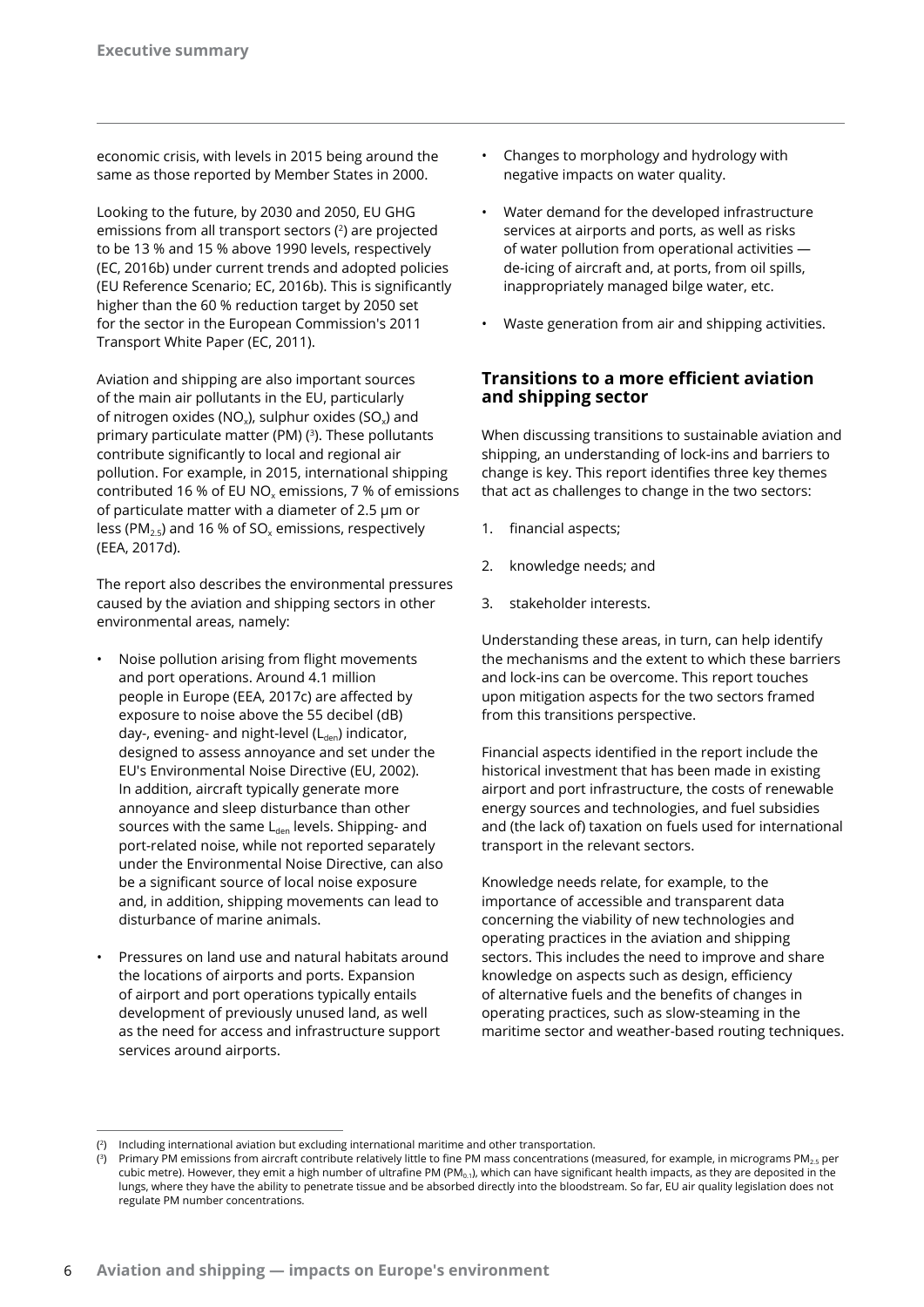Stakeholders' interests relate to the existing interests including resistance to change from incumbent transport operators. Aeroplanes and vessels have long lifespans, typically spanning several decades. While energy efficiency standards are in place, a lot more could be achieved, and current aircraft and vessel designs are inevitably being locked in into the medium and longer term. There can be an unwillingness of operators to invest in alternative fuel technologies and associated vessels and aircraft that have a limited alternative fuel supply infrastructure, while investments in new alternative fuelling stations are less attractive without an increasing demand for such fuels.

'Niches' have a key role to play in transitioning to a more sustainable aviation and shipping sector (for definition, see Box 5.1). They create the space for the development and uptake of innovation that can be hindered by existing barriers and lock-ins. Governments can use a number of different mechanisms to develop niches, including investment in research, product standards and subsidies for new, emerging technologies, and the distribution of new best practices to accelerate the exchange of information. For example, research initiatives (whether government or business led) can reduce the cost, and support development, of new fuels and technologies in each of the sectors, thus addressing financial challenges. They can provide data on the viability of these fuels

and technologies addressing knowledge needs, which in turn can provide reassurance with regard to the viability of change and contribute to realigning stakeholder interests. Civil society initiatives can help develop the broader conversations in European society around managing or even reducing demand for some goods and services that contribute to the demand for aviation and shipping services, for example tourist air travel or shipment of exotic goods.

 A number of challenges dominate. These include the impact of subsidies and favourable tax regimes compared with other transport modes, existing interests and resistance to change from established operators. 'Landscape change', creating windows of opportunity for innovation, therefore has a key role to play. Regulatory measures can provide clear signals to operators with regard to the steps required for change, helping to overcome resistance and facilitating uptake of new technologies and alternative fuels.

As noted in last year's report, public authorities have a key responsibility to ensure that different transport services are connected and inter-operable, that the required infrastructure is in place and that price signals are consistent (EEA, 2016a). Through their regulatory and funding power, public authorities also have the opportunity to help proactively shape the future aviation and shipping sectors.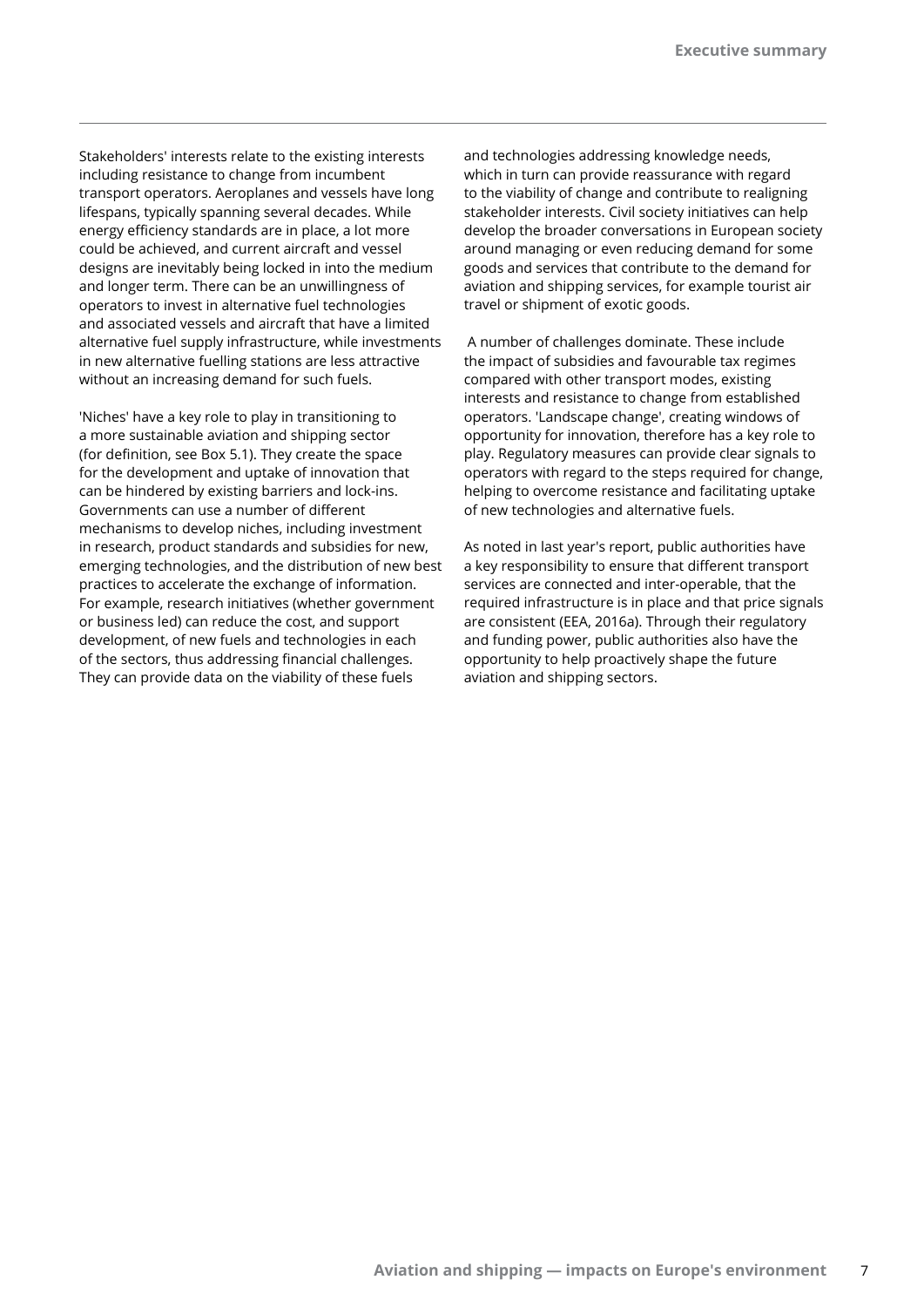# **1 Introduction**

The Transport and Environment Reporting Mechanism (TERM) report has been monitoring progress in integrating environmental objectives in transport since 2000. It has been providing information to the European Environment Agency's (EEA) member countries, the European Union (EU) and the public.

The EU's Seventh Environment Action Programme (7th EAP) put forward a clear vision: 'In 2050, we live well within the planet's ecological limits. Our prosperity and healthy environment stem from an innovative, circular economy where nothing is wasted and where natural resources are managed sustainably, and biodiversity is protected, valued and restored in ways that enhance our society's resilience' (EU, 2013a). To achieve this vision, environmental pressures arising from all sectors of the economy should be significantly reduced. As a key economic sector, reducing the environmental and climate pressures arising from Europe's transport sector will be critical in achieving the 7th EAP's longer term objectives.

The 'Transport and Environment Reporting Mechanism (TERM)' includes a number of indicators used for tracking the short- and long-term environmental performance of the transport sector and for measuring progress in meeting key transport-related policy targets. In 2017, the indicator-based assessment component of TERM is published as a separate briefing accompanying this report.

Last year's TERM report (EEA, 2016a) reflected upon the prospects for significant future 'systemic' changes towards improved sustainability for Europe's mobility system. Recent European Commission documents — the *European strategy for low-emissions mobility* (EC, 2016a) and the Commission's 2016 'Reference Scenario' (EC, 2016b) — suggest that, if no additional measures are taken beyond those currently planned, it will be difficult to reconcile high levels of human development (living well) with environmental sustainability (living within environmental limits). Beyond reducing transport greenhouse gas (GHG) emissions, other transport-related environmental pressures, such as air pollution, biodiversity fragmentation, traffic congestion, inefficient use of urban space and noise, also require more ambitious

actions to reach the 7th EAP's 'living well, within the limits of our planet' vision. The TERM 2016 report highlighted that a transition to sustainable mobility implies an understanding that small incremental steps are not enough to reach the necessary reduction in transport-related pressures on the environment.

This year's report builds upon the more general assessment undertaken in 2016 by providing a more detailed analysis, also from a transitions perspective, of two transport modes important to the functioning of Europe's mobility system — international aviation and shipping.

## **1.1 TERM 2017 — A focus on aviation and shipping**

- Domestic and international aviation and shipping are key components of Europe's mobility system. They are both economic sectors that directly bring many societal and economic benefits, such as the delivery of a wide range of goods and services and provision of employment and mobility for personal leisure or business purposes. However, from the broader environmental perspective, both sectors are also seen as challenging, because increasing demand within each of the sectors is exerting increasing pressures on the environment and climate. Their joint consideration in this TERM 2017 report also reflects key similarities, opportunities and challenges between them. These similarities include:
- International rather than local factors are largely responsible for the significant transport demand from these modes, for example driven by the globalisation of trade and the impact of economic growth at the global level. This reflects historical trends in industrialised countries and current and future gross domestic product (GDP) growth rates in emerging economies.
- Drivers for demand in these sectors are often consumer led, through tourism and the global scale of supply chains of certain types of food and manufactured goods. Disposal of subsequent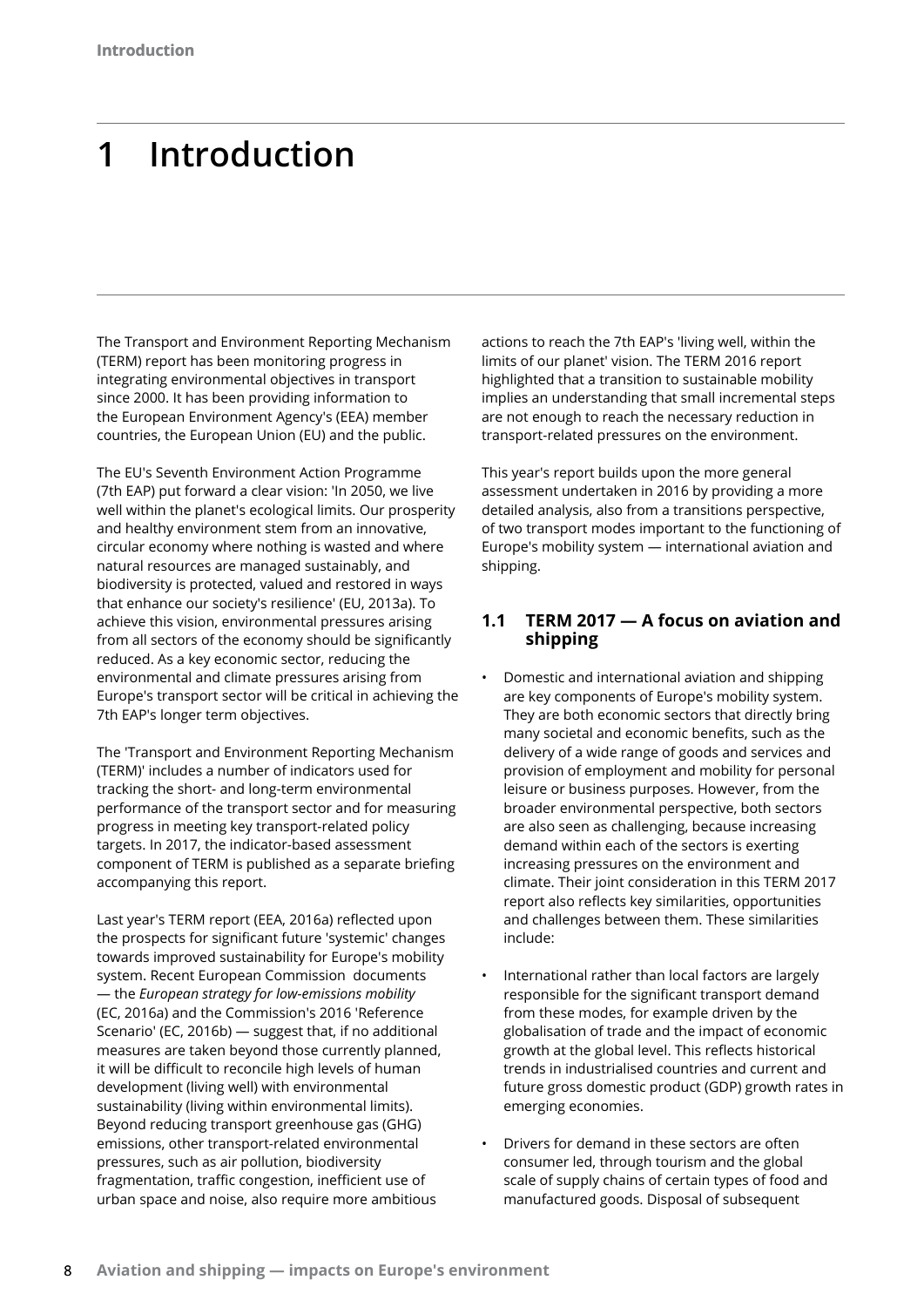waste can, in turn, create demand for transport requirements. Mitigation thus also needs to consider how the relevant consumer demand can be reduced, especially in the context of overall sustainable development, projected economic growth at the global level and the associated levels of demand.

- The sectors have environmental impacts. They are responsible for a growing share of GHG emissions, as well as contributing significantly to regional and local air pollution, noise pollution, and pressure on land resources, water, etc. By 2050, global aviation and shipping together are anticipated to contribute almost 40 % of global carbon dioxide ( $CO<sub>2</sub>$ ) emissions unless further mitigation actions are taken (EP, 2015). This expected growth sets them apart from other economic sectors, which have seen reductions in  $CO<sub>2</sub>$  emissions in many regions since 1990.
- Mitigation actions are regulated mainly at the global rather than European or national levels, for example through the International Civil Aviation Organization (ICAO) or International Maritime Organization (IMO), reflecting the cross-boundary nature of movements and fleet fuelling. While neither aviation nor shipping are specifically referred to in the 2015 Paris Agreement under the United Nations Framework Convention on Climate Change (UNFCCC), various stakeholders have identified the development and agreement of a '1.5 °C' (<sup>4</sup> ) compatible vision for aviation and shipping as one of the most important steps to achieve the Paris Agreement objectives. ICAO, for example, has reflected this to some degree and has reaffirmed 'work being undertaken to explore a long term global aspirational goal for international aviation in light of the 2 °C and 1.5 °C temperature goals of the Paris Agreement' (ICAO, 2016).
- Robust monitoring and verification of air pollutant and GHG emissions from aviation and shipping are presently challenging in terms of obtaining necessary information on the fuel consumption and emissions from the large numbers of aircraft and

ships travelling each day. Allocating these emissions spatially to inform environmental impacts or goals can similarly be difficult due to the cross-boundary nature of transport by these modes.

• These sectors have similar approaches towards governance, with both aviation (airports) and the maritime sector (ports) based around specific hubs, each of which requires efficient connection to secondary logistic and transport connections.

## **1.2 The structure of this report**

Figure 1.1 summarises how the report is structured; in detail:

- Chapter 2 assesses some of the key drivers responsible for the increasing demand for aviation and shipping transport.
- Chapters 3 and 4 describe the status of selected environmental pressures, impacts and policy measures within the aviation and shipping sectors, respectively. The chapters provide a summary of the following dimensions:
	- Why is this important for the environment?
	- What current monitoring approaches are in place?
	- What current and future policies are implemented and are being considered?
	- What mitigation options exist?
- Chapter 5 builds upon the transitions approach undertaken in last year's TERM report by considering how these modes could start a transition to improved sustainability. The chapter defines examples of barriers, lock-ins and niches.
- Finally, Chapter 6 of the report summarises the main conclusions.

<sup>(</sup> 4) The UNFCCC Paris Agreement aims, among other objectives, to strengthen the global response to the threat of climate change, in the context of sustainable development and efforts to eradicate poverty, including by holding the increase in the global average temperature to well below 2 °C above pre-industrial levels and pursuing efforts to limit the temperature increase to 1.5 °C above pre-industrial levels, recognising that this would significantly reduce the risks and impacts of climate change .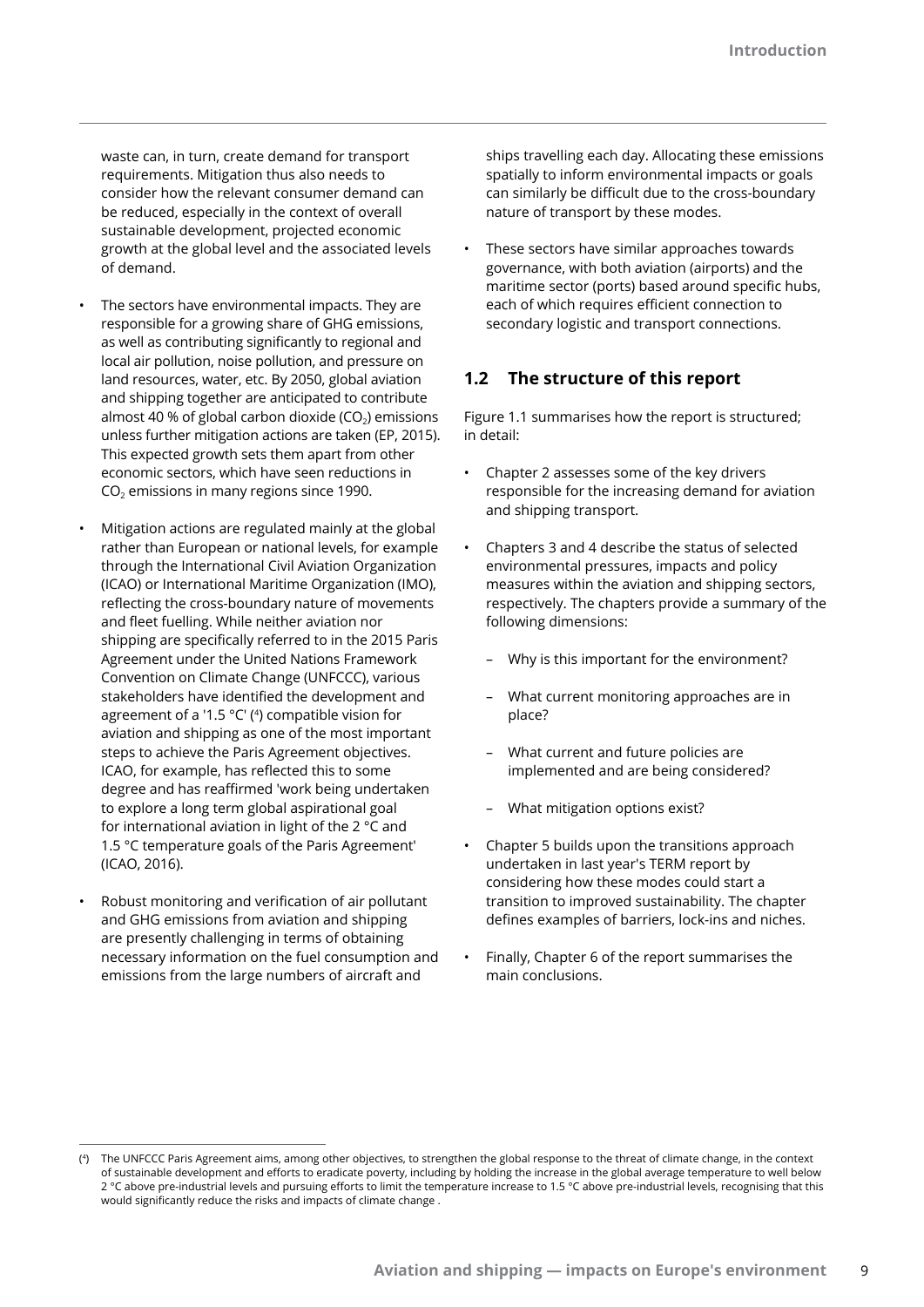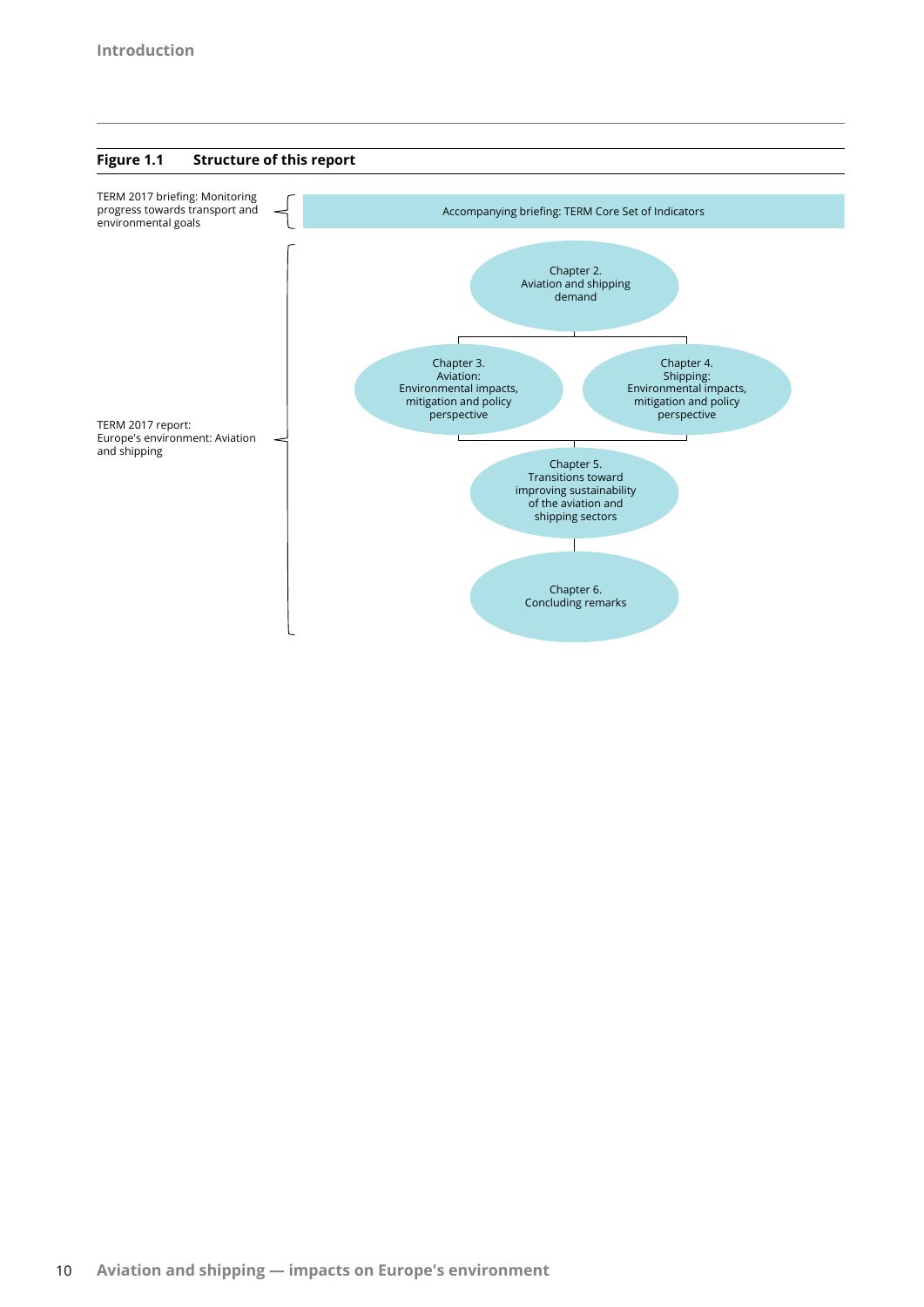# **2 The drivers for aviation and shipping demand**

#### **Key messages**

- Aviation and shipping demand has increased rapidly over past years at the global and European levels in both the freight and passenger transport sectors.
- Key drivers for this demand include the increasing globalisation of trade and economic growth. Contributory factors for the increasing demand also include a reduction in real transport prices, increasing competition and the role of economic incentives and tax exemptions.

## **2.1 Trends in aviation and shipping demand**

Over past decades, global population and wealth have grown in many areas of the world, which has allowed people to have access to more affordable air transport, for leisure or business purposes, and to imported goods.

However, while some dominant operators may have little incentive for change, new operators can act as facilitators. An example is low-cost airlines' adoption of newer, more fuel-efficient planes. The average age of Ryanair and EasyJet aircraft is considerably lower than the average age of Air France aircraft (e.g. Airfleet.net, 2017).

The maritime transport sector plays an essential role in the European economy. Nearly 79 % of the EU's external freight trade, measured by weight of transported goods (5), is delivered by shipping, making clear the global dependencies regarding imported goods (EEA, 2016b; Figure 2.1).

#### **Box 2.1 The GHG emission trends of low-cost operators in the aviation sector**

In 2016, the aviation sector covered by the EU Emissions Trading Scheme (ETS) emitted 61.4 mega-tonnes (Mt) of carbon dioxide equivalent CO<sub>2</sub>e, which represents an increase of 7.6 % over the previous year. The seven largest aircraft operators were responsible for 44 % of these emissions (EEA, 2017e). Ryanair and EasyJet were the two highest emitters in 2016, accounting for 8.4 Mt CO<sub>2</sub>e and 5.1 Mt CO<sub>2</sub>e respectively, with increasing emissions over the past years. This mainly reflects the annual growth in passenger numbers.

In contrast, the decline in annual emissions for, for example, Air France, despite a slight increase in annual passenger numbers, is likely to reflect fuel efficiency improvements from both the recent reduction in the age of its fleet and operational improvements such as route optimisation and 'eco-flying', for example flying lower and slower or operating at full capacity (EEA, 2017e).

<sup>(</sup> 5) If analysed by value of transported goods, then the role of aviation is more important.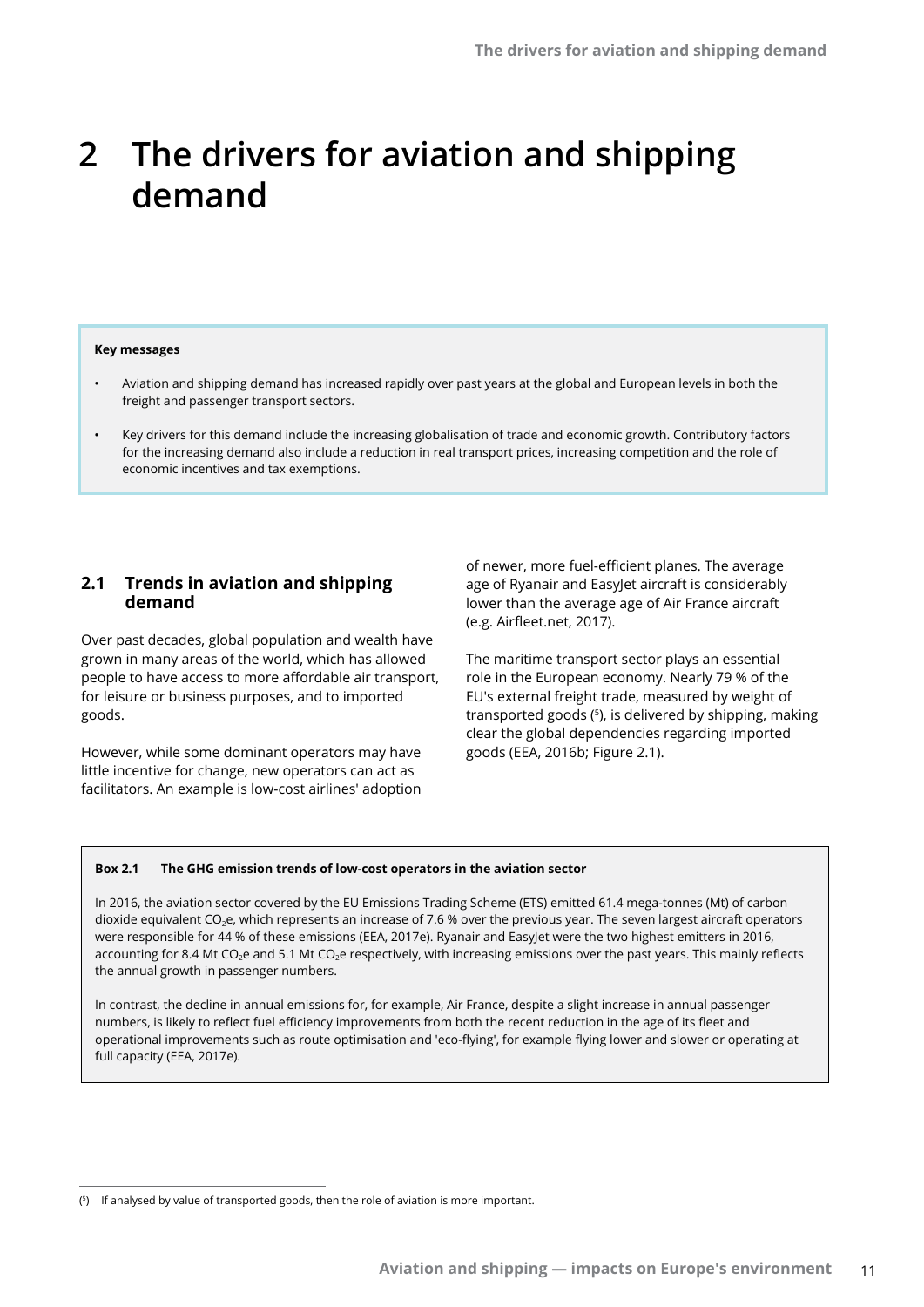#### **Figure 2.1 Container port traffic**



**Source:** World Bank, 2017a.

#### **Figure 2.2 Air transport freight**

Demand for air transport freight has similarly increased (Figure 2.2), reflecting growing demand for long-distance transport of time-sensitive high-value goods such as pharmaceutical products and fresh produce. It is estimated that around 69 % of cargo transported between EU Member States, or to and from non-EU countries, is transported over more than 2 500 km (Krueger, 2009; MacGregor and Groom, 2009; Alonso, et al., 2014).

The number of air transport passengers in Europe and globally has tripled since 1990 (Figure 2.3). This demand is expected to increase further. The International Air Transport Association (IATA) suggests that globally air passenger numbers will almost double by 2035 compared with 2016. For Europe, the growth rate is estimated to be 2.5 % per year, the slowest of all world regions, but still resulting in an increase of 570 million passengers per year by 2035 (IATA, 2016). To meet the forecast demand, ICAO has projected that the world's commercial aircraft fleet will almost double in size over the next 20 years, increasing from around



**Note:** The Eurostat data are shown on the secondary axis. Freight data (in tonnes) are only available in Eurostat's database from 2005 onwards. The data for the EU presented by the World Bank might be an underestimation.

**Source:** 1973-2016, World Bank, 2017b; 2008-2016, Eurostat, 2017c.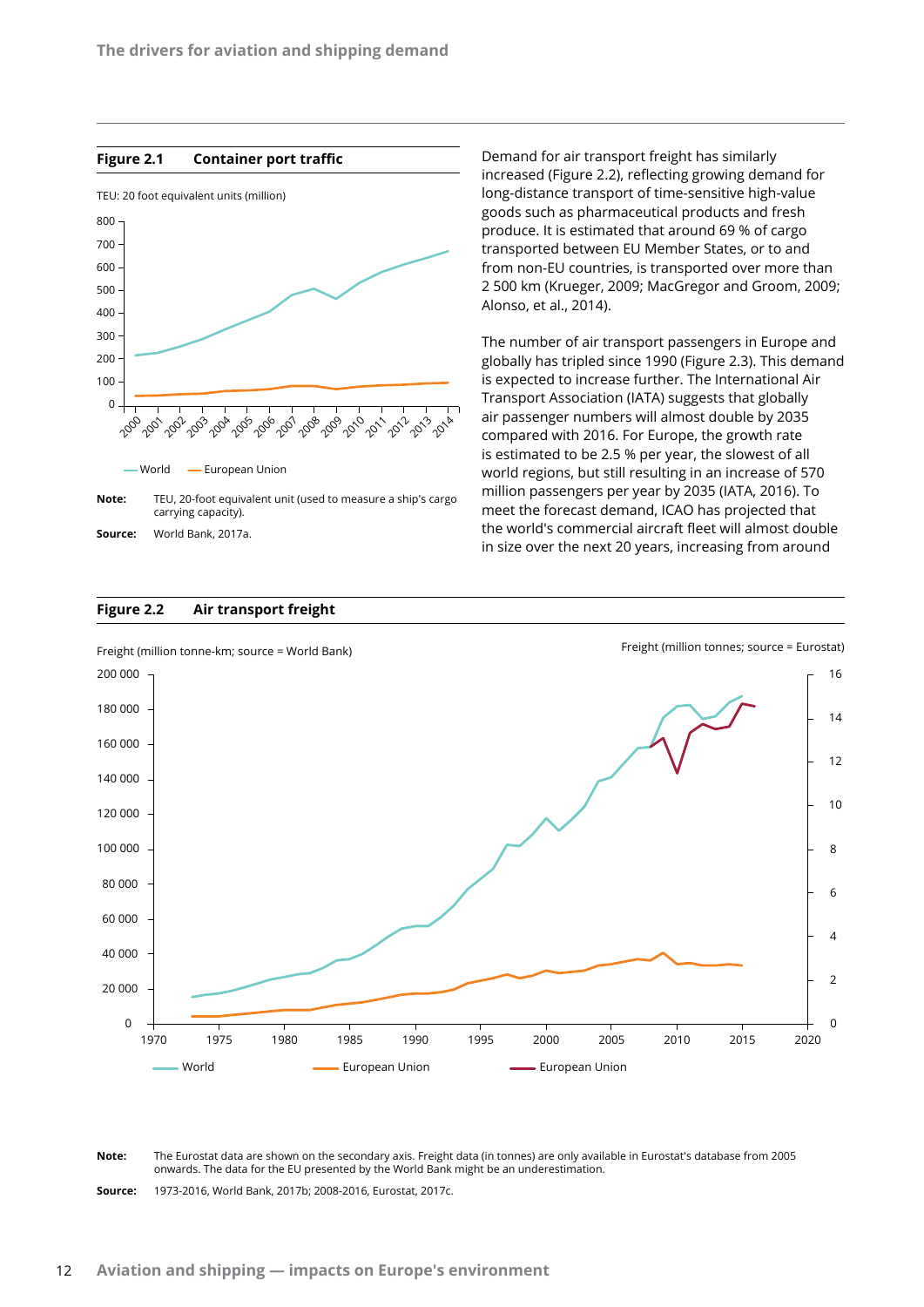26 000 aircraft in 2016 to 47 500 in 2036 (ICAO, 2010). Once certified, aircraft types can be produced for 20-30 years (an extreme example is the Boeing 747 which, originally certified around 1970, went through various models and did not go out of production until 2010). Once released into service, an aircraft can also have a lifetime of about 20-25 years. Thus, it is possible that examples of aircraft types being certified now could still be in service in the 2050s.

## **2.2 Explanatory factors underpinning aviation and shipping demand**

A number of factors underpin the selected trends summarised in the preceding section. Longer term drivers include the globalisation of trade and economic growth. Further, population and disposable incomes have grown significantly in certain regions. Other enabling factors have included increased competition and lower prices arising as a result of low-cost carriers entering the aviation market and the role of subsidies and exemptions, for example with respect to taxation for international transport fuels.

#### *2.2.1 Globalisation of trade*

Global rather than local factors are key drivers for demand; the globalisation of trade over past decades has had a significant impact. According to the World Trade Organization (WTO), multilateral and regional treaties have resulted in substantial reduction in tariff and non-tariff protectionist measures (WTO, 2013).

Developed countries, searching for lower cost production, increasingly source materials, products, components and services from the developing world. Driven by structural change, fast-growing workforces and trade liberalisation, developing regions are rapidly increasing their share of total global economic output, trade and investment. Looking ahead, global trade flows are likely to continue evolving (EEA, 2015).

#### **Figure 2.3 Air transport passengers carried**



underestimation; see Eurostat, 2017: "In 2016, 972.7 million passengers travelled by air in the European Union (EU), up by 5.9 % compared with 2015."

**Source:** 1973-2016, World Bank, 2017c; 2008-2016, Eurostat, 2017c.

Average tariffs on manufactured products in industrialised countries have decreased, for example, from around 45-50 % in 1948 to an average of around 3 % in 2009 (Krueger, 2009). Furthermore, improvements in information technologies have made international telecommunication much more cost-effective, facilitating trade deals (WTO, 2013) and hence growth of freight demand. The increasing demand for exports and imports in terms of contribution to GDP at the global and European scale is shown in Figure 2.4.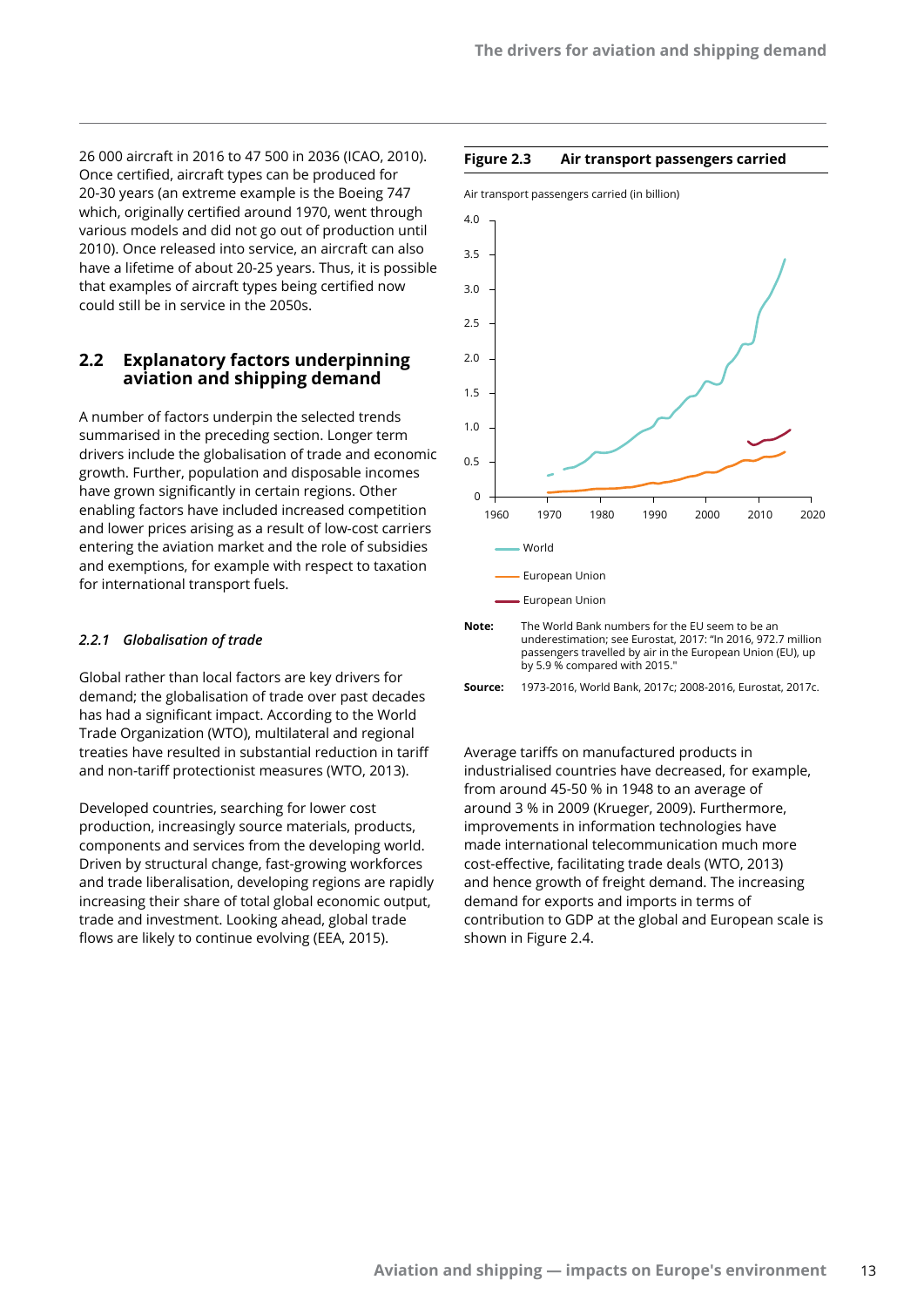

**Figure 2.4 Growth in exports and imports of goods and services as a percentage of GDP**

#### *2.2.2 Economic and trade growth*

Figure 2.5 shows the gross weight of goods handled in the main EU ports in 2015, imported or exported by the EU.

Shipping plays a considerable role with respect to the supply of fuels used for energy generation in Europe. Liquid bulk goods, which include liquefied gas, crude oil, oil products and other liquid bulk goods, dominate inwards goods movements amounting to over 900 000 tonnes in 2015. These were followed by dry bulk goods, which typically include ores, coal and agricultural products. Large containers carry manufactured goods, while 'roll-on/roll-off' units (6) include wheeled equipment for carrying cargo, such as a truck, trailer or semi-trailer and represent a smaller but still substantial portion of inwards goods.

Looking forwards, the impact of economic growth at the global level, especially the current and future GDP growth rates in China and India, are key drivers: increased trade with emerging economies will result in longer travel distances. There will also be changes in the type of goods transported. Oil shipping accounts for nearly one third of global maritime trade at present. On a 2050 timescale, this proportion is predicted to reduce because of increased use of renewables and energy efficiency measures in the EU. However, the use of unitised cargo ships (large containers and general cargo) is predicted to increase rapidly, reflecting increased demand for manufactured goods.

 $(6)$ Roll-on/roll-off (ro-ro) ships are vessels designed to carry wheeled cargo, such as cars, trucks, semi-trailer trucks, trailers and railroad cars, which are driven on and off the ship on their own wheels or using a platform vehicle, such as a self-propelled modular transporter.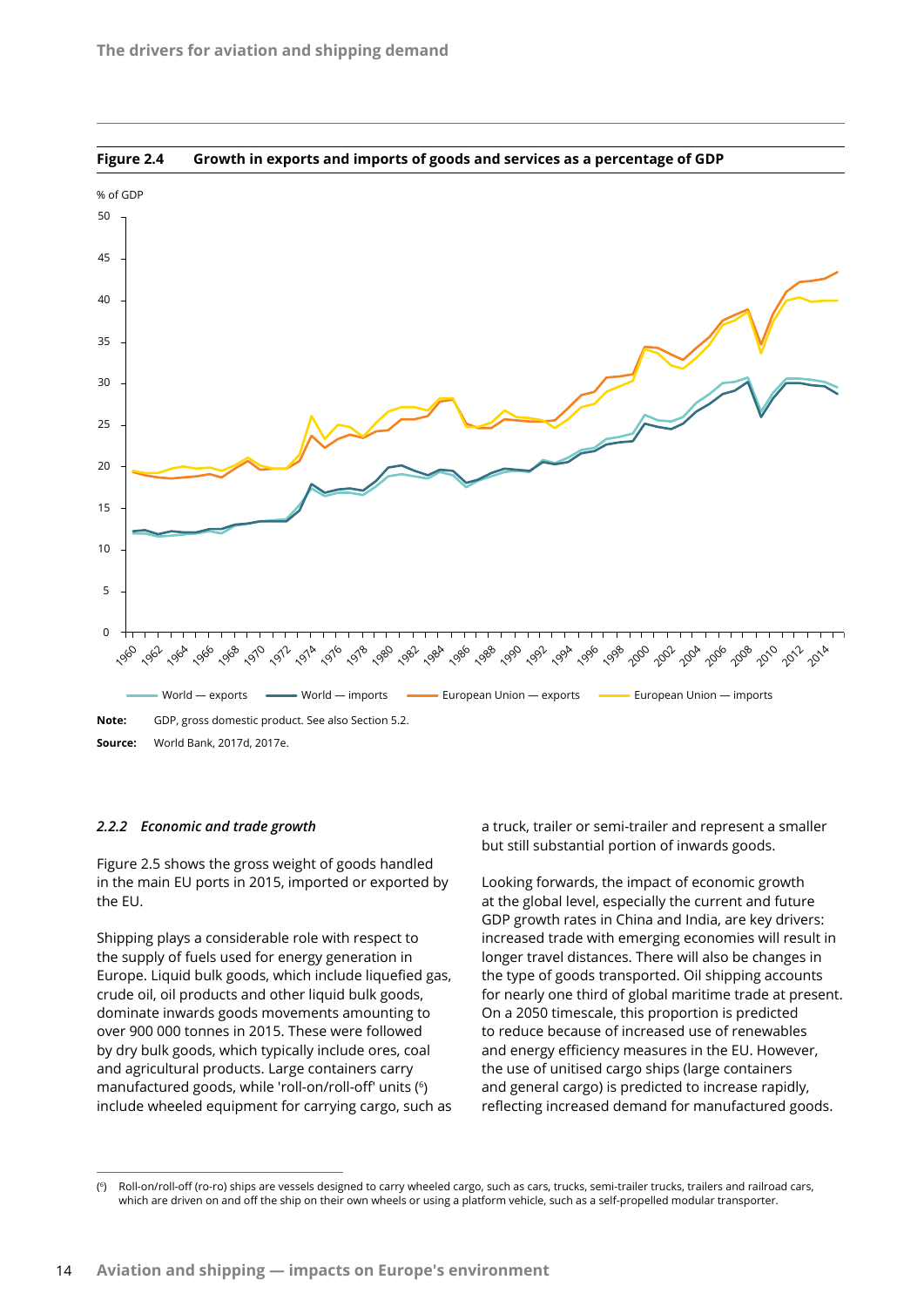

#### **Figure 2.5 Gross weight of goods handled in main ports by direction and type of cargo in 2015**

**Note:** The main ports are those that have annual movements of more than 200 000 passengers or record more than 1 million tonnes of cargo. Ports are selected on one of these criteria.

Ro-ro, roll-on/roll-off.

**Source:** Eurostat, 2017a.

In scenarios with high levels of economic growth, projections suggest that these unitised cargo ships could produce, for example, two thirds of all global maritime  $CO<sub>2</sub>$  emissions by 2045-2050 (IMO, 2014).

#### *2.2.3 Transport prices*

Reductions in transport costs have also had an important impact on the development of both the aviation and the shipping sectors. This includes the increasing power of engines, the introduction of larger containers and the increasing size of ships (WTO, 2013). For aviation, the introduction of low-cost flights accounts for much of the recent growth of the passenger aviation market in Europe, triggered

by the liberalisation of the market, the reduction or eradication of subsidies and increased efficiency due to an increase in competition (EEA, 2016b). These flights cover new destinations, and they have provided significant competition to the traditional carriers. The low-cost carriers' share of total flights increased from 13.7 % in 2005 to 27.5 % in 2014, while traditional scheduled flights fell from 64.2 % to 53.3 %, with business aviation, charters and cargo making up the remaining proportion of the market (EASA et al., 2016). Total numbers of low-cost carriers in the European context are illustrated in Figure 2.6. The data capture the year when the operation began, as well as, for some carriers, the year of closure.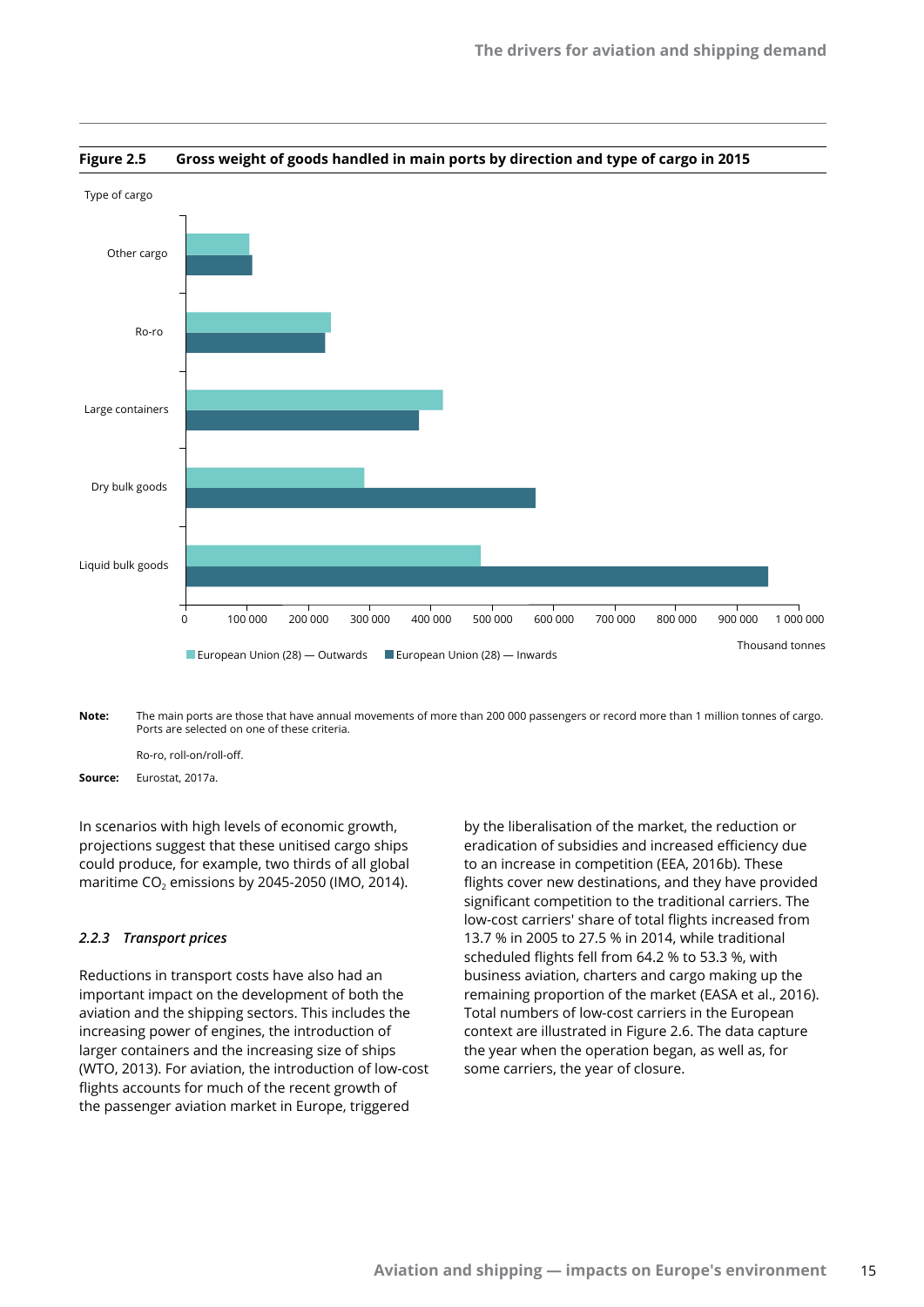

**Figure 2.6 Number of aviation low-cost carriers in Europe**

The low-cost operators Ryanair and EasyJet were the two highest GHG emitters in the European aviation sector in 2016, accounting for 8.4 Mt  $CO<sub>2</sub>e$  and 5.1 Mt CO<sub>2</sub>e respectively (EEA, 2017e).

#### *2.2.4 Exemptions and incentives*

Fuel used for international aviation purposes is generally exempt from taxation. This preferential taxation regime is linked with the 1944 Chicago Convention on International Civil Aviation (Article 24) — an agreement now more than 70 years old — and, within the EU, with the Energy Taxation Directive (2003/96/EC; EU, 2003). Within the EU alone, the absence of fuel taxation has been estimated to

result in a significant reduction in operational costs for airlines, providing an annual revenue saving of between EUR 20 billion and EUR 32 billion per year (Korteland and Faber, 2013). While some Member States do charge value added tax (VAT) on domestic air travel tickets, no VAT is issued on international tickets in the EU. Korteland and Faber (2013) have similarly estimated that if 20 % VAT were to be placed on jet fuel consumption, EU tax revenues would additionally increase by a minimum of EUR 10 billion per year. Airlines can also be offered a number of incentives to operate at certain airports and fly to certain destinations (EEA, 2014a). Further, airports may receive state aid from public authorities, for example to support operations and for new infrastructure investments.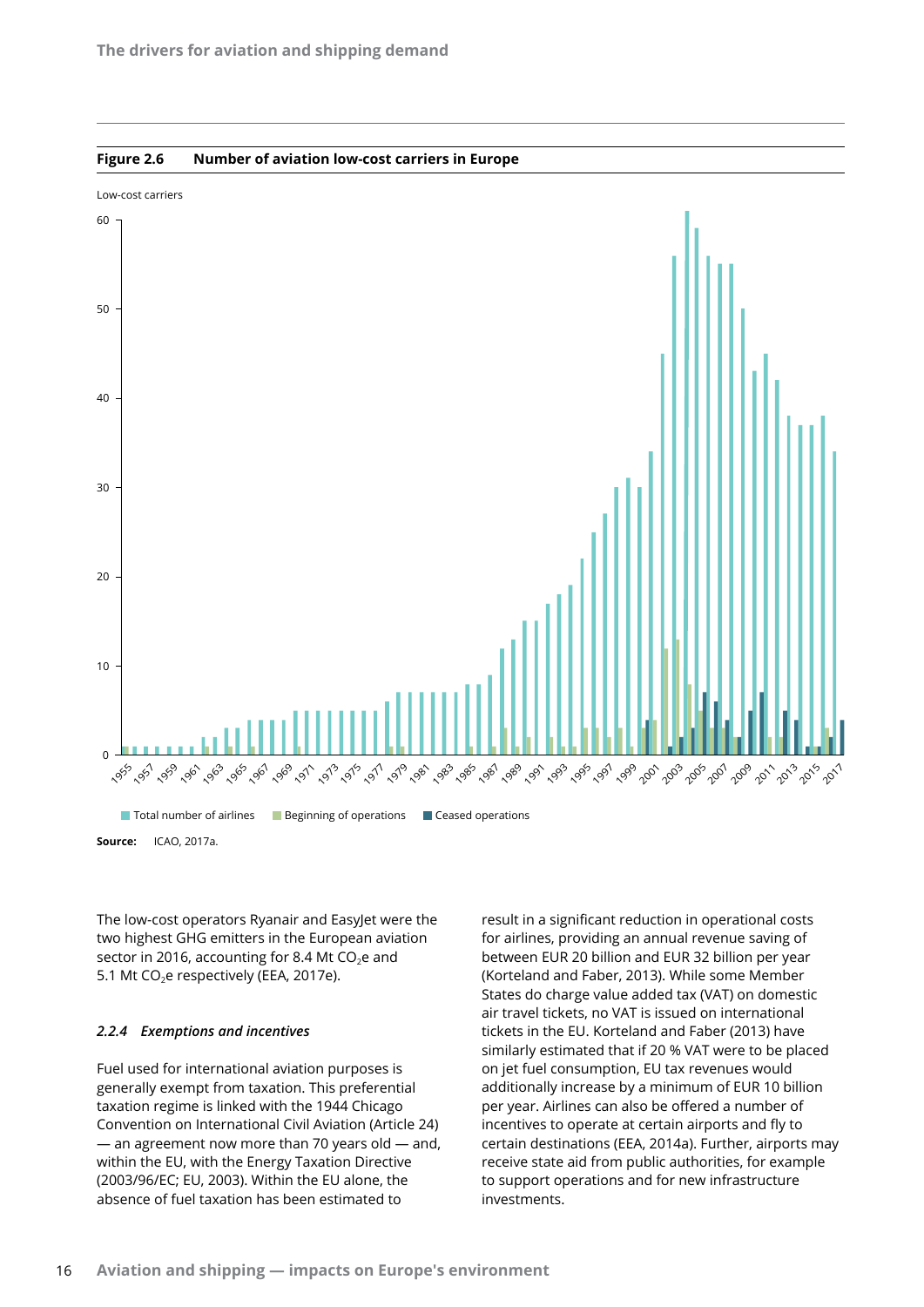For the maritime sector, there is no international equivalent to the aviation taxation agreement under the Chicago Convention. There are a number of precedents that have established a de facto equivalent tax exemption for international maritime fuels. This includes, within the EU context, the EU's Energy Taxation Directive (2003/96/EC), which prescribes that fuel use for the purposes of navigation within EU waters is exempted from taxation, with exceptions for private pleasure craft and electricity produced on board vessels (EU, 2003).

An analysis by the German Environment Agency concludes that the transport sector receives more environmentally harmful subsidies in Germany compared with many other sectors, particularly because of the tax exemptions for aviation (UBA, 2014).

Such exemptions and incentives can preclude the use of alternative, more environmentally sustainable transport modes such as rail travel, which, although generally also highly subsidised, become financially less competitive.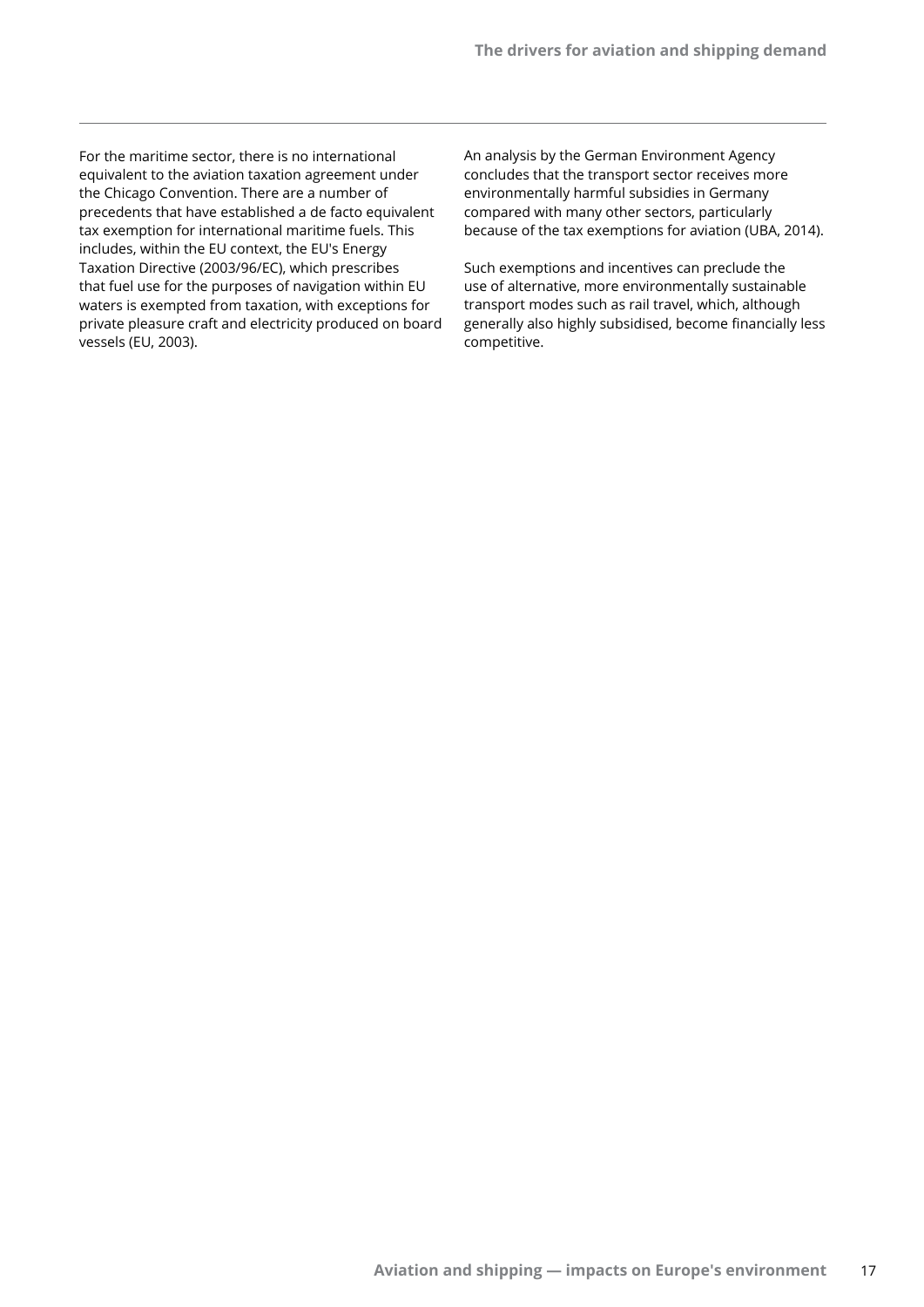# **3 Environmental pressures from aviation**

#### **Key messages**

- Aviation activities and related support services lead to a number of environmental pressures, including emissions of GHGs and air pollutants, noise pollution, water demand and pollution, and waste generation.
- $CO<sub>2</sub>$  emissions from the aviation sector continue to increase, and it is estimated that they will account for 22 % of global emissions by 2050 if no further action is taken.
- Within the EU, GHG emissions from international aviation have more than doubled since 1990. They were almost 25 % higher in 2016 than in 2000. Emissions from the sector have increased over each of the past 4 years (2013-2016), at an average rate of around 2 % each year.
- Aviation's contribution to EU GHG emissions also becomes increasingly important in absolute terms. This is due to the projected growth in this sector and because the contribution from the road transport sector is expected to decrease due to the anticipated implementation of mitigation measures that will reduce emissions in other sectors.
- While progress is being made in increasing aircraft engine efficiencies and reducing the emission rates from engines, such technological measures are not in themselves expected to be sufficient to reduce the overall emissions of GHGs or air pollutants from the sector.
- Increasing demand for aviation will make achievement of the EU's air quality objectives and goals to reduce noise exposure more challenging.

## **3.1 Sector summary**

Aviation is an integral part of the modern world, facilitating and contributing to economic growth and social benefits (Kandaramath Hari et al., 2015; EEA, 2016b). The foundation of modern commercial aviation stems from the end of the Second World War, when aviation became increasingly accessible as ex-military aircraft were converted to facilitate the reliable and safe transport of people and cargo. Following the introduction into service of the first commercial jetliners in the early 1950s, the aviation sector entered into an era often referred to as the Jet Age. Jet aircraft were capable of faster and longer flights, while simultaneously carrying a larger number of passengers and/or a larger amount of cargo. Further technical advances and developments of alternative aircraft materials have helped increase efficiencies and lower

ticket costs, opening up the skies to an ever-increasing number of passengers. Aircraft performance and flight operations have continued to improve with the integration of digital technologies from the 1980s onwards.

Initially, nearly all airlines were state owned and regarded as 'flag carriers'. Such thinking was largely enshrined in the 1944 Chicago Convention, with its first article confirming that each contracting state has complete and exclusive sovereignty over the airspace above its territory. This resulted in a worldwide network of bilateral air services, with countries providing each other with the rights for the operation of air transport between their territories (OECD, 2014). At the European level, the ways in which the international air transport business developed and was being regulated was fundamentally incompatible with the Treaty of Rome (<sup>7</sup> ).

 $(7)$ 7) The Treaty of Rome set up the European Economic Community (EEC), which brought together six countries (Belgium, France, Germany, Italy, Luxembourg and the Netherlands) to work towards integration and economic growth, through trade.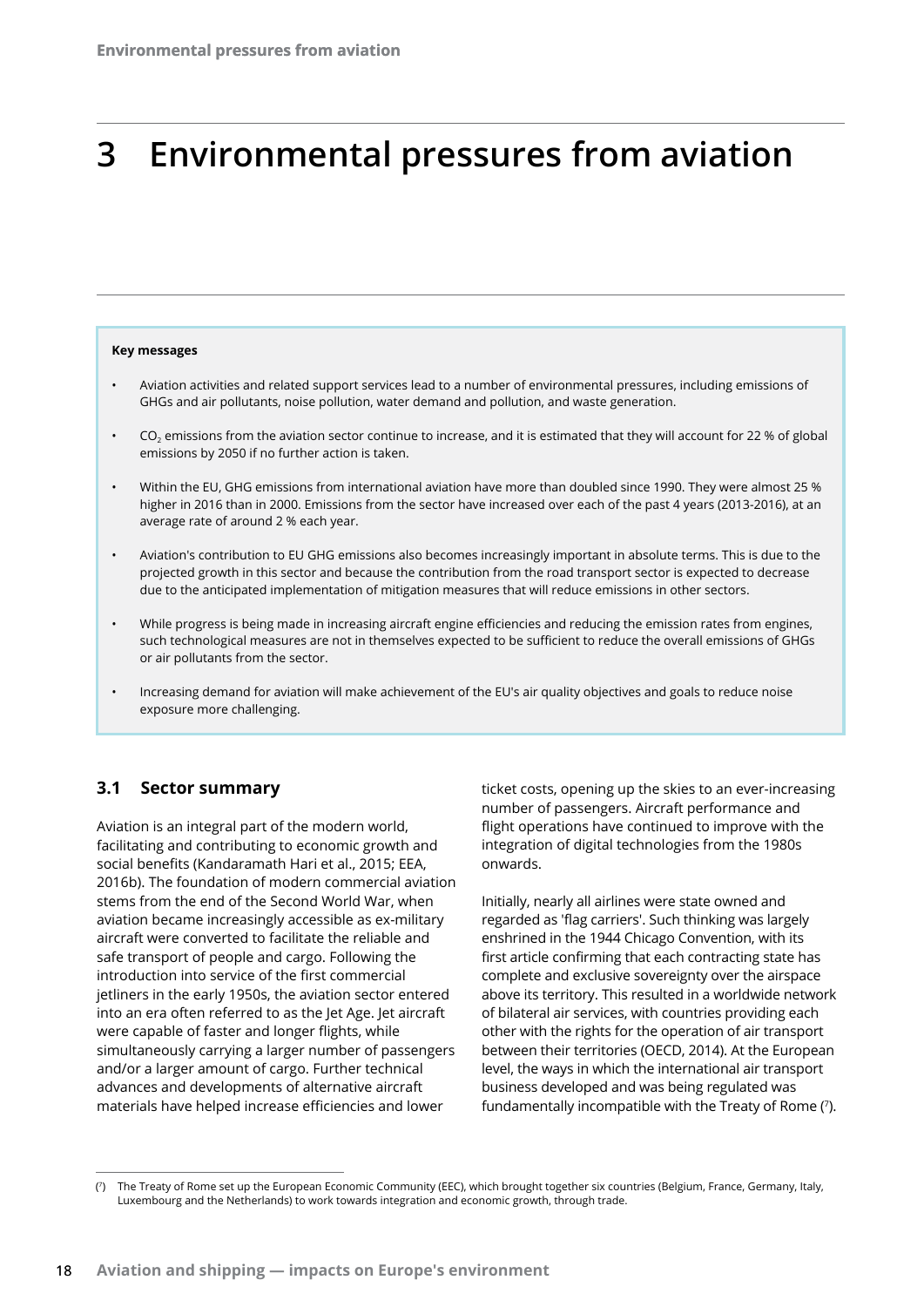Exemptions therefore had to be made to the treaty for aviation (and shipping). Air transport was effectively excluded from EU policies for 30 years. With the exception of time-limited subsidies for commercial air services in peripheral areas, subsidising air operators directly is not allowed under EU legislation (in contrast to rail transport) (EEA, 2007; Merkert and Williams, 2010).

## **3.2 Why are activities in the aviation sector important for the environment?**

Aviation and its associated activities create various pressures on the environment and climate. Among these impacts are:

- GHG emissions (mainly  $CO<sub>2</sub>$ ) and water vapour;
- air pollutants such as nitrogen oxides ( $NO<sub>x</sub>$ ), sulphur oxides (SO<sub>x</sub>), carbon monoxide (CO), unburned or partially combusted hydrocarbons (also known as volatile organic compounds or VOCs), and particulate matter (PM), pollutants formed by the combustion of jet fuels during flight as well as during take-off and landing;
- aviation  $NO<sub>x</sub>$  emissions when cruising at high altitudes result in an enhancement of ozone  $(O_3)$ in the upper troposphere and lower stratosphere, resulting in climate warming (e.g. Søvde et al., 2014);
- noise pollution, especially that caused by airframe and engine noise at or around airports during aircraft take-off, climb-out, approach and landing flight stages;
- pressures on land use and natural habitats derived from the location of airports and the need for access and infrastructure support services around airports;
- other significant pressures from the functioning of the airport, such as energy use, water use, and pollution and waste production (Figure 3.1).

## *3.2.1 Greenhouse gas emissions*

The contribution of aviation to global GHG emissions is approximately 1-2 % of total emissions (Harrison et al., 2015). Emissions from international aviation in Europe have more than doubled since 1990 (increasing by 108 %), despite some reduction in the years following the 2008 economic recession. Emissions from the sector have increased over each of the past 4 years (2013-2016; EEA 2017a, 2017b), at an average rate of almost 2 % each year. Within the EU-28, emissions from aviation accounted for around 13 % of total transport GHG emissions (Figure 3.2) and around 3.3 % of the total EU CO<sub>2</sub> emissions (EEA, 2017a).

#### **Box 3.1 Deregulation of the European aviation market**

The deregulation of the domestic aviation market in the United States in 1978 provided the stimulus for the European Commission to propose similar deregulation in Europe. This deregulation took place mainly between 1987 and 1997, through the development of three deregulation packages to liberalise the aviation market (OECD, 2014). The two first policy packages, launched in 1987 and 1990, focused on reducing fare restrictions and capacity constraints, while allowing greater cooperation between airlines. Subsequently, between 1993 and 1997, the final deregulation package removed practically all fare restrictions and granted EU airlines the right to operate within the entire EU as opposed to only their home countries (Regan, 2014). The establishment of a single market in EU air transport led to a wide transformation of the aviation industry in Europe, which is increasingly dominated by competition and commercialisation. Between 1992 and 2000, the number of scheduled airlines nearly doubled. Many of these were low-cost carriers, which benefited from the deregulation and a switch to underused airports. This competition is also reflected in the airports themselves, with increasing levels of privatisation. As of 2016, 53 % of airports in the EU were fully publicly owned, 17 % fully private, and 30 % under some form of mixed ownership (ACI, 2016). The European aviation sector currently supports close to 5 million jobs (EC, 2017a).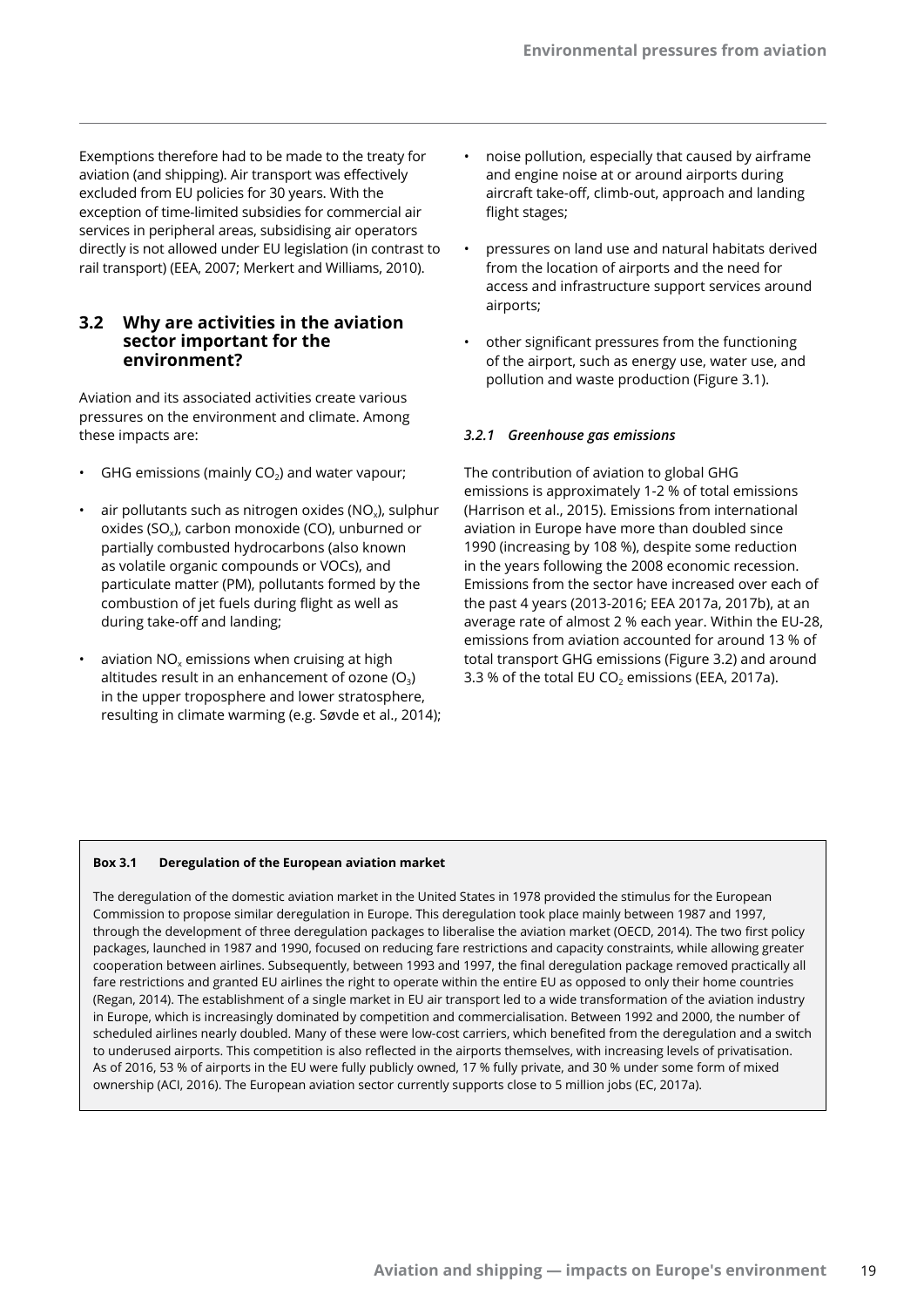



Note: CO<sub>2</sub>, carbon dioxide; NO<sub>x</sub>, nitrogen oxides; PM, particulate matter; SO<sub>2</sub>, sulphur dioxide; VOC, volatile organic compound.



**Note:** International aviation, international shipping and maritime navigation are not included in the EU-28 Member State inventories and are thus not included in the total EU-28 numbers. Railways — direct emissions only. Does not include emissions from power plants for electrically powered locomotive stock.

**Source:** EEA, 2017a (TERM 002 indicator).

The sector is expected to continue to grow rapidly in the coming decades, with a predicted annual growth in emissions from the European aviation sector of between 1 % and 4 % (Figure 3.3) (EASA et al., 2016). Globally, it has been estimated that aviation may contribute up to 22 % of  $CO<sub>2</sub>$  emissions by 2050 if further action to reduce emissions from the sector is not taken (EP, 2015). The objective of the Paris Agreement is to limit global average temperature rise to 2 °C above preindustrial levels, and if possible to 1.5 °C.

To remain below the 2 °C rise, recent research suggests that global aviation emissions in 2030 should not be more than 39 % higher than in 2005, while in 2050 they should be at least 41 % lower than in 2005 (EP, 2015).

#### *3.2.2 Other contributions to climate change*

Aviation also contributes to emissions of short-lived climate forcers including  $NO<sub>x</sub>$ , SO<sub>2</sub> and black carbon (BC), which lead to changes in the radiative forcing of the atmosphere (Box 3.2). Such pollutants can have both indirect global warming and cooling effects, as they undergo complex chemical reactions in the atmosphere, reacting with other GHGs (mainly  $O_{3}$ , methane and sulphate aerosols). Sulphate aerosols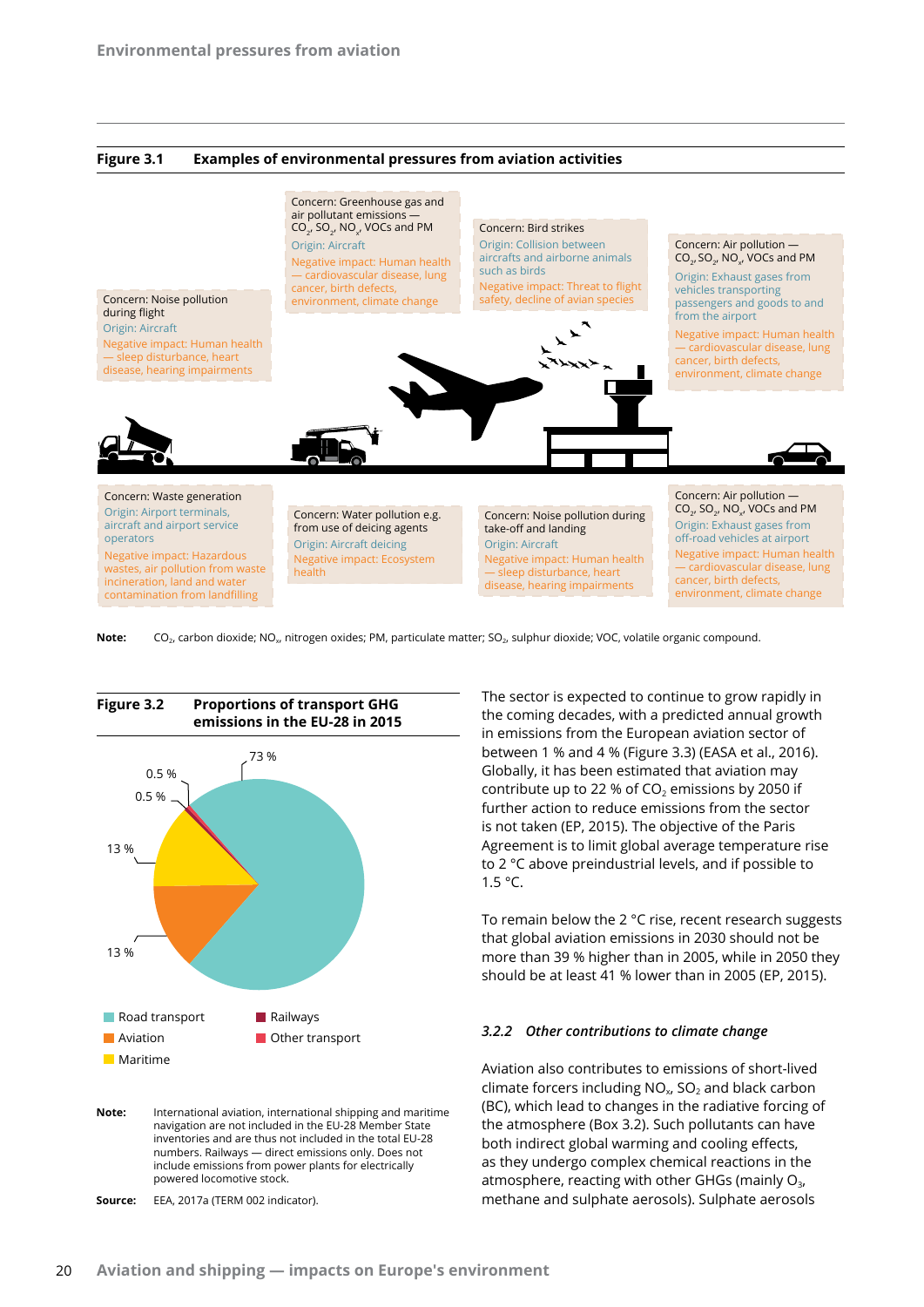



**Note:** CO<sub>2</sub> (carbon dioxide) emissions cover all departures from the EU. Modelled and forecast emissions were estimated by IMPACT, an aviation emissions model (Eurocontrol, 2017).

**Source:** EASA et al., 2016.

#### **Box 3.2 Radiative forcing**

**Radiative forcing:** The change in the amount of light that is absorbed or scattered when it encounters components of the atmosphere such as GHGs and aerosols.

**Positive radiative forcing:** Leads to atmospheric warming and is associated with emissions of GHGs, such as CO<sub>2</sub>, and certain other pollutants, such as BC. GHGs absorb and re-emit infrared radiation back to the Earth's surface.

**Negative radiative forcing:** Leads to atmospheric **cooling** and is associated with certain aerosol particles that may reflect solar radiation.

and water vapour can result in contrails and cirrus cloud formation, which can contribute to net climate warming. Estimating the net climate impacts of aviation is complex, and there remain fundamental uncertainties in understanding of the sector's net climate impacts (Brasseur et al., 2016).

#### *3.2.3 Aviation and air pollution*

Aviation is a key source of several air pollutants, emitted during taxiing, take-off and landing, and cruising at altitude. In addition, emissions from the numerous ground support services, such as ground vehicles operating at or around runways, airport heating, and transport to and from airports by passengers and freight services, significantly contribute to the emissions of air pollutants.

As seen for GHG emissions, the increasing demand for aviation is leading to increased emissions of air pollutants from the sector. While progress is being made to increase aircraft engine efficiencies and reduce the emission rates from engines, such technological measures are not in themselves expected to be sufficient to reduce the overall emissions from the sector (EASA et al., 2016; Figure 3.4). Further, operational measures such as continuous descent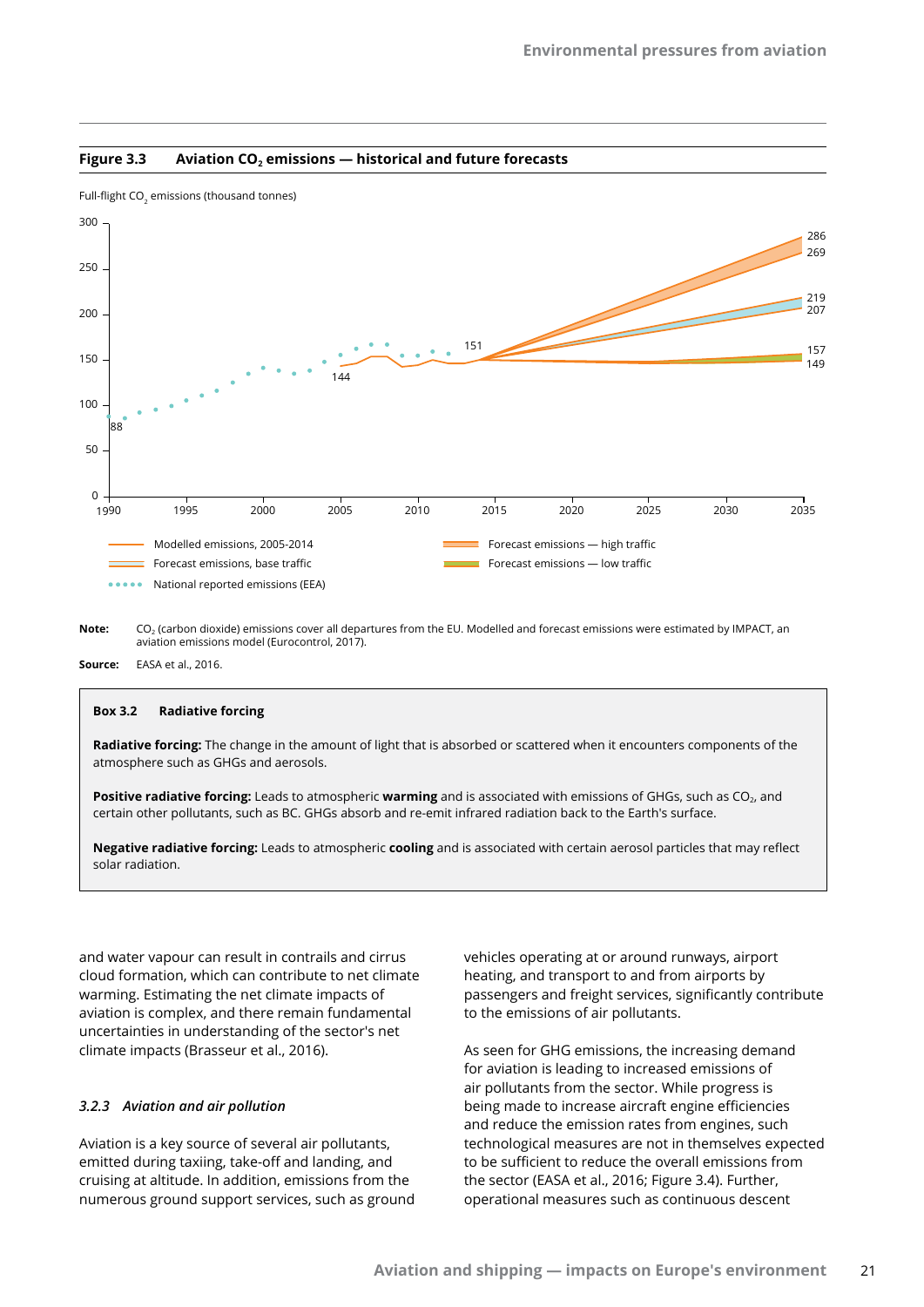



Full-flight  $\mathsf{NO}_\mathsf{x}$  emissions (thousand tonnes)

Note: NO<sub>x</sub> (nitrogen oxides) emissions cover all departures from the EU. Modelled and forecast emissions were estimated by IMPACT, an aviation emissions model (Eurocontrol, 2017).

**Source:** EASA et al., 2016.

approaches (CDAs) have also led to decreasing emissions. CDA is a specific way in which an aircraft approaches airports prior to landing, and is designed to reduce fuel consumption and noise compared with other conventional descents.

The health impacts of air pollutants caused by aviation are influenced by several factors, including the altitude at which pollutants are emitted. The largest health impacts are caused by air pollution at ground level due to proximity to human populations, further influenced by local weather conditions and the type of pollutants (e.g.  $NO_{x}$ ,  $O_{3}$  or PM). It is important to note that the climate change impacts of sulphur and PM are more detrimental at higher altitudes.

There is increasing understanding of the health impacts of air pollution, particularly nitrogen dioxide ( $NO<sub>2</sub>$ ) and PM (e.g. Walton et al., 2015; WHO 2013, 2016). Recent research suggests that, globally, aviation emissions could cause 16 000 premature deaths per year because of exposure to particulate matter with a diameter of 2.5  $\mu$ m or less (PM<sub>2.5</sub>) and O<sub>3</sub> (90 % confidence interval, i.e. 8 300-24 000) (Yim et al., 2015). Of these, 3 700 premature deaths are estimated to occur in Europe (with a range of 2 100-5 500). Emissions from

landing and take-off are estimated to account for 49 % of total premature deaths. The monetised cost of the premature deaths due to aviation emissions in Europe has been estimated to be approximately EUR 7.51 to 8.53 billion per year, depending upon the selected discount rate (Yim, et al., 2015).

#### *3.2.4 Noise pollution*

Population exposure to aircraft noise is generally assessed through the calculation of noise contours around airports and the size of the population within these affected areas (Correira et al., 2013). The noise contours represent areas in which noise levels exceed a given decibel (dB) threshold. Recent analysis shows that approximately 4.1 million people in Europe (EEA, 2017c) are affected by exposure to noise above the 55 dB day-, evening- and night-level  $(L<sub>den</sub>)$  indicator, designed to assess annoyance and set under the EU's Environmental Noise Directive (2002/49/EC; EU, 2002). The noise exposure problem is aggravated by the typical growth of the population in the vicinity of airports. Furthermore, past work on noise dose-response curves and health effects shows that aircraft typically generate more annoyance and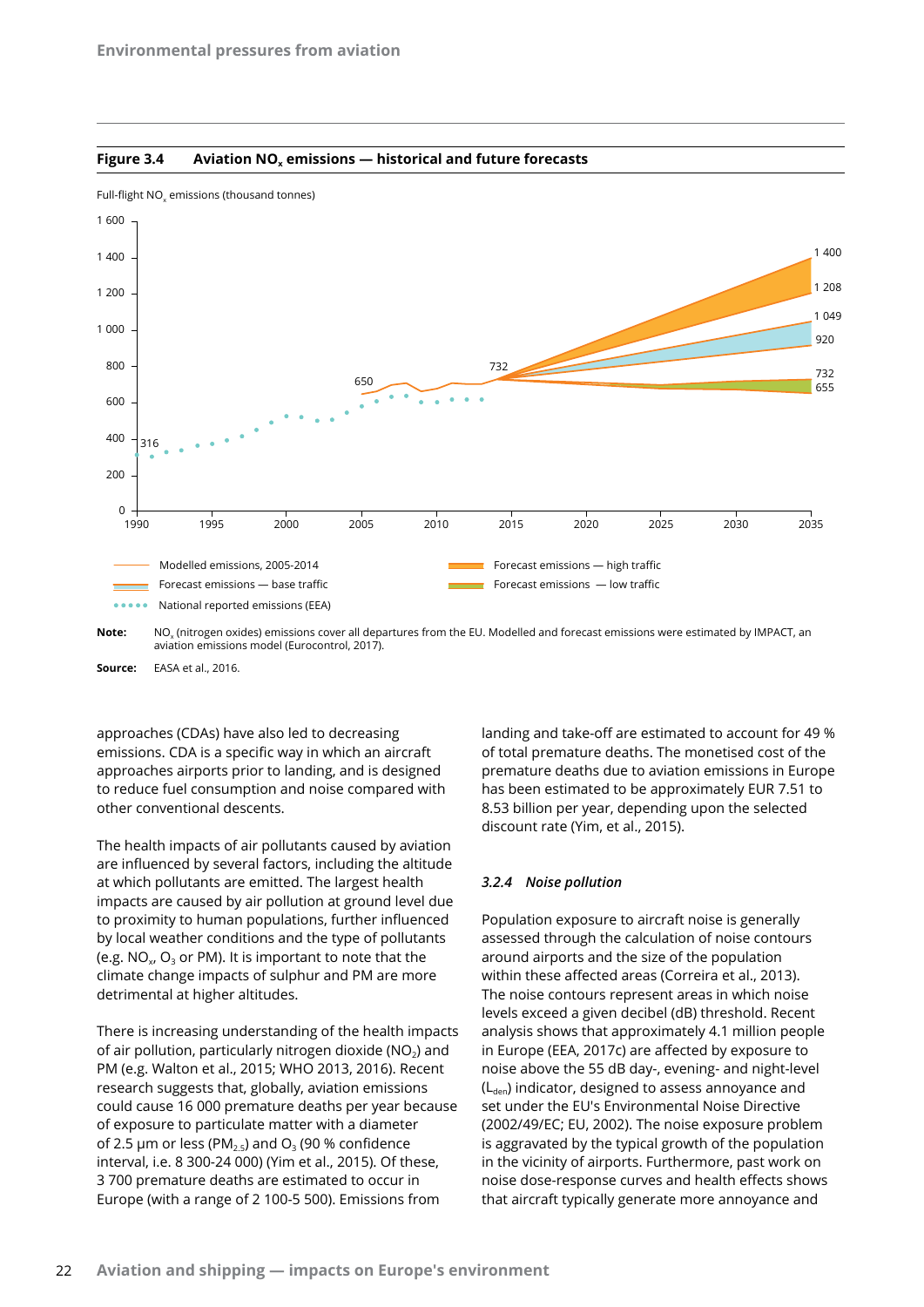sleep disturbance than other sources at the same dB L<sub>den</sub> levels (EASA et al., 2016).

Noise exposure is associated with issues such as sleep disturbance, annoyance, nervousness and increased blood pressure (Correira et al., 2013), as well as with clinical symptoms such as hypertension, cardiovascular diseases and cognitive impairment in children (e.g. WHO, 2011; EEA, 2014b). A 10-20 % higher risk of stroke, heart and circulatory disease in the areas most exposed to aircraft noise was identified through a survey of 3.6 million residents living near Heathrow Airport, London (Hansell et al., 2013). Similarly, a study following 4 000 adults living close to Stockholm Airport (Eriksson et al., 2010) suggested that there was an increased risk of hypertension in men after long-term noise exposure and that participants that identified aircraft noise as an annoyance may be particularly at risk from noise-related hypertension.

The System for Airport Noise Exposure Studies (STAPES) is a multi-airport noise model jointly developed by the EC, EASA and Eurocontrol. Research using the STAPES noise model to quantify noise exposure

at 45 large European airports indicates that noise exposure has stabilised in the past 10 years, largely due to technological improvements to engines, fleet renewal, increased air traffic management efficiency and the 2008 economic recession (EASA et al., 2016). Between 2005 and 2014, fleet renewal has resulted in a 12 % reduction in the average noise energy per operation (EASA et al., 2016). However, continuous efforts will be needed to stabilise or reduce noise emissions in the future (Figure 3.5); projections of future population noise exposure are very dependent upon assumptions such as the rate at which new, quieter engine technologies will become available and be implemented in aircraft fleets and on the level of air traffic demand (EASA et al., 2016).

Noise-related operating restrictions at EU airports are addressed in Regulation No 598/2014 (EU, 2014) on the procedures concerning the introduction of noise-related operating restrictions. The Regulation is consistent with international principles on noise management, the 'balanced approach', agreed by ICAO, which comprise four main elements:





Note: dB, decibels; L<sub>den</sub>, day-, evening- and night-level indicator; STAPES, System for Airport Noise Exposure Studies. **Source:** EASA et al., 2016.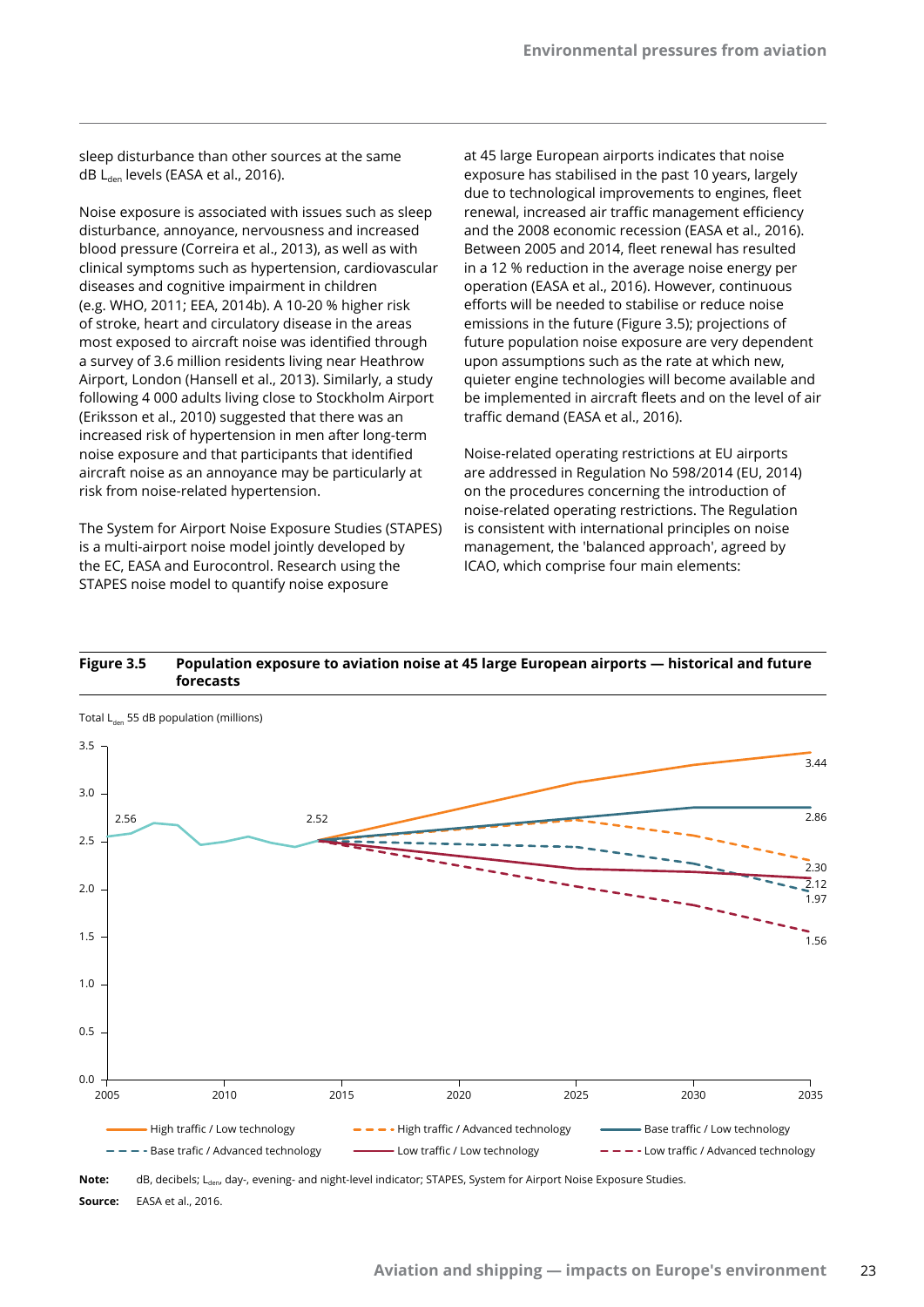- making aeroplanes quieter, for example by setting noise standards;
- managing land use around airports in a sustainable way;
- adapting operational procedures to reduce the noise impact on the ground; and
- introducing operating restrictions.

#### *3.2.5 Additional environmental impacts*

The focus in this report is on air and noise pollution and on GHG emissions. However, as the summary below shows, aviation can also directly or indirectly affect ecosystems around airports, primarily through land use pressures, waste production and water pollution.

#### *Land use pressures*

The construction and operation of airports have a significant impact on surrounding land use. Impacts stem mainly from development of buildings and transport infrastructure. Changed land use includes altered land use patterns of already developed land, with shifts from residential to commercial land use, as well as degradation of previously undeveloped habitats. Through their large economic impact in the surrounding area and function as major employers, airports can drive urban expansion by inducing various development projects around the airport. However, there are options to manage such expansion through proper land use planning policies (Swangjang and Iamaram, 2011). Green areas in the immediate vicinity of airports can act as buffers, limiting the exposure of noise and air pollution among neighbouring populations. However, overall increases in land use pressures on natural habitats, and in particular wetlands and open plains, can also lead to an increase in incidents such as bird strikes at the airport (DeVault et al., 2013). Regarding land use planning and management, EU Regulation No 598/2014 (EU, 2014) also includes among other things the monitoring of encroachment.

#### *Waste production*

Aviation generates large amounts of waste, ranging from the reuse and recycling of disused aircraft to waste generation at airports. Airports can generate amounts of waste similar to those of small cities (Heathrow Airport Ltd, 2011). The environmental impact depends on the type of waste generated, including hazardous waste, and final disposal procedures, such as recycling, incineration and landfill (Fleuti, 2010).

In the EU, waste management practices at airports are regulated in a similar fashion to other large commercial and industrial sectors. Generally, approximately 85 % of waste generated at an airport might come from service partner activities, such as aircraft cleaning, retail and catering, with the remaining waste managed by the airport itself (for example, Heathrow Airport Ltd, 2011).

#### *Water demand and pollution*

The establishment of airport infrastructure and public services leads to increased water demand. In addition to the need to adequately manage and treat resulting wastewater, in many parts of Europe the use of de-icing fluids adds further to aviation-related environmental impacts. Such fluids are used in cold climates to remove (and delay the reformation of) snow, ice and frost on aircraft and airport infrastructure. These fluids subsequently fall to the ground either prior to, or during flight, and can be carried into streams, rivers or coastal waters unless properly managed (US EPA, 2012). De‑icing fluids used at airports are based on formulations of either ethylene or propylene glycol. They also include additives that consist of metal corrosion inhibitors, rust inhibitors, thickening agents and surfactants, which can be toxic. Urea, a nitrogen-containing compound, is used for runway de-icing in airports in combination with glycols. Decomposition of urea consumes high levels of oxygen in surface waters, and can affect aquatic life by consuming the oxygen available to underwater organisms. Chemical leakages to waterbodies can be reduced through effective drainage systems to capture and treat water contaminated with de-icing fluids (Wallace and Liner, 2011).

## **3.3 What current monitoring measures are in place?**

#### *3.3.1 Greenhouse gas emissions*

 $CO<sub>2</sub>$  emissions emitted by aviation activities are directly related to the amount of fuel consumed. This includes aviation fuel as well as that used by airport infrastructure, ground vehicles, etc. Current annual reporting of national emission inventories (based on fuel sold at the Member State level) ensures that comparable data from countries is submitted to the United Nations Framework Convention on Climate Change (UNFCCC), and to the EU under the EU Greenhouse Gas Monitoring Mechanism Regulation (MMR) (EU, 2013b).

Within the EU ETS, all flights within the European Economic Area region are required to monitor, report and verify their  $CO<sub>2</sub>$  emissions and data in tonnes  $CO<sub>2</sub>$ per km, and to surrender allowances against those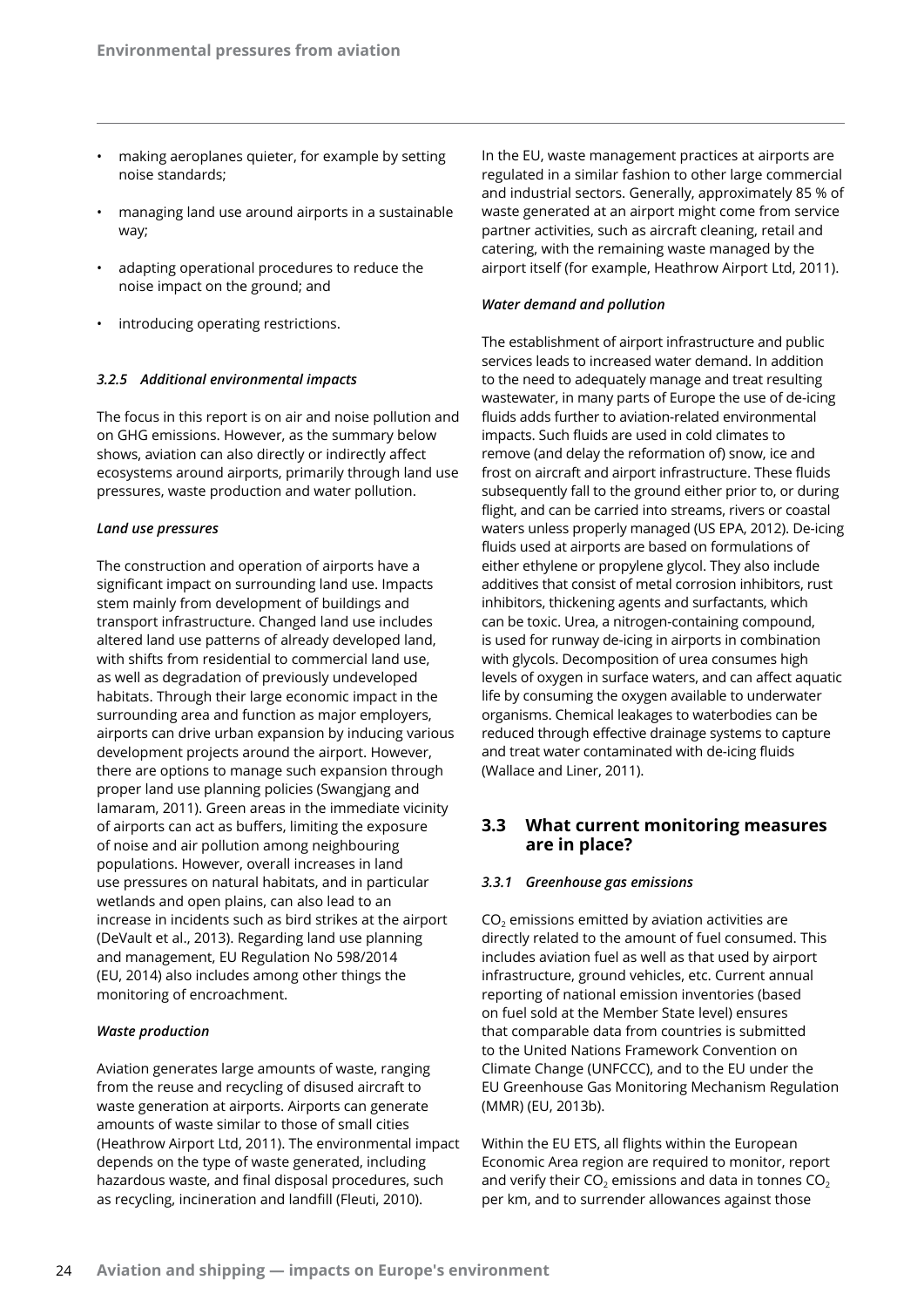emissions. Each operator has to submit a monitoring plan and appropriate supporting documentation, with detailed guidance on the monitoring plans provided by the European Commission (for details, see EEA, 2017e).

#### *3.3.2 Air pollution*

Pollutant concentrations in the air, e.g. PM and  $NO<sub>2</sub>$ levels, are typically measured at air quality monitoring stations located at the airports. Within the EU, minimum air quality monitoring and reporting requirements are set in the EU's Air Quality Directive (EU, 2008). Attributing the locally measured levels of air quality to aircraft, ground equipment and other local sources of air pollution requires further modelling and source apportionment approaches. As highlighted by a study of Amsterdam Schiphol Airport, such analysis can require access to local traffic data to properly disaggregate the impact of aircraft from other sources of air pollution such as road transport (Franssen et al., 2002).

As for GHGs, emissions from landing, take-off and cruising are captured through national emission inventory reporting by Parties to the Gothenburg Protocol under the United Nations Economic Commission for Europe (UNECE) Convention on Long-range Transboundary Air Pollution (LRTAP) (UNECE, 2012), and within the EU under the National Emission Ceilings Directive (EU, 2016a).

#### *3.3.3 Noise pollution*

The EU's Environmental Noise Directive (EU, 2002) defines a common approach intended to avoid, prevent or reduce on a prioritised basis the harmful effects, including annoyance, due to exposure to environmental noise, and to provide a basis for developing measures to reduce noise emitted by the major sources, including aircraft (EEA, 2014b). To achieve that aim, it requires the following actions to be implemented:

- the determination of exposure to environmental noise, through noise mapping, by methods of assessment common to the Member States;
- ensuring that information on environmental noise and its effects is made available to the public;
- adoption of action plans by the Member States, based upon noise mapping results, with a view to preventing and reducing environmental noise where necessary and particularly where exposure levels can induce harmful effects on human health, and to preserving environmental noise quality where it is good.



- **Promotion and awareness**
- **Source:** EEA, 2017c.

More specifically, every 5 years, strategic noise maps are reported by Member States, including for major airports (i.e. every civil airport that has more than 50 000 movements — take-offs and landings per year). Action plans provided by Member States identify the initiatives designed to manage noise issues, including where necessary for major airports. Figure 3.6 shows an example of the information reported by Member States, an overview of the types of measures included in noise action plans.

## **3.4 What current and future policy measures are in place?**

#### *3.4.1 Greenhouse gas emissions*

Due to the global nature and inter-dependencies of the aviation industry, many mitigation policy options are negotiated and agreed within international fora rather than being set by the EU itself. ICAO develops mitigation policies in the aviation sector, among other things, in relation to the Kyoto Protocol. By the end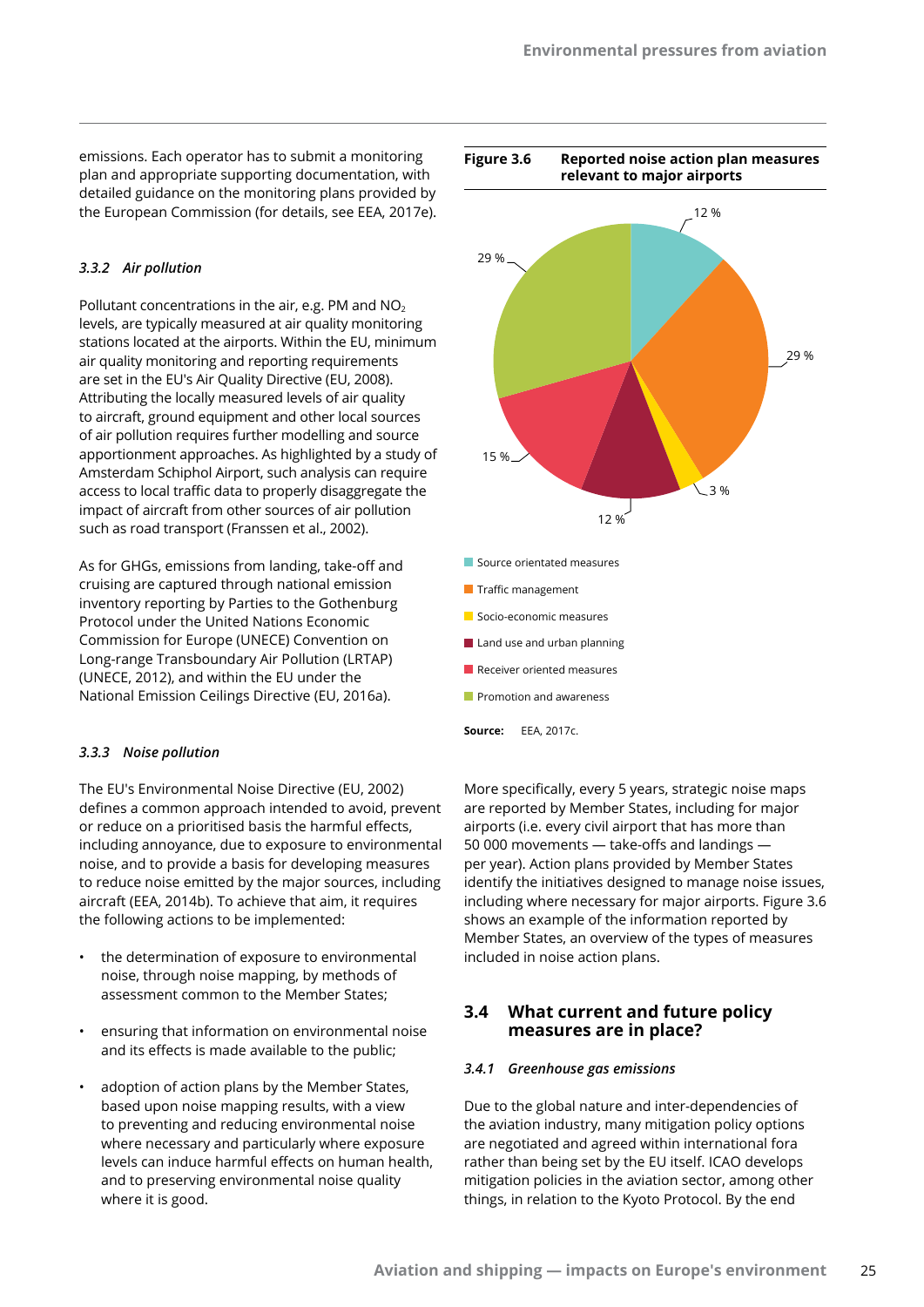of the Protocol's first commitment period in 2012, very little progress in terms of the introduction of concrete mitigation measures had been achieved, although an 'aspirational' goal of 2 % annual fuel efficiency improvement had been introduced in 2010 (Bows-Larkin, 2015; ICAO, 2016).

Reflecting this limited progress at the international level, more proactive action was taken at the European level. Since January 2012,  $CO<sub>2</sub>$  emissions from aviation have been included in the EU ETS, although flights to and from non-European Economic Area countries were subsequently excluded from the scope of the ETS under a 'stop the clock' provision, agreed to enable a global agreement on aviation emissions. An analysis of the aviation emissions accounted for under the ETS is included in EASA et al. (2016).

In October 2016, ICAO agreed to establish a global market-based measure (GMBM) to offset international aviation  $CO<sub>2</sub>$  emissions (ICAO, 2016), referred to as the Carbon Offsetting and Reduction Scheme for International Aviation (CORSIA). CORSIA aims to offset the  $CO<sub>2</sub>$  emissions generated by international aviation activities above 2020 levels, by requiring emitting airlines to buy and surrender 'emission units' generated by projects in the aviation and other sectors to offset  $CO<sub>2</sub>$  emissions. The first two phases of CORSIA (pilot and first phase) will run from 2021 to 2027 and will be voluntary.

Following the adoption of CORSIA, the European Commission has published a proposal for amendments to aviation emissions covered by the ETS. The proposal suggests that the current reduced scope should be

#### **Box 3.3 The Carbon Offset and Reduction Scheme for International Aviation (CORSIA)**

CORSIA sets out to cap emissions by 2020 and enable carbon-neutral growth beyond this baseline (ICAO, 2016). CORSIA will be initiated through a voluntary period from 2021 onwards and becomes mandatory from 2027. The initiative builds on initial work carried out by the international aviation sector to reduce net aviation CO<sub>2</sub> emissions by 50 % by 2050, from a 2005 baseline, through five key areas (ACI et al., 2010):

- improved technology;
- efficient infrastructure;
- efficient operations;
- economic measures;
- sustainable alternative fuels.

While CORSIA is the first global scheme of its kind covering an industrial sector, the final ambition level associated with the initiative has come under scrutiny for a number of reasons.

- Its reliance on cheaper carbon offsetting in other sectors, rather than reducing emissions from the sector itself, is primarily due to the high abatement cost in the aviation sector (Harvey, 2016; Scheelhaase, et al., 2016). Such a development could arguably reduce pressures to develop alternative technologies and fuels within the aviation sector itself.
- It covers only international aviation, and thus the 38 % of global aviation emissions contributed by domestic aviation is not covered by the agreement (World Bank, 2016) (8).
- Research suggests costs will be significantly less than underlying price volatility of jet fuel and, as a result, it is unlikely that CORSIA will provide a sufficient incentive for airlines to improve their fuel efficiency above that already achieved by fuel prices.
- It will be essential to ensure that any carbon offsets are of high environmental integrity, i.e. demonstrate that the activity producing the offset is 'additional', and can advance sustainable development goals (SEI, 2016).

<sup>(</sup> 8) However, the National Determined Contributions within the Paris Agreement covers emissions by domestic aviation.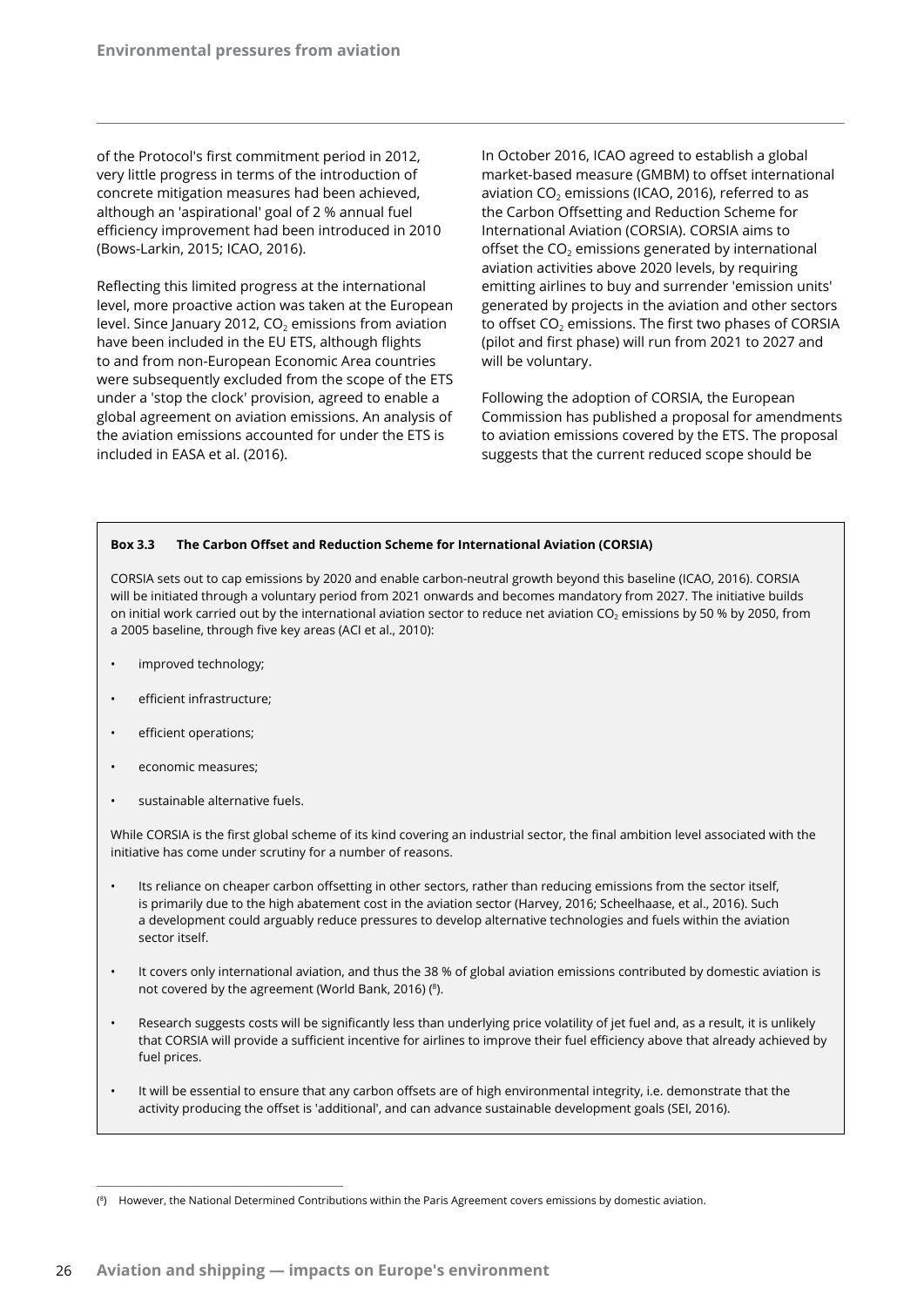#### **Box 3.4 Comparison between EU ETS and CORSIA**

Comparisons between EU ETS and CORSIA depend in particular upon the assumptions used with regard to the level of cap set and the chosen geographical coverage. Results from a recent analysis undertaken by CE Delft (2016) are shown in Figure 3.7 for three different scenarios. If the current cap for EU ETS is kept constant, the demand for European emission allowances (EUAs) under the ETS over the period 2021-2035 will vary depending on the geographical range (from 796 Mt CO2e for intra-European Economic Area flights including Switzerland (European Economic Area+, EEA+), to 3 323 Mt if all flights are considered as per the ETS original scope).

If the cap is altered and a linear reduction factor of, for example, 2.2 % per year is applied, as is proposed for stationary ETS emission sources, the results would again vary depending on the geographical range. The demand for allowances would increase to 956 Mt for the intra- EEA+ scenario, and 3 888 Mt if all flights are considered (as per the ETS's original scope). These outcomes need to be set in the context of the demand for allowances for CORSIA of 2 711 Mt.



continued while the details of CORSIA are developed by ICAO (EC, 2017b). The European Parliament and Council are presently negotiating the proposal, with the aim of reaching an agreement by the end of 2017.

ICAO also recently agreed to adopt a new  $CO<sub>2</sub>$  standard for aircraft emissions to improve aircraft fuel efficiency. Agreed in March 2017, the standard will apply to new aircraft type designs from 2020 onwards, and to aircraft type designs already in production as of 2023.

Production of those aircraft that do not meet the standard by 2028 will no longer be permitted, unless their designs are sufficiently modified (ICAO, 2017b).

#### *3.4.2 Air pollutant emissions and air quality*

Air quality at and around airports, along with other air pollutant sources, is regulated by the EU through the establishment of air quality standards for relevant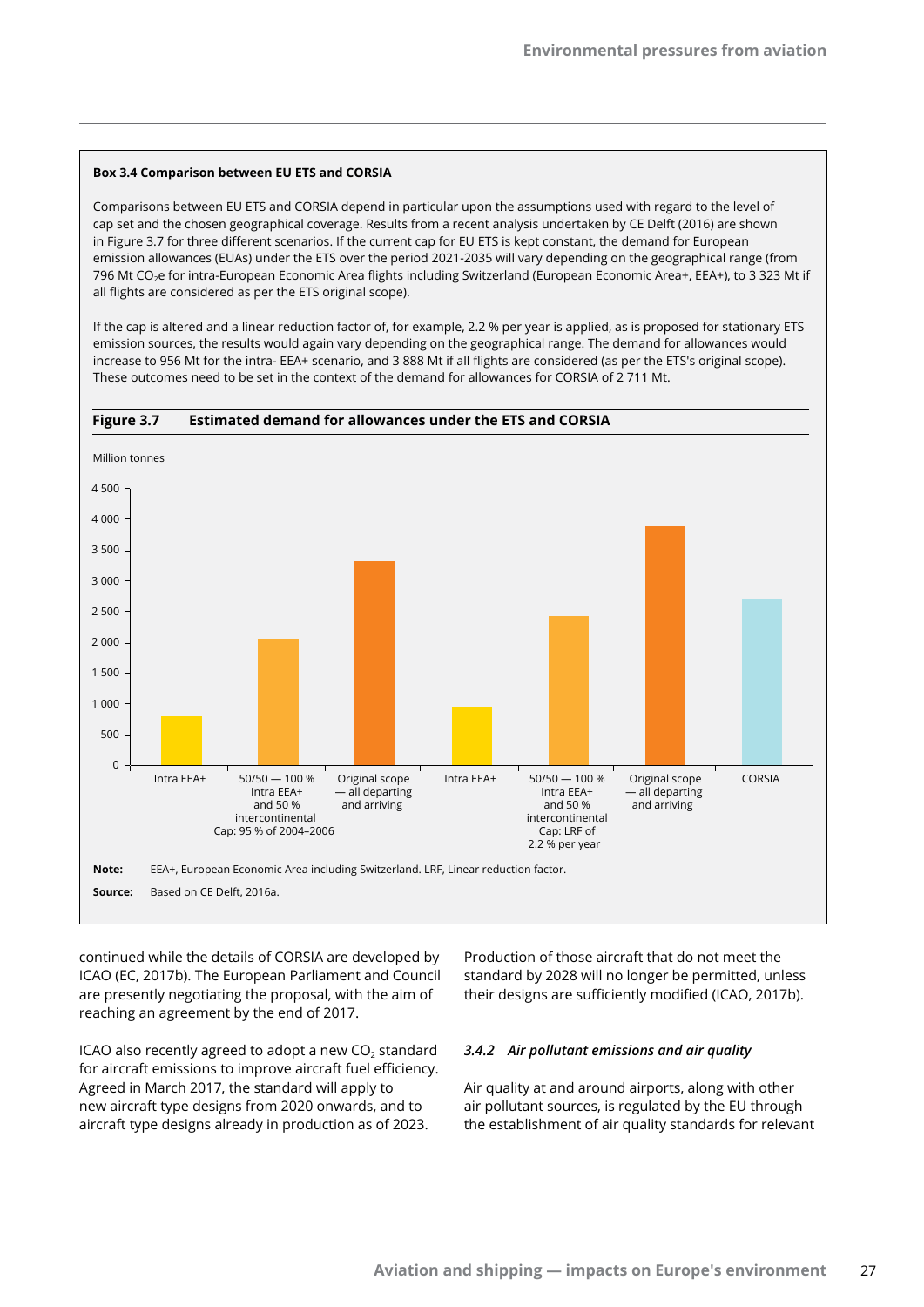pollutants (EU, 2004, 2008). EU air legislation follows a twin-track approach of implementing these local air quality standards as well as source-based mitigation controls. These source-based mitigation controls include binding national limits for emissions of the most important air pollutants (EU, 2016a). They address aircraft landings and take-offs (but exclude 'cruise' emissions above 3 000 feet or 914 metres), as well as a number of emission sources at airports. These sources include aircraft and the associated support equipment. The passenger and road freight movements can contribute significantly to local levels of the two air pollutants most responsible for harm to human health, PM and  $NO<sub>2</sub>$ .

ICAO emission certification standards help to regulate emissions from aircraft engines, including  $NO<sub>x</sub>$  (EASA et al., 2016). To improve fuel efficiency, engine pressures and temperatures can be increased, which can lead to higher  $NO<sub>x</sub>$  emissions.  $NO<sub>x</sub>$  limits have been introduced to help mitigate the potential trade-off with fuel burn improvements. The limits were developed and agreed by ICAO's Committee on Aviation Environmental Protection (CAEP), the body that assists the main ICAO Council in formulating new policies and adopting new standards and recommended practices related to aircraft noise and air pollutant emissions, and more generally to aviation environmental impacts. Since January 2013, all in-production engines must meet the so-called CAEP/6 standard.

#### *3.4.3 Noise abatement*

As noted in the preceding section on noise, key sources of environmental noise, including those from aviation, are addressed under the EU Environmental Noise Directive (END) (EU, 2002). This includes requirements for Member States to develop noise maps and action plans.

Accompanying the END, Regulation (EU) No 598/2014 lays down rules, where a noise problem has been identified, on the process to be followed for the introduction of noise-related operating restrictions on an airport-by-airport basis (EU, 2014). To help improve noise levels and to limit or reduce the number of people significantly affected by potentially harmful effects of aircraft noise, this regulation introduced the principle of a 'balanced approach' to aircraft noise management at airports, in line with relevant ICAO guidance (ICAO, 2008). The focus, once a noise-related issue has been identified under the END, is on reducing noise exposure where it is excessive and above national noise limits. Out of the 79 major airports in the EU, 28 have so far implemented a noise action plan (EASA et al., 2016). These plans cover operational

measures (e.g. optimised flight procedures) as well as operating restrictions (e.g. airport night-time restrictions) and measures focused on those impacted by the noise, such as house insulation. The balanced approach also highlights the importance of stakeholder engagement.

## **3.5 What current mitigation options exist?**

The following sections address opportunities to mitigate the environmental impacts of aviation through the 'avoid, shift and improve' framework

#### *3.5.1 Avoid*

Reducing air travel demand is challenging. Constraining demand is viewed as politically unpopular and there is minimal reference to this potential mitigation measure in government literature (Bows-Larkin, 2015). To date, developing more sustainable travel policies by attempting to change cultural or societal practices has primarily targeted road transport rather than aviation and commuting and business travel rather than leisure activities (Holden and Linnerud, 2011). This is illustrated by a continued high level of air travel among individuals otherwise defining themselves as 'pro-environmentalists', who do not abstain from air travel despite a relatively high awareness of environmental issues (Alcock et al., 2017). However, improved online technologies have facilitated the use and accessibility of videoconference and remote online meetings for many organisations, helping reduce to some extent the need for certain business-related travel. Further, if avoidance is not an option, carbon offset information and schemes can influence consumer behaviour by providing individuals or businesses with environmentally friendly options. Carbon offsetting is essentially a way to balance out consumers' carbon footprints by funding a reduction of an equal amount in some other part of the world, for example via projects investing in renewable energy or a reduction in deforestation.

#### *3.5.2 Shift*

The adoption of alternative modes of transport such as rail, and high-speed rail in particular, are in line with the current policy priorities of the EU. However, additional policies need to be adopted to make such modes available and more competitive in the face of, for example, low-cost airfares.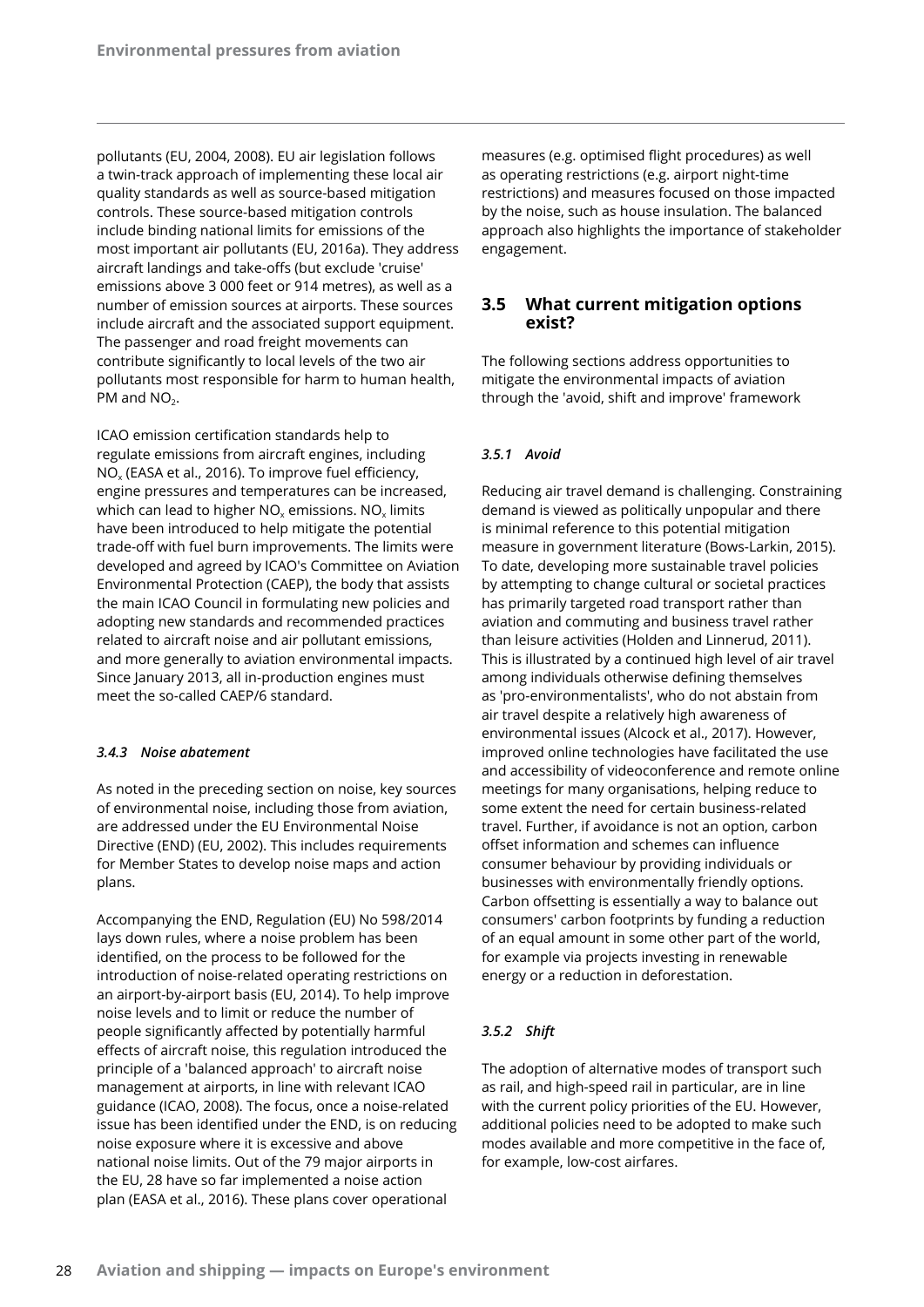|                | traffic                              |           |                |                    |
|----------------|--------------------------------------|-----------|----------------|--------------------|
| Rank           | Airport                              | City      | Country        | Passengers in 2016 |
|                | <b>Heathrow Airport</b>              | London    | United Kingdom | 75 714 970         |
| $\overline{2}$ | Charles de Gaulle Airport            | Paris     | France         | 65 935 748         |
| 3              | Amsterdam Airport Schiphol           | Amsterdam | Netherlands    | 63 618 867         |
| $\overline{4}$ | Frankfurt Airport                    | Frankfurt | Germany        | 60 786 937         |
| 5              | Istanbul Atatürk Airport             | Istanbul  | Turkey         | 60 011 454         |
| 6              | Adolfo Suárez Madrid-Barajas Airport | Madrid    | Spain          | 50 400 442         |
|                | Barcelona El Prat Airport            | Barcelona | Spain          | 44 131 031         |
| 8              | London-Gatwick Airport               | London    | United Kingdom | 43 136 047         |
| 9              | Munich Airport                       | Munich    | Germany        | 42 261 309         |
| 10             | Leonardo da Vinci-Fiumicino Airport  | Rome      | Italy          | 41 738 662         |

## **Table 3.1 Top 10 European airports (EEA member countries) in 2016 — ranking in terms of passenger**

**Source:** ACI Europe, 2017.

In terms of their potential to replace aviation, the competitiveness of other forms of transport generally depends on the distance travelled, time and cost. On the one hand, high-speed rail in the form of a fully integrated European network has the potential to effectively change the current European transport regime, especially through the elimination of short-haul routes such as those between Amsterdam and Brussels, Dusseldorf and Frankfurt, and Paris and London (EEA, 2014a). On the other hand, high-speed rail is considered competitive with aviation only for relatively short to medium distances (e.g. < 1 000 km) (EC, 2011). It also requires a high energy intensity for the related infrastructure. Shifting demand from aviation to rail could lead to an increase in overall noise exposure, as train noise tends to affect larger populations. In addition, there is an ongoing reliance on relatively short-haul connecting flights in the European hub network.

Improved integration of airports and the wider rail network, and high-speed rail in particular, would further enable passengers to undertake part or all of their journey via such travel modes. Information on the current rail connectivity of the 30 largest airports in Europe is provided in Figure 3.8. Many smaller airports are not as well connected, for example they might be accessible only via bus routes. The 2011 European Commission White Paper (EC, 2011) outlines the integration of airports into the wider travel network, with an ambition to connect all core network airports in Europe to the rail network by 2050.

Currently, non-aviation transport modes mainly dominate shorter distance travel, often for reasons of convenience and/or cost-competitiveness. However, for journeys greater than approximately 1 000 km,

non-aviation transport modes would need to offer substantial advantages to compete with the time and cost savings offered by aviation. These advantages could include improved comfort such as dining and





Airport rail connections at 30 largest airports in Europe (2017) (%)

**Note:** HSR, high-speed rail.

**Source:** Based on ACI-Europe in Reichmuth et al. (2010) and updated for 2017. Note that during this period, London Luton overtook Prague Václav Havel as the 30th biggest airport in the EEA+ area.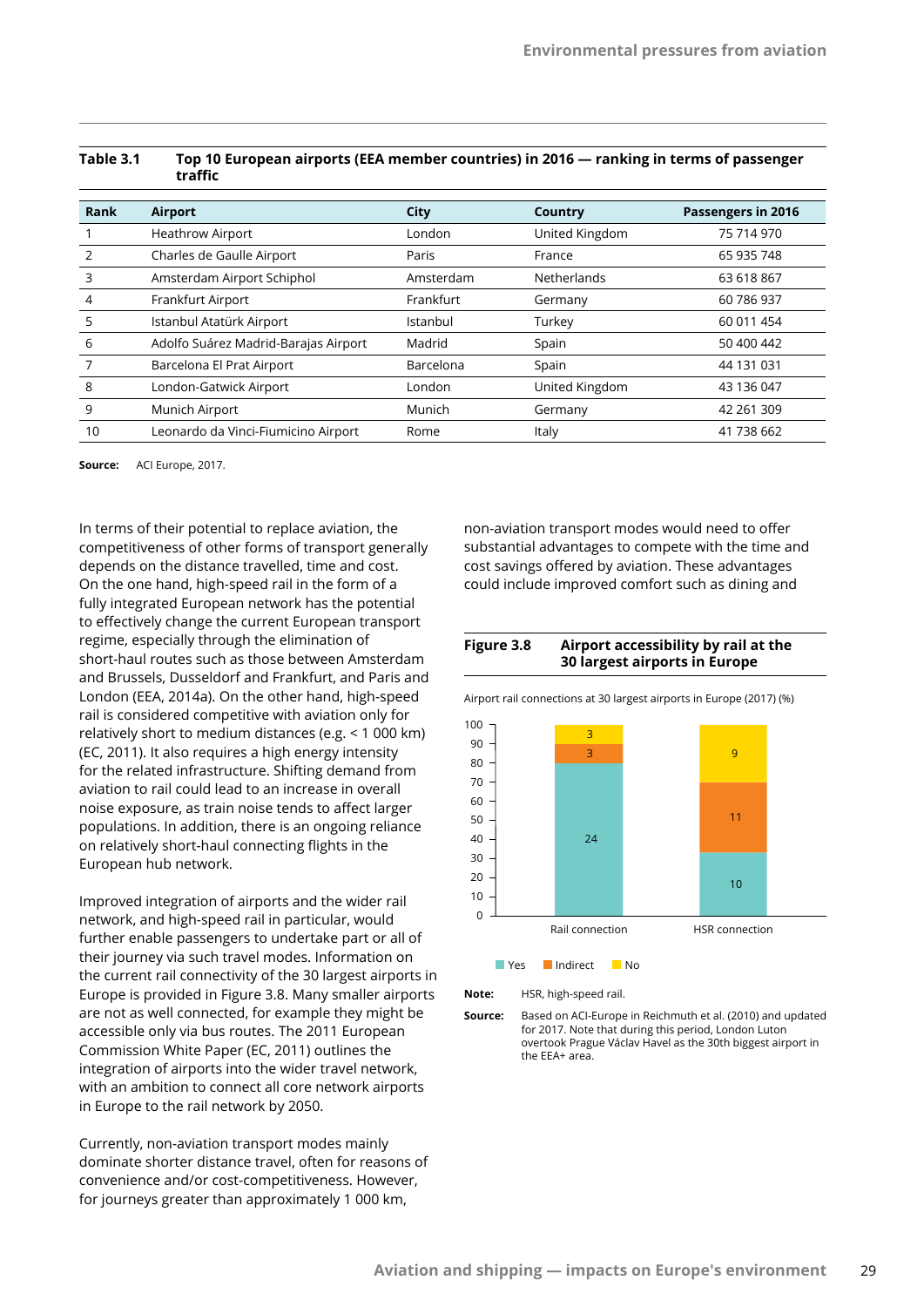| <b>Travel distance</b> | <b>Example</b>     | <b>Competitiveness</b>                                                                                                                            | <b>Potential barriers to</b><br>transition                              |
|------------------------|--------------------|---------------------------------------------------------------------------------------------------------------------------------------------------|-------------------------------------------------------------------------|
| 0-400 km               | Brussels-Amsterdam | Conventional rail usually faster than air                                                                                                         | Resilience in terms of ability                                          |
|                        | Vienna-Budapest    | travel and provides better opportunities for<br>teleworking through internet access and greater<br>working time availability compared with planes | to deal with disruptions and<br>cost of rail transport                  |
| 0-1 000 km             | London-Paris       | High-speed rail enables a significant modal shift                                                                                                 | Cost, especially for leisure                                            |
|                        | Rome-Milan         |                                                                                                                                                   | travellers at short notice                                              |
|                        |                    |                                                                                                                                                   | Location of airports can be<br>more accessible to certain<br>travellers |
| $> 1000$ km            | Madrid-Milan       | Limited competitiveness by non-aviation                                                                                                           | Rail infrastructure resilience                                          |
|                        | Warsaw-Zürich      | transport modes. Would require other<br>advantage such as significantly lower cost                                                                | issues, cost of rail transport,<br>and geographical barriers            |
|                        |                    | or comfort. Examples include long-range                                                                                                           |                                                                         |
|                        |                    | high-speed trains such as the Frecciorossa<br>1000, designed to challenge airlines through                                                        |                                                                         |
|                        |                    | business-class-like amenities and a private                                                                                                       |                                                                         |
|                        |                    | five-seat meeting room (Trenitalia, 2015)                                                                                                         |                                                                         |

#### **Table 3.2 Competitiveness of non-aviation forms of transport compared with aviation, and potential barriers to continued transition**

**Source:** Based on UK Committee on Climate Change (2009).

sleeping facilities, efficient boarding, internet access and remote working opportunities.

#### *3.5.3 Improve*

Fuel can be a substantial part of an airline's operating costs (approximately one third) and can therefore act as a strong incentive for airlines to manage their fuel consumption (ICCT, 2017). Historically, driven by operator incentives to increase profitability, aircraft energy efficiency has improved without any policy drivers. However, the extent of efficiency improvements has reduced over time, from an initial 3-6 % per annum in the 1950s, as new aircraft were introduced, to around 1 % currently (ICCT, 2017). Increasing lead times required to develop, certify and introduce new technology has been identified as one possible cause for the decreasing rate of improvement (Kivits et al., 2010).

ICCT (2017) suggests that the rate of fuel efficiency can (depending on the investment in research and development) be increased from the current 1.0 % to 2.2 % through the adoption of technologies that improve engine efficiency, reduce aerodynamic drag and trim empty weight. However, there exists a gap between market-driven fuel efficiency improvements and those that take into account fuel price projections. The latter provide an opportunity for further reductions in  $CO<sub>2</sub>$  emissions.

The projected GHG emission reductions from the possible future use of biofuels, as assumed by the aviation industry, vary widely (e.g. ICAO, 2016; Sustainable Aviation, 2012 for the UK context) depending on the assumptions made for other reduction options, which include energy efficiency, improved operation and trading emission permits. If produced sustainably, biofuels could reduce fossil fuel dependency and associated GHG emissions. In 2011, the European Advanced Biofuels Flightpath (EABF) was developed to help drive the increased uptake of biofuels in Europe's aviation sector. The EABF had a goal of producing 2 million tonnes of sustainable biofuel for civil aviation by 2020. This is unlikely to be achieved, however, because of both the competition in demand for such alternative fuels and the lack of dedicated biomass-to-liquid production facilities in Europe. Further, concerns over indirect land use changes from sustainable aviation fuels are also under discussion. Presently, the projected supply of biofuels into the aviation sector in 2020 is just 0.05 million tonnes (EASA et al., 2016).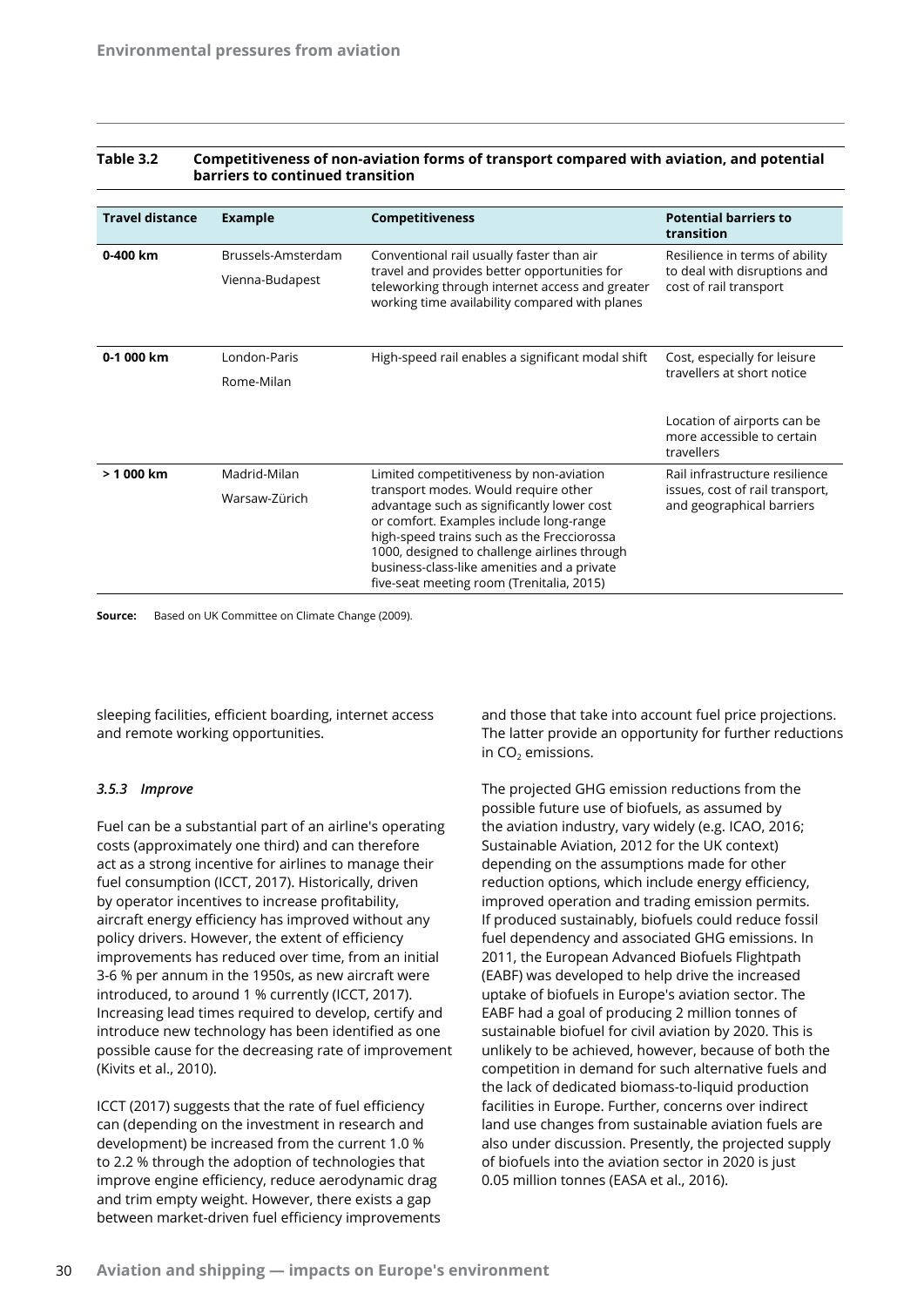One key challenge to this target is current production capacity. For example, while North America has a relatively high availability of the feedstock to produce sustainable fuels, development is constrained by cost and time to commercialisation (ICCT, 2017). Furthermore, the high cost of aviation biofuels in the context of the low projected cost of carbon offsets mean that CORSIA alone will be unlikely to provide sufficient incentive for uptake of sustainable biofuels (ICCT, 2017).

## *3.5.4 Airports as cities*

Airports can be considered similar in nature to small cities rather than just transport terminals (Robey, et al., 2010; Conventz and Theirstein, 2014), reflecting the economic and geographical scale of airports and their impact on their surrounding regions in terms of employment. Through the kind of services provided by airports, ranging from accommodation to religious facilities, the large demand for resources such as energy, fuels, water and food, and the scale of waste generation, airports share many similarities with their neighbouring urban areas. For example, a single large-scale catering company in the aviation sector might employ more than 800 members of staff and produce 25 000 meals daily (Jones, 2007).

At the 2015 Paris Climate Change Conference of the UNFCCC, the European airport industry pledged to operate 50 carbon-neutral airports by 2030. Since the launch of the Airport Carbon Accreditation scheme in 2009, 28 European airports are currently accredited for achieving carbon neutrality, representing 19.6 % of European air passenger traffic (ACA, 2017). However, recent reports have also pointed to the lack of transparency over what carbon offsets are being used by certain airports to achieve  $CO<sub>2</sub>$  'neutrality', highlighting the risk that the project credits being used would not be allowed under the EU ETS and have a low likelihood of delivering real, measurable and additional GHG reductions (Transport & Environment, 2017).

There is also the potential for lessons to be learnt and exchanged with the Sustainable Cities agenda, including work by C40 Cities (<sup>9</sup>) and the Global Covenant of Mayors for Climate and Energy (<sup>10</sup>), which are working at the city level to take forward action on climate change. Measures at the airport level raise interesting questions on how governance and action could come from the 'bottom up' rather than 'top down', moving away from a reliance on action at the international level.

#### **Box 3.5 Case study of El Prat Airport — Bus on demand system**

As for urban transport systems in cities, airports can implement smart transport systems. In 2014, Barcelona-El Prat Airport, Spain, unveiled its 'bus on demand' system. Serving air travellers, as well as 18 000 airport workers, the system allows passengers to request bus services by pressing a button at the bus station or by logging onto a website; this connects the city park area with the airport. Through this development, the local municipality aims to increase bus usage among air travellers and airport workers to and from the airport (ARC, 2014).

<sup>(</sup> 9) C40 is a network of the world's megacities committed to addressing climate change.

<sup>(</sup> 10) In 2016, the United Nations' Compact of Mayors and the Covenant of Mayors announced the Global Covenant of Mayors for Climate and Energy, a newly merged initiative to bring these two efforts together.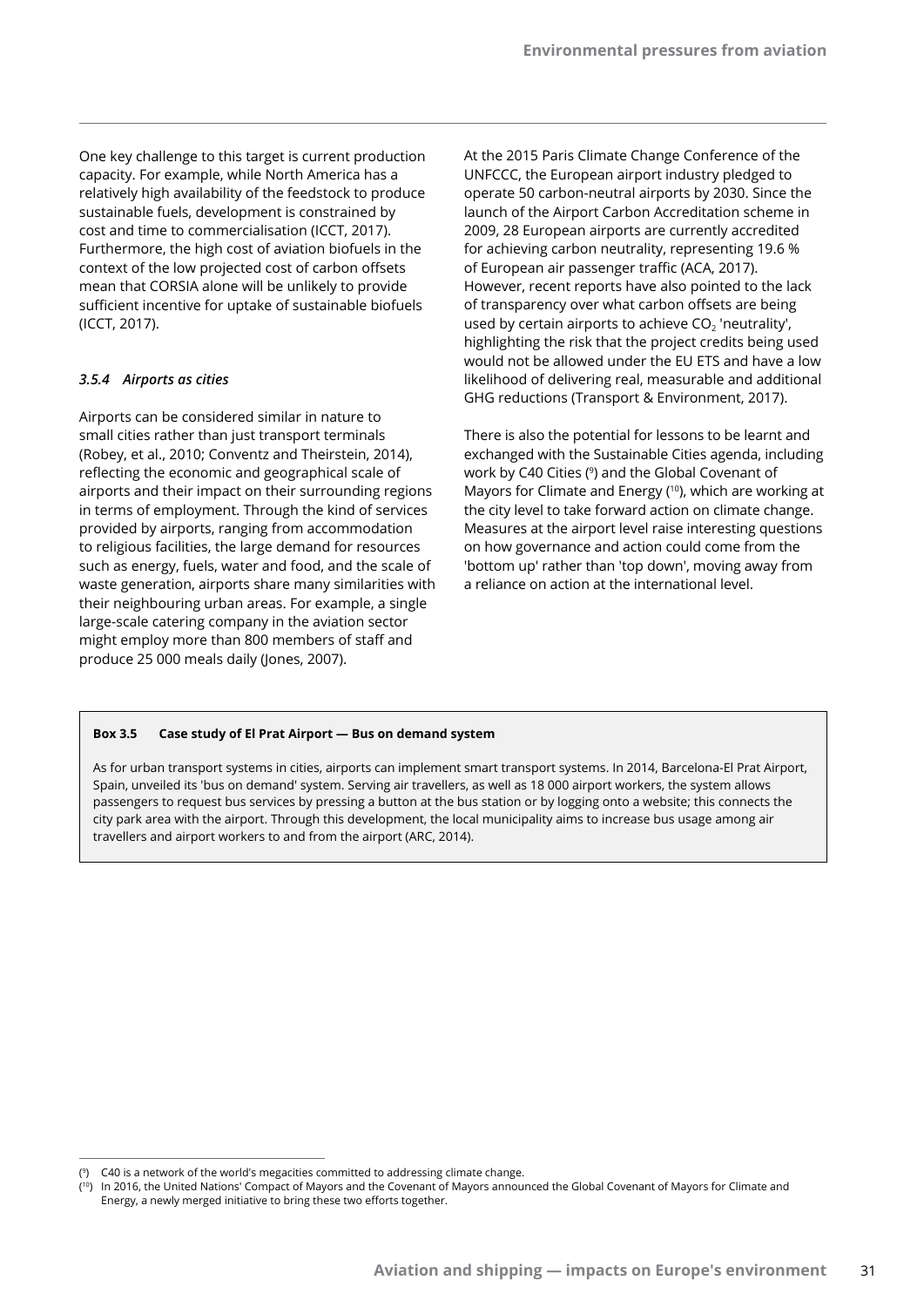# **4 Environmental pressures from shipping**

#### **Key messages**

- Shipping activities lead to significant emissions of greenhouse gases and air pollutants, noise and water pollution.
- Global shipping CO<sub>2</sub> emissions could be 17 % of all CO<sub>2</sub> emissions by 2050 if no further action is taken.
- Existing policy measures at the international level, for example in the form of the Energy Efficiency Design Index, could result in a  $CO<sub>2</sub>$  emission reduction of about 17 % of the estimated 2050 level.
- Increasing shipping demand will make air, noise and water pollution objectives more challenging to achieve.
- Ballast water poses a threat to marine life, as it can contain alien species that are released to new environments during discharge.
- Dismantling of old ships can release materials such as polycyclic aromatic hydrocarbons, heavy metals, oil, asbestos and toxic paints to air and water, resulting in negative health impacts, even fatalities, among workers, and it can disrupt local biodiversity.

## **4.1 Sector summary**

The shipping sector has grown significantly in recent decades, due to economic development in a number of emerging economies such as China and India, and in general increased globalisation of trade. World trade is highly dependent on shipping, with 75 % of EU goods by weight being transported by sea in 2013, with a value of EUR 1 733.7 billion (SHEBA, 2015). Food and energy security around the world therefore relies on the distribution of goods by international shipping. It is also an important source of employment, with 4.2 million jobs related to maritime activities and seafaring worldwide (Narula, 2014).

In the EU-28 in 2015, 3 838 million tonnes of goods were handled in ports and 2 224 608 vessels visited the main ports (Eurostat, 2017b). Three European ports are among the world's 20 largest container ports: Rotterdam is 11th, Antwerp 14th and Hamburg 18th (World Shipping Council, 2017).

Dry cargo and oil, gas and petroleum products make up much of global ship cargo, approximately two thirds and one third respectively (Narula, 2014).

Merchant ships now make up 21% of the European fleet (EC, 2017c). In 2016, the EU-28 controlled 37 % of the world's merchant fleet and of the EEA member countries, Spain, Germany and Norway controlled most merchant ships (with 4 439, 3 456 and 1 605 respectively).

The United Nations Convention on the Law of the Sea (UN, 1982) emphasises that the flag state has jurisdiction over its vessels on the high seas (the open sea beyond the territorial control of a country). The term 'flag of convenience' refers to ship owners registering their ship(s) in a country other than the home country. Globally, the use of flags of convenience (open registries) is growing, as they are associated with more favourable tax policies, lower labour and environmental standards and an easier registration process (Artuso et al., 2015). Currently about 70 % of ships fly a flag that does not belong to the country where the owner is a citizen (George, 2013). At the EU level, action has been taken to address the potential consequences of this. A ship that does not comply with EU legislation or international conventions may be detained. After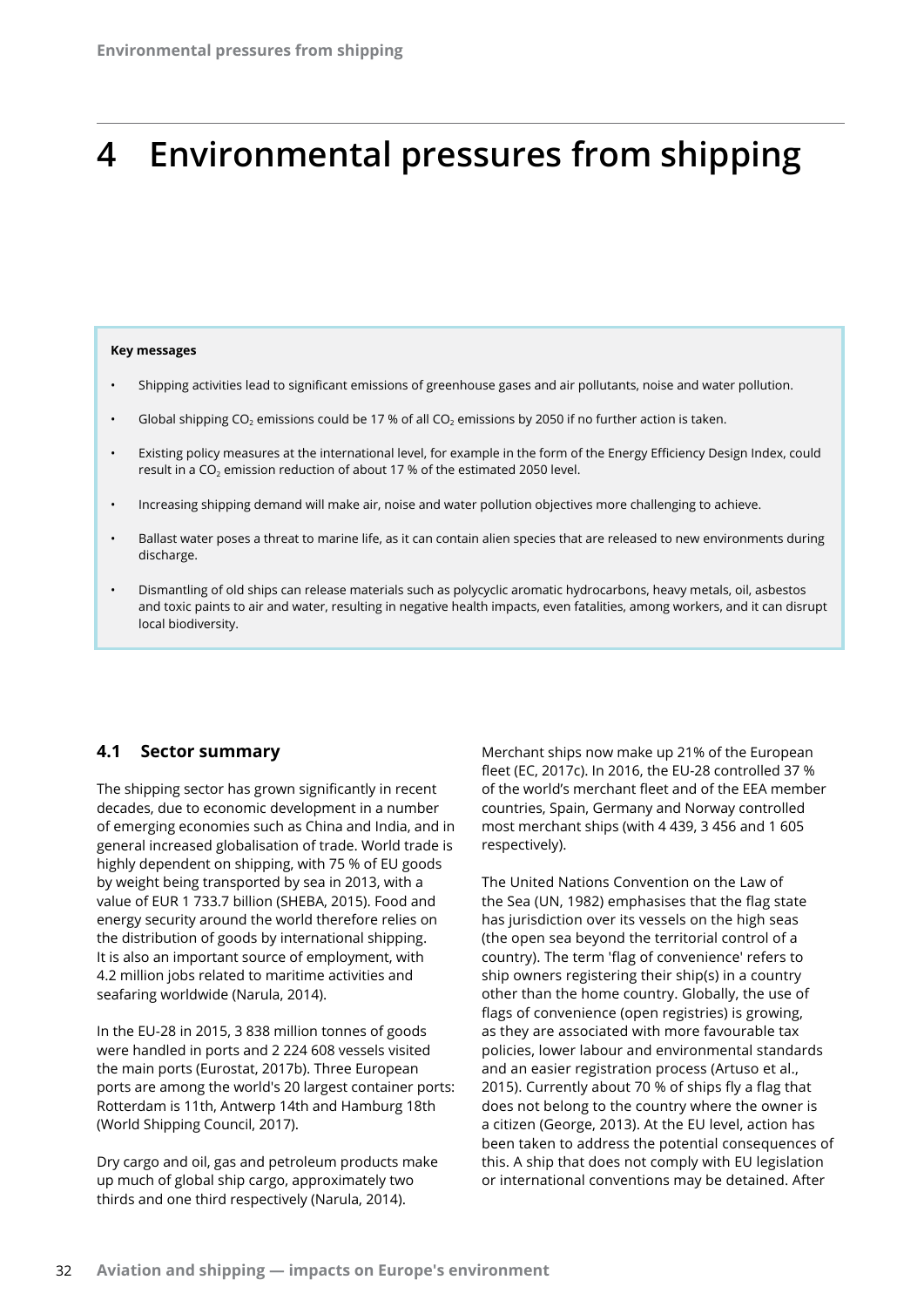

Note: CO<sub>2</sub>, carbon dioxide; COPD, chronic obstructive pulmonary disease; NO<sub>x</sub>, nitrogen oxides; PM, particulate matter; SO<sub>2</sub>, sulphur dioxide; VOC, volatile organic compound.

multiple detentions the ship is denied access to the ports concerned (PMoU, 2017).

## **4.2 Why is this important for the environment?**

Maritime activities are dependent on fossil fuel combustion and therefore contribute to both climate change and air pollution (Figure 4.1). In port regions, around 55 % to 77 % of total air pollutant emissions can come from ships (Cullinane, 2014). There are hotspot areas in Europe where the contribution of shipping to air pollutant emissions can be up to 80 % for  $NO<sub>x</sub>$  and SO<sub>2</sub> and up to 25 % for primary  $PM_{2.5}$  (EEA, 2013).

Emissions originate from a wide range of sources, including the ship's boiler, the main engine and auxiliary engines, and can occur when a ship is at sea, when it is manoeuvring and when it is in port. The challenges posed by emissions, however, vary with location. When at sea, the main concern is the impact on the marine environment and the contribution of shipping emissions to background air pollution and releases to water. When closer to or in port, the main concerns are negative

impacts on water quality and the contribution to poor local and regional air quality and thus negative impacts on human health (e.g. Cullinane, 2014).

#### *4.2.1 Greenhouse gas emissions*

 $CO<sub>2</sub>$  emissions from international shipping are currently 2.5 % of the global total (EC, 2016c). Since 1990, EU-28 emissions of GHGs from international shipping have increased by 22 %, the second highest increase of any sector, exceeded only by international aviation. In 2015, GHG emissions from the maritime sector comprised around 13 % of the EU's total GHG emissions from the transport sector (Figure 3.2). Emissions have decreased since their peak in 2007-2008, following the global economic crisis, with levels in 2015 being around the same as those reported by Member States in 2000.

In comparison with 2015, EU GHG emissions from international shipping decreased by 1.1 % in 2016 (EEA, 2017b). However, they will need to further decrease by more than 28 % by 2050 to meet the target of a 40 % reduction in emissions from 2005 levels, set in the 2011 Transport White Paper (EC, 2011). With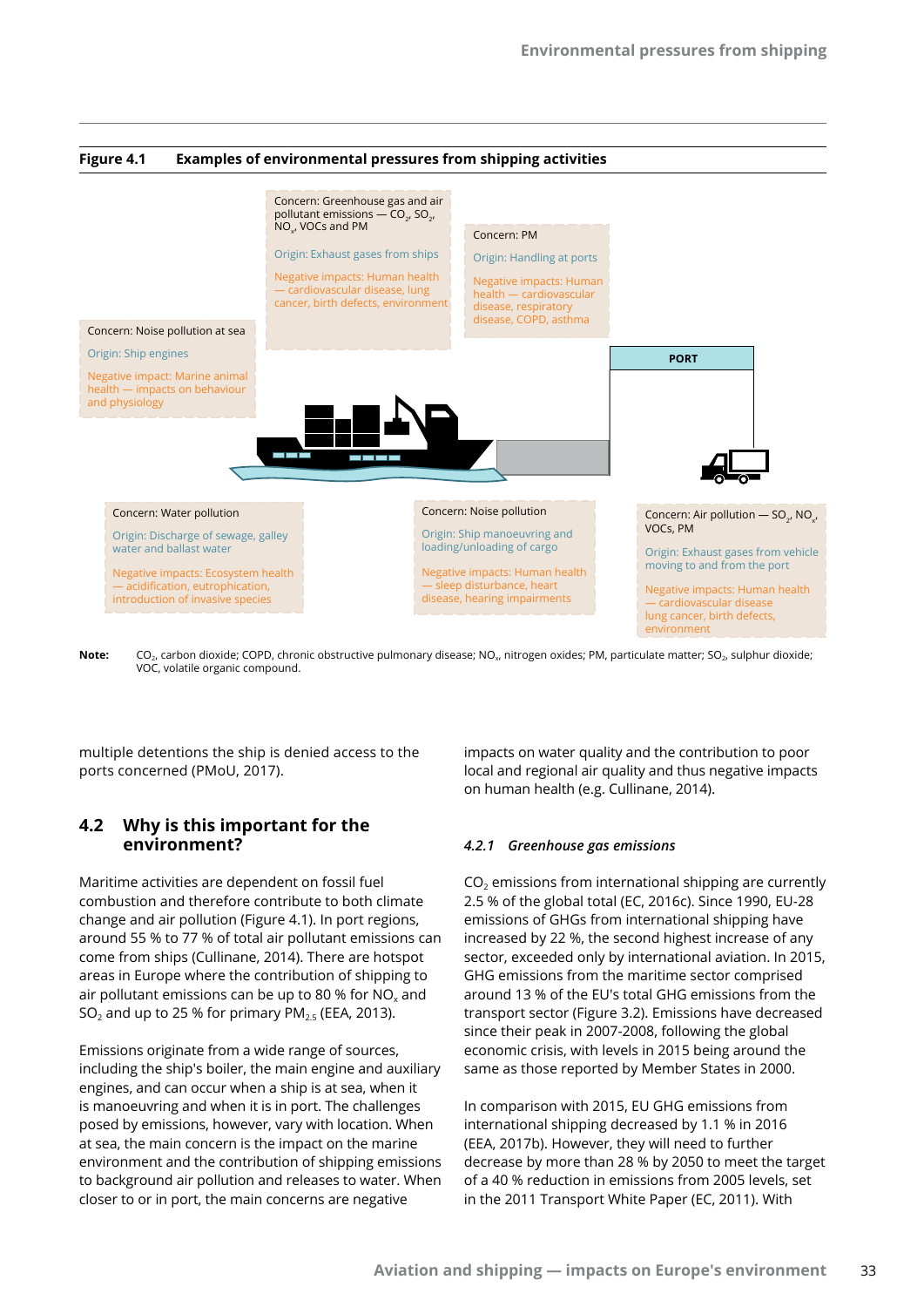shipping activity expected to increase in the future, driven by increasing globalisation and trade, it will be a challenge to keep emissions from the sector on a downward trajectory. To remain below the 2 °C objective of the Paris Agreement, recent research suggests that global emissions of the shipping sector in 2030 should be 13 % lower than in 2005. In 2050 they should be 63 % lower than in 2005. If the additional non-CO<sub>2</sub>, climate change-relevant emissions are taken into consideration, these reductions would need to be even higher (EP, 2015).

## *4.2.2 Other contributions to climate change*

As for aviation, shipping also contributes significantly to emissions of various short-lived climate forcers, including  $NO<sub>x</sub>$ , SO<sub>2</sub> and BC. For shipping overall, the net impact of emissions is estimated to have a negative radiative forcing effect due to high emissions of  $NO<sub>x</sub>$ and  $SO<sub>2</sub>$ , which have a negative forcing effect due to aerosol formation. However, the uncertainties are large and encompass both positive and negative forcing (EEA, 2013). Therefore, as knowledge in this area improves, it is uncertain whether or not the overall impact of non-CO<sub>2</sub> emissions will be a net warming or cooling (EEA, 2013).

## *4.2.3 Air pollutant emissions*

Figure 4.2 shows that in the EU-28, international shipping contributes a significant proportion of air pollutant emissions, for example 16 % of NO<sub>x</sub>, 4 % of particulate matter with a diameter of 10 μm or less (PM<sub>10</sub>), 7 % of PM<sub>2.5</sub> and 16 % of the SO<sub>x</sub> emissions (EEA, 2017d).

In particular, PM,  $NO<sub>x</sub>$  and SO<sub>2</sub> emissions from shipping contribute to poor air quality and thus have negative impacts on human and ecosystem health (Eyring et al., 2010; EEA, 2013; WHO, 2013, 2016). For global emissions of sulphur and nitrogen oxides (SO $_{x}$  and  $NO<sub>x</sub>$ ), the shipping sector is among the top emitters and contributes up to 8 % and 15 % to the respective global totals (Maragkogianni et al., 2016). It is expected that the relative contribution from international shipping to air pollutant emissions will increase until 2020 as land-based reductions in emissions occur at a faster rate. This could result in  $NO<sub>x</sub>$  emissions from shipping equalling those from land-based sources by 2020 (EEA, 2013). The total PM released is lower, but it is considered to have more severe impacts on health. Emissions are estimated to increase over the period 2006-2020, with  $PM<sub>2.5</sub>$  emissions increasing by 45 % in the Mediterranean Sea and by up to 15 % in the North

Sea, the Baltic Sea and surrounding coastal areas (Aksoyoglu et al., 2016).

Despite the international nature of shipping, most air pollutant emissions occur close to the shore and thus have an impact on coastal areas. On average, 70 % of emissions are released within a distance of 400 km of the coast, and thus can have significant air quality impacts on coastal regions, contributing to so-called background air pollution (Viana et al., 2014). The reasons are increased shipping traffic near ports, vessels running auxiliary engines when at berth, increased emissions from loading and unloading activities, and a higher engine load when manoeuvering. In Europe, a larger than average proportion of emissions occurs close to the shore — 97 % of North Sea emissions are released within 100 nautical miles of the shore (Viana et al., 2014; Maragkogianni et al., 2016).

A review by Viana et al. (2014) concluded that, in European coastal areas, shipping emissions contribute 1-7 % of ambient air PM $_{10}$  concentrations and 1-14 % of PM<sub>2.5</sub> levels. Contributions from shipping to ambient  $NO<sub>2</sub>$  concentrations range between 7 % and 24 %, with the highest values being recorded in the Netherlands and Denmark. Impacts from shipping emissions on  $SO<sub>2</sub>$  concentrations were reported for Sweden and Spain. Shipping emissions not only affect the levels and composition of particulate and gaseous pollutants, but they may also enhance secondary particulate matter formation processes in urban areas.

Modelling results also suggest that emissions from international shipping in Europe increase  $PM_{2.5}$ concentrations in the air, for example, during all seasons of the year but particularly in summer (Aksoyoglu et al., 2016). The highest increases were modelled for the summer months; 20-25 % in the north around the English Channel and 40-50 % in the western Mediterranean. Elevated  $PM_{2.5}$  levels were predicted not only around shipping routes but also over coastal areas. Particulate ammonium nitrate increased by about 10-20 % around the Benelux area and in northern Italy, where land-based ammonia emissions, mainly from agriculture, are high (Aksoyoglu et al., 2016).

PM emissions from ships are estimated to be responsible for around 600 000 premature deaths annually from cardiopulmonary disease and lung cancer in coastal areas of Europe, East Asia and South Asia (Maragkogianni et al., 2016). Air pollution in ports also has a high external cost on the city when health impacts are monetised (OECD, 2010). In the port of Bergen the monetised impacts of air pollution released from ships at berth is estimated to be between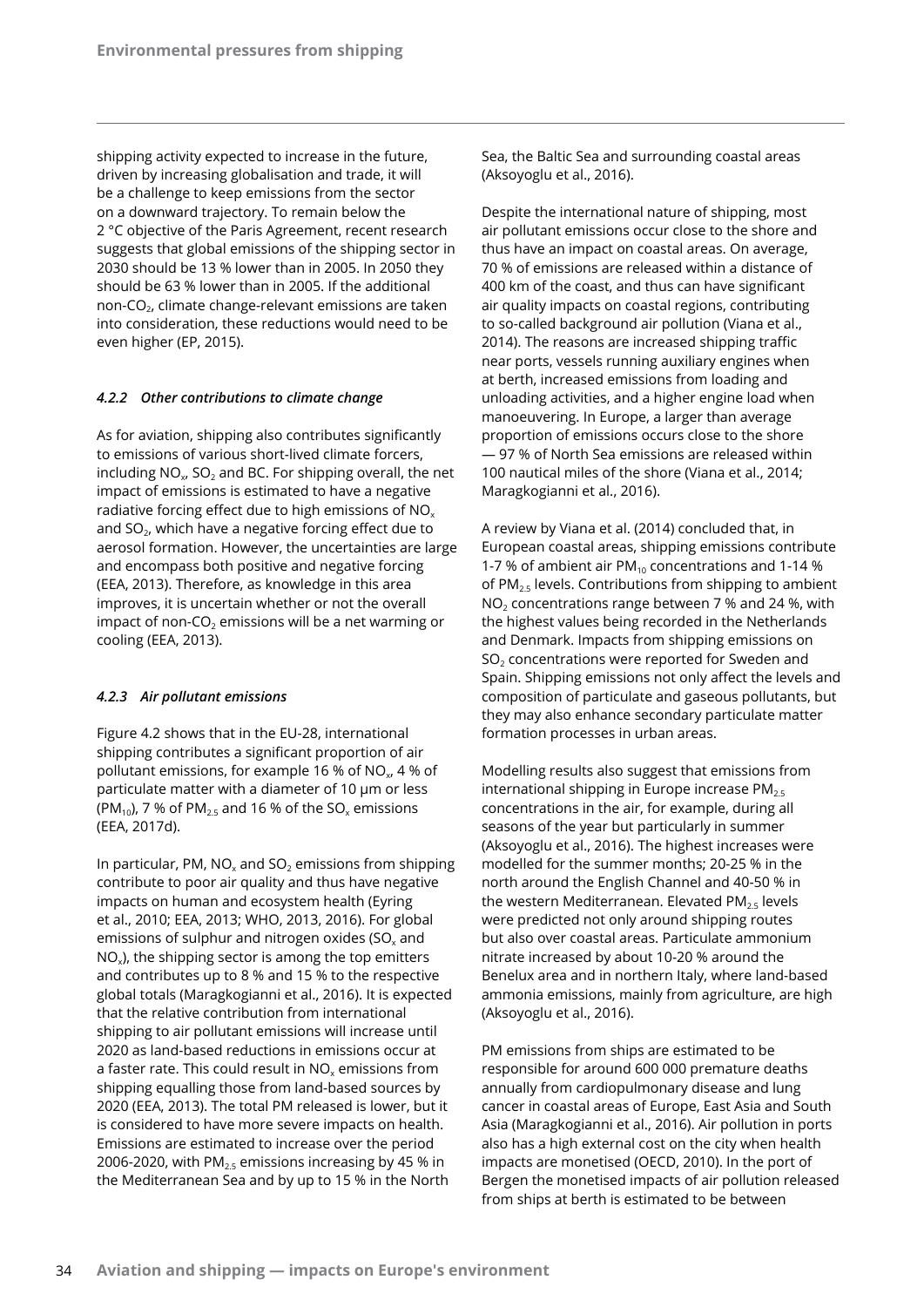#### **Figure 4.2 Contribution of the transport sector to total emissions of main air pollutants in the EU-28 in 2015**

Contribution of the transport sector to total emissions of the main air pollutants (%)



Note: CO, carbon monoxide; NMVOC, non-methane volatile organic compound; NO<sub>y</sub>, nitrogen oxides; PM<sub>25</sub>, particulate matter with a diameter of 2.5 μm or less; PM<sub>10</sub>, particulate matter with a diameter of 10 μm or less; SO<sub>x</sub>, sulphur oxides.

**Source:** EEA, 2017d (TERM 003 indicator).

EUR 10 and EUR 20 million annually (MacArthur and Osland, 2011). In a study on 13 Spanish harbours, overall external costs of air pollution from shipping activities were estimated to be almost EUR 206 million (Castells Sanabra et al., 2013).

Ship emissions also contribute to negative impacts on ecosystem health caused by the deposition of

sulphur and nitrogen compounds, which can lead to acidification and eutrophication of both water and soil (e.g. EEA, 2014c).

In addition to the above, BC, a component of PM, is also emitted by ships, mainly due to incomplete combustion of diesel fuel. Studies of short-term health effects suggest that BC is a better indicator of harmful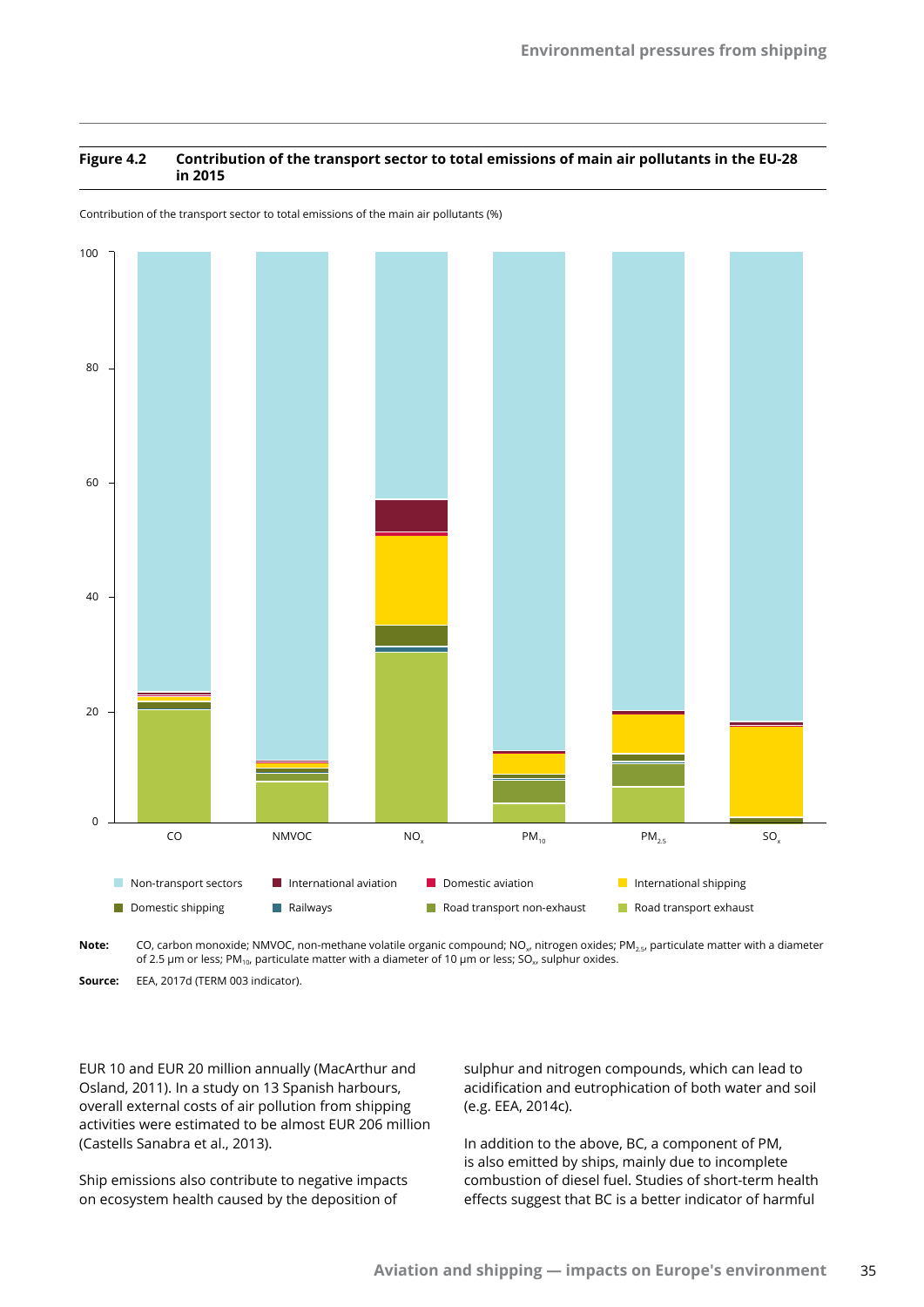particulate substances from combustion sources than undifferentiated PM mass (WHO, 2012). BC releases in Arctic shipping routes magnify its positive climate-forcing effect — when BC is deposited on snow and ice surfaces, it reduces the reflection of sunlight, causing further warming and increasing the rate of melting (e.g. US EPA, 2016).

Near shipbreaking yards, air pollution by toxic chemicals such as persistent organic pollutants (POPs) and polycyclic aromatic hydrocarbons (PAHs) can be very high, producing negative impacts on human health and the environment (see summary in EC, 2016e). Those yards are mostly located outside Europe. The Chittagong area in Bangladesh, for example, accounted for 22 % of shipbreaking activities worldwide in 2014. Workers on those yards, often also children, are exposed to levels of air pollution that are often far above World Health Organization (WHO) carcinogenic risk limits.

## *4.2.4 Noise pollution*

There are two main concerns with noise: the impact on humans in areas near ports, and the impact on marine animals. WHO guidelines set limits for noise exposure and these vary between night and day (e.g. WHO, 2009). Environmental noise, defined as the summary of noise pollution from outside, caused by transport, industrial and recreational activities, can have health impacts including sleep disturbance, heart disease and hearing impairments. Noise originates from, for example, day- and night-time handling at ports, and an activity that is increasing across Europe (Murphy and King, 2014). A study addressing the Port of Dublin found that surrounding residential areas were exposed to night-time noise that exceeded the guideline limits set by the WHO and potentially causing negative health issues.

Underwater noise is also a concern for the health of marine life, although this is currently not monitored and still not well understood. Underwater noise can have a range of impacts on marine animals, from subtle behavioural changes to injuries and death in extreme cases (EEA, 2015). Many marine animals use sound for navigation, communication and hunting, as sounds travels well through water. While they have evolved to cope with natural noise, human-induced noise is now a major source and is exposing these animals to very high-level and ongoing sounds. The coping strategies of marine life appear to be limited, especially among long-lived species, and therefore there are harmful impacts on animal behaviour and physiology (Simmonds et al., 2014).

## *4.2.5 Additional environmental impacts*

Shipping also poses a threat to water quality. Eutrophication of water bodies can occur through direct discharge and leakage of substances from a ship, and indirectly through air emissions that are subsequently deposited to land and sea surfaces (e.g. Moldanova and Quante, 2016). Polluting substances are often the result of multiple onboard operations. For example, the total amount of nitrogen that can contribute to eutrophication is the sum of nitrogen from exhaust emissions, wash water discharge (e.g. from gas scrubbers) and ballast water discharge (Moldanova and Quante, 2016).

Ballast water can also pose a threat to marine life, as it can contain alien species that are, when discharged, released to new environments. In fact, shipping is considered the main pathway of bio-invasion. In the Mediterranean, shipping traffic through the Suez Canal is an important source (EEA, 2015).

Another key source of water pollution is oil spills. In ports these can come from port run-off, loading and unloading of oil tankers, removal of bilge water and leakages (OECD, 2010). Although tanker accidents are often named as a key source of water pollution, estimates indicate that day-to-day shipping operations can actually be responsible for over 70 % of the oil entering the sea from marine transport (OECD, 2010). Oil spills can harm or kill marine mammals such as whales, dolphins, seals and sea otters. Even when marine mammals escape the immediate effects, an oil spill can cause damage by contaminating their food supply.

Port activities also produce waste, especially from oil terminals, fuel deposits and dry-dock operations. Cruise ships are also a notable contributor to the overall amount of waste generated by the shipping sector; although they comprise less than 1 % of the global fleet, they produce 25 % of all waste associated with the sector (Miola et al., 2009).

Shipbreaking and ship recycling yards are not only major sources of air pollution. Mainly located outside Europe, they also contribute significantly to water pollution and waste issues. The Alang-Sosiya shipbreaking yard in India, for example, is one of the largest in the world. It accounts for nearly half of the shipbreaking and recycling activities worldwide (see summary in EC, 2016e). Pollutants such as heavy metals and small plastic fragments threaten marine biodiversity in the area. The beaches of Alang on the western coast of India have become the world's largest 'graveyard' for ships.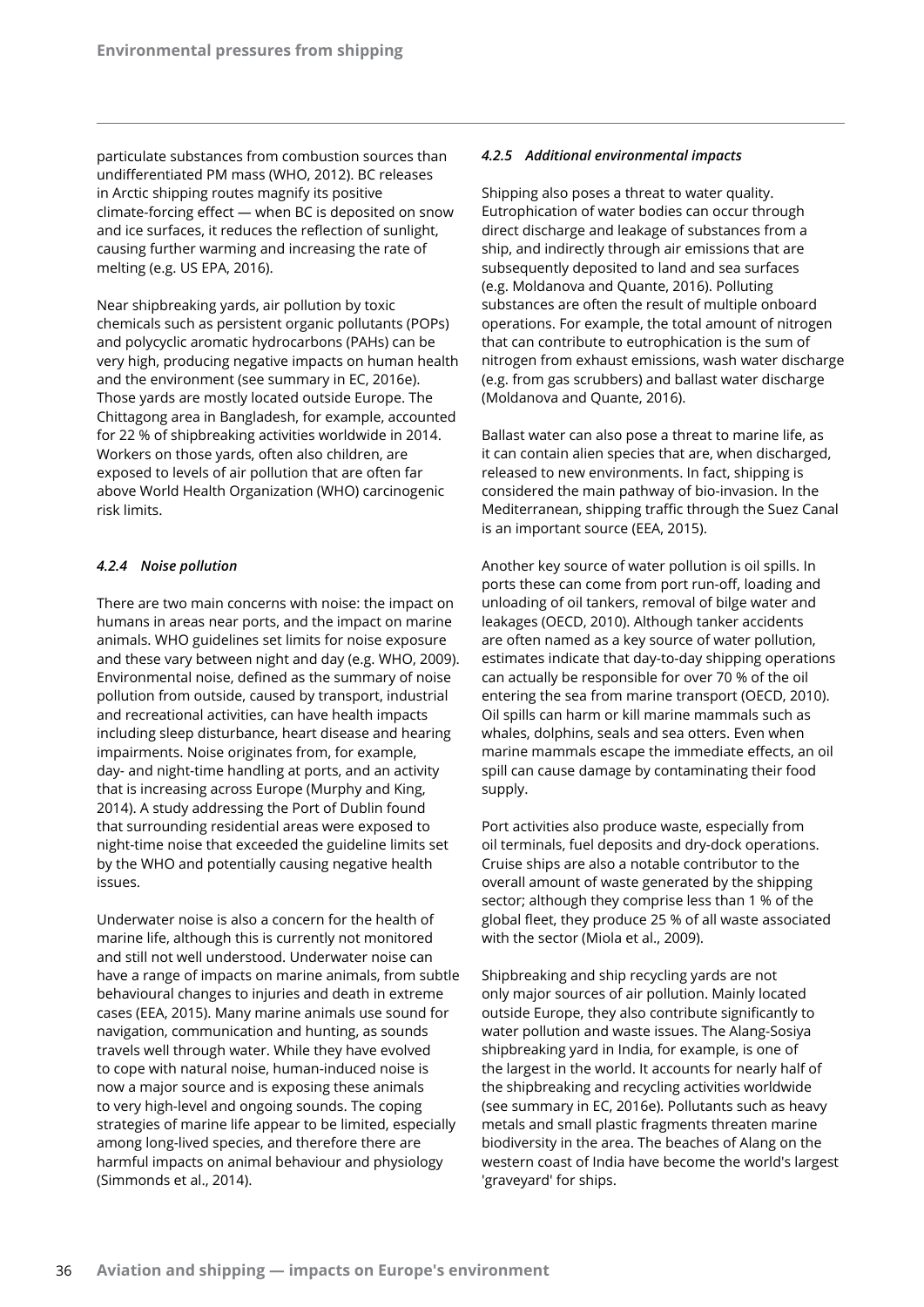## **4.3 What current monitoring approaches are in place?**

In the EU, annually reported national emission inventories, which include shipping activities, are compiled by Member States within the context of the UNFCCC and the MMR (EU, 2013b) for GHGs, and for air pollutants under the UNECE LRTAP Convention and the National Emissions Ceiling (NEC) Directive (EU, 2016a). However, these data are considered to be of high uncertainty, as emissions for international shipping are typically prepared on the basis of international bunker fuel statistics, and they are not linked to actual fuel used by shipping in the territorial waters of each Member State (see Box 4.1).

Future reporting initiatives should help improve the quality of the available emissions data from shipping. An EU-wide framework for monitoring, reporting and verification (MRV) of  $CO<sub>2</sub>$  emissions and other key information from maritime modes was developed through the MRV Shipping Regulation adopted in April 2015 (EU, 2015). From 1 January 2018, the regulation requires all large ships (over 5 000 gross tonnes) that call at European Economic Area ports to monitor their  $CO<sub>2</sub>$  emissions from and between EEA ports of call and when in EEA ports. It will also enable the EU to contribute to international developments, as in 2016 the IMO reached an agreement on the requirements for a global data collection system for 2019 onwards, but for which only aggregated anonymised data will be publicly available.

In terms of timescales for key deliverables within the EU framework (EU, 2015), companies managing ships of more than 5 000 gross tonnes (volume), calling at ports in the EU, are responsible for the following:

- A monitoring plan will need to be submitted by 31 August 2017 to an accredited verifier, using template documents provided by the EU.
- From 1 January 2018, companies shall, based on the monitoring plan assessed in accordance with Article 13(1), monitor  $CO<sub>2</sub>$  emissions. The reporting will cover vessels'  $CO<sub>2</sub>$  emissions, fuel consumption and further relevant parameters including distance, cargo carried and time at sea.
- From 2019, and by 30 April each year, a satisfactorily verified emissions report for each relevant ship should be submitted to the European Commission and to the authorities of the flag states concerned, by the companies.
- From 2019, and by 30 June each year, all relevant ships shall carry a document of compliance, which may be subject to inspections by Member States' authorities.

## **4.4 What current and future policy measures are in place?**

## *4.4.1 Greenhouse gas emissions*

At the global level, an Energy Efficiency Design Index (EEDI) was made mandatory for new ships, and the Ship Energy Efficiency Management Plan (SEEMP) for all ships, from 2013 onwards, as a result of amendments in 2011 to Annex VI of the International Convention for the Prevention of Pollution from Ships (MARPOL). The EEDI is an index that quantifies  $CO<sub>2</sub>$  (g) per cargo carried (tonne-mile). The regulation requires that the majority of new ships were 10 % more efficient at the start of

#### **Box 4.1 Bunker fuels**

Bunker fuel is a generic term for fuel used on a ship to power its engines. It is usually a type of liquid fuel, which is fractionally distilled from crude oil. The fuel can be broken down into various categories based on its chemical composition, intended purpose and boiling temperature. In comparison with other petroleum products, bunker fuel is extremely crude and highly polluting.

In accordance with the Intergovernmental Panel on Climate Change guidelines for the preparation of GHG inventories and the UNFCCC reporting guidelines on annual inventories, emissions from international maritime transport (also known as international bunker fuel emissions) should be calculated as part of the national GHG inventories of Parties. However, they should be excluded from national totals and reported separately. These emissions are not subject to the limitation and reduction commitments of Annex I Parties under the Convention and the Kyoto Protocol. For small countries with large international ports, there can thus be a big difference between the emissions in territorial waters and the total emissions of the fuel sold (e.g. UNFCCC, 2017).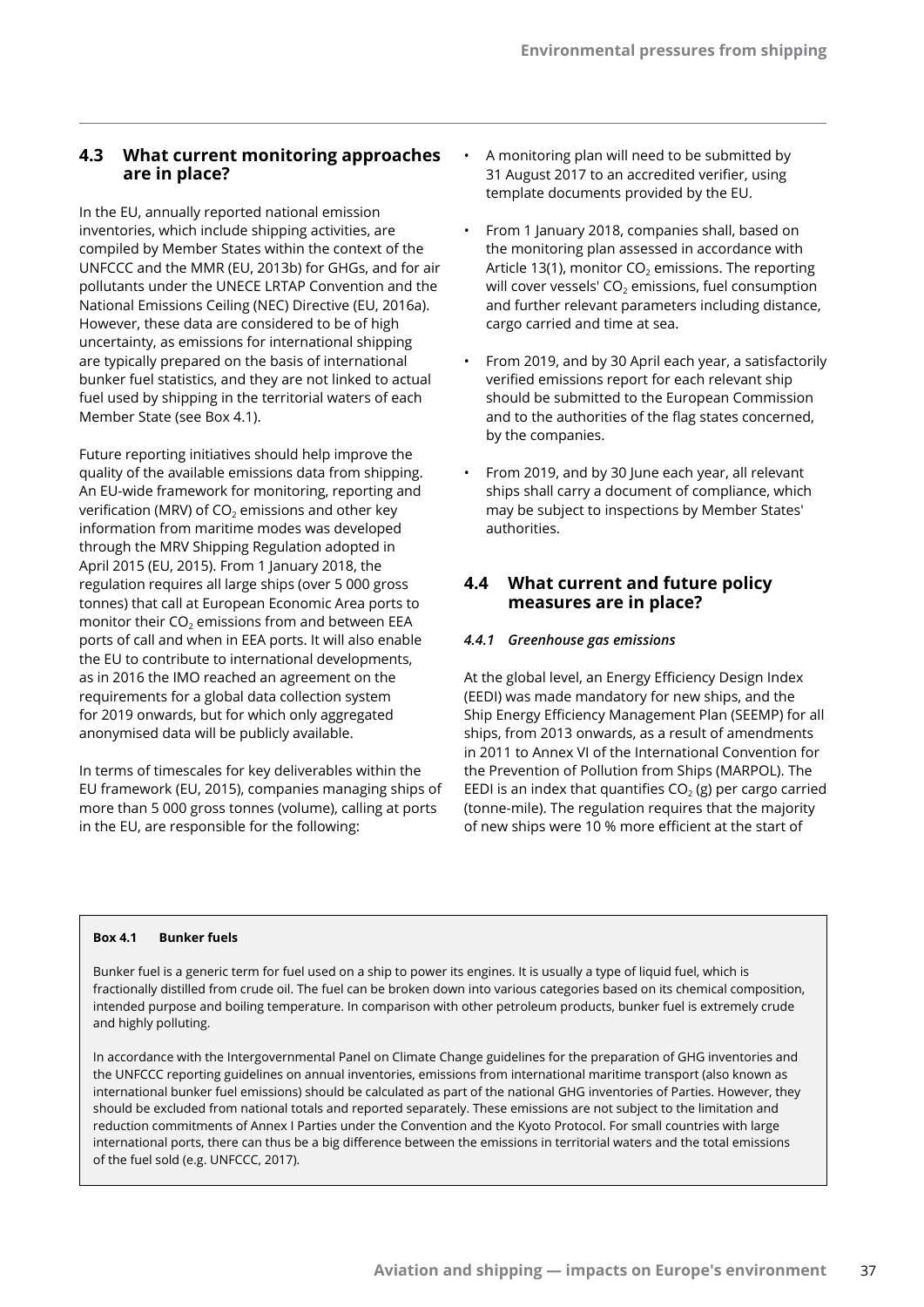2015, and they will be 20 % more efficient by 2020 and 30 % more efficient from 2025. There is, however, a concession that individual flag administrators could defer mandatory EEDI requirements for up to 4 years before the due implementation date. The  $CO<sub>2</sub>$  savings from the introduction of the EEDI depend on whether or not this deferment is used and, if so, to what extent. Under a 'no deferment scenario', reductions of around 17 % for global shipping emissions are possible by 2050. With deferment, estimated reductions of around 10 % are possible by 2050 (based on Figure 1 in ICCT, 2011). The SEEMP requires all ships and shipping companies to develop and maintain a plan to maximise operational efficiency; this can include planning, implementation, monitoring, evaluation and improvement. It is recognised that neither the EEDI nor the SEEMP will stop or reverse the growth in absolute  $CO<sub>2</sub>$  emissions from the shipping sector. However, they are expected to slow the overall rate of growth to 37-44 % from the 83 % estimated under a base-case scenario (ICCT, 2011).

At the EU level, the European Commission set out a strategy in 2013 to integrate the mitigation of maritime emissions into the EU's policy for reducing domestic GHG emissions (EC, 2013). The strategy consists of three steps:

- monitoring, reporting and verification of  $CO<sub>2</sub>$ emissions from large ships;
- GHG reduction targets for the maritime transport sector; and
- further measures, including market-based measures, in the medium to longer term.

The monitoring, reporting and verification of  $CO<sub>2</sub>$ emissions has been addressed in the preceding section. Market-based measures (MBMs) put a price on GHG emissions and in turn provide an economic incentive for the maritime sector to reduce fuel consumption, and also allow offsetting in other sectors. This report does not include an analysis, but research results suggest that it is feasible to implement such a scheme (CE Delft, 2010), and that it has the potential to reduce emissions cost effectively. It does not require extensive legal activity and could address environmental, social and economic concerns (Ben-Hakoun et al., 2016; Franc and Sutto, 2014).

Action at the global level, however, has been slow. While the IMO recognises that MBMs are required as part of a comprehensive package of measures to reduce GHG emissions from international shipping, despite work since 2008 its Marine Environment Protection Committee has not yet delivered a study

assessing the impacts of proposed MBMs for the sector, whether emissions trading or alternative measures. Development work on a new 'roadmap' has commenced, however, with the IMO aiming to agree an initial 'strategy' for this roadmap in 2018, an action that has arguably been undertaken as a response to the increasing calls from many stakeholders for unilateral or regional action undertaken independently by governments.

Therefore, while a global scheme is the preferred mechanism and there are industry concerns with regard to impacts of regional schemes on potential competitiveness, the EU will monitor closely the progress achieved at the IMO towards an ambitious emission reduction objective. The EU will also monitor accompanying measures to ensure that the sector duly contributes to the efforts needed to achieve the objectives agreed under the Paris Agreement.

## *4.4.2 Air pollutant emissions and air quality*

At the global level, the IMO also addresses air pollution through the MARPOL Convention's Annex VI. This currently limits emissions from  $NO<sub>x</sub> SO<sub>x</sub>$ ozone‑depleting substances and VOCs.

For sulphur, the IMO's Marine Environment Protection Committee has revised Annex VI by reducing the global sulphur limit of marine fuels from 4.5 % to 3.5 %, and incrementally, to 0.5 % from 1 January 2020. In the EU, Directive 2016/802 (EU, 2016b) regulates the sulphur content of fuels and abatement equipment on board ships. Sulphur limits in dedicated Emission Control Areas (ECAs) in EU waters are at 0.1 % from 2015 onwards. There are currently two ECAs in Europe, one in the Baltic Sea and the second covering the North Sea, including the English Channel. To help achieve compliance with these new limits, operators can use low-sulphur fuel, install onboard filters (scrubbers), or adopt alternative fuel technologies; the last is often considered in new vessels, reflecting the modifications required (EC, 2016c). To reduce emissions, port authorities may also decide to invest at local level in shore-side electricity for ships calling at their ports. In Denmark and the Netherlands, for example, monitoring of air quality close to ports has shown 20 % to 60 % lower  $SO<sub>2</sub>$  concentrations in recent years, compared with the 2014 levels (DCMR, 2015; Miljø- og Fødevareministeriet, 2016).

MARPOL Annex VI also sets limits for  $NO<sub>x</sub>$ . Different levels, known as tiers, apply depending on the ship's construction date. Within any particular tier, the actual limit value is determined from the engine's rated speed. Tier I applies to marine diesel engines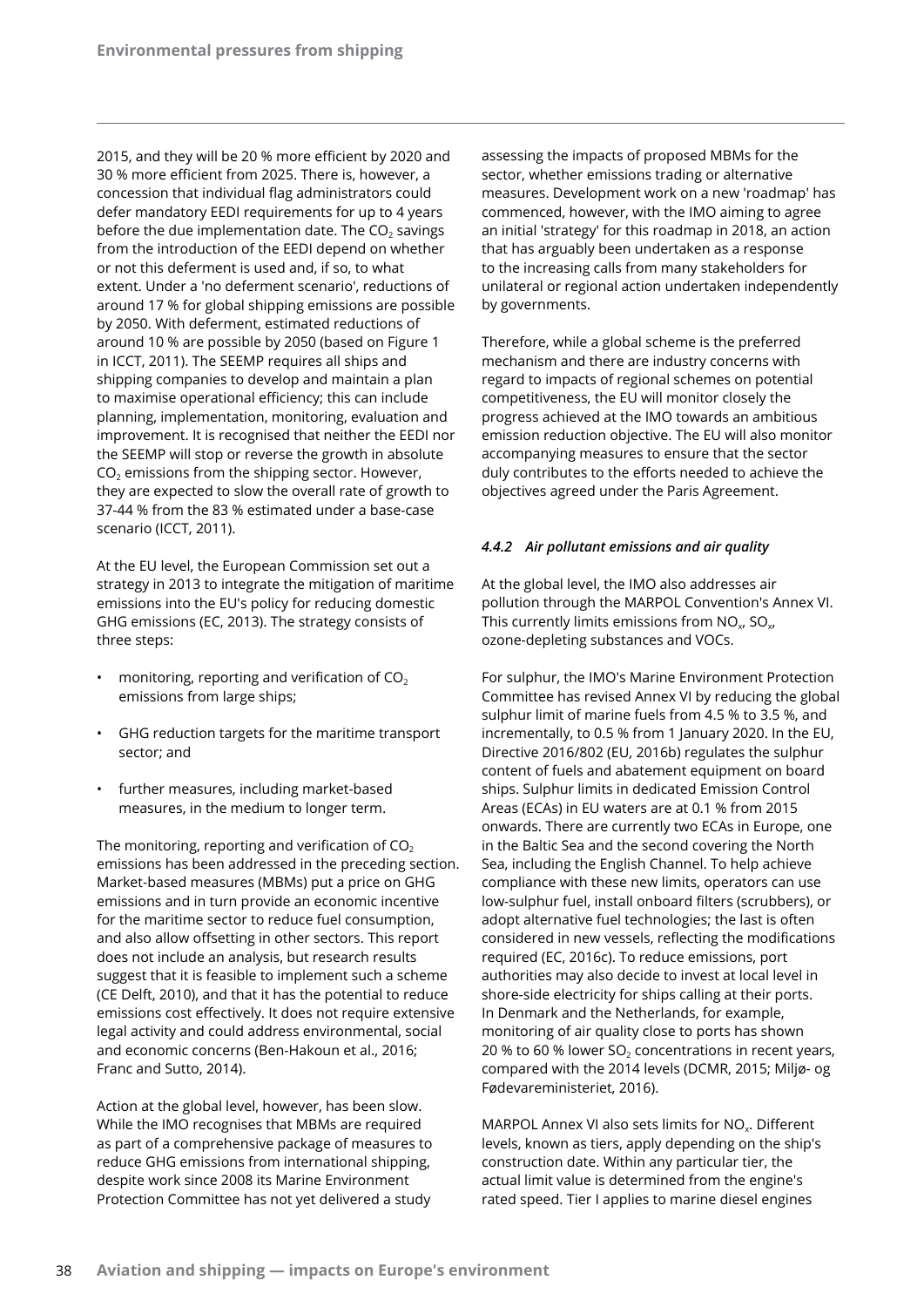with a power output of more than 130 kW, on ships constructed on or after 1 January 2000, Tier II applies to ships constucted on or after 1 January 2011, and Tier III applies to ships constructed on or after 1 January 2016 and which operate in the so-called  $NO<sub>x</sub>$  Emission Control Areas ( $NO<sub>x</sub>$  ECAs) (<sup>11</sup>).

For  $NO<sub>x</sub>$ , the difference between Tier I and Tier II is approximately a 20 % reduction, and between Tier II and Tier III it is approximately a 75 % reduction. Tier II standards are expected to be achieved through optimisation of the combustion process, which can include fuel injection and exhaust valve timing. The Marine Environment Protection Committee has agreed to limit NO<sub>x</sub> emissions from ship exhausts in the Baltic Sea and North Sea countries. Further, the committee decided that the global limit of the sulphur content of ships' fuel oil will be 0.50 % m/m, which is the percentage mass of SO<sub>2</sub> gas in the total mass of the emission, from 1 January 2020. Proposals to designate the North Sea and the Baltic Sea as  $NO<sub>x</sub>$  ECAs have been under discussion and would potentially take effect from 1 January 2021.

#### *4.4.3 Water pollution*

Concerning water pollution, a key international measure for environmental protection, which aims to stop the spread of potentially invasive aquatic species in ships' ballast water, entered into force on 8 September 2017. The International Convention for the Control and Management of Ships' Ballast Water and Sediments (BWM Convention) was adopted in 2004 (IMO, 2017) to introduce global regulations to control the transfer of potentially invasive species. With the treaty now in force, ships need to actively manage their ballast water.

Accidental oil spills and cleaning operations are a major source of water pollution from ships. The EU's Emergency Response Coordination Centre ensures a coordinated response to this kind of pollution event (EC, 2017c). Further, the European Maritime Safety Agency (EMSA) provides marine pollution preparedness and response services.

## **4.5 What current mitigation options exist?**

#### *4.5.1 Improve*

For the shipping sector, options to reduce emissions are closely linked to improving efficiencies, whether through operational efficiency, improved ship efficiency, new ship designs or the use of alternative fuels (for on-board or onshore power).

#### *Slow steaming/speed reduction*

The reduction of sailing speed, or 'slow steaming', has become increasingly common around the world since the economic downturn, which also saw sharp increases in fuel prices. These economic changes encouraged innovation as a means of achieving more economically efficient methods of ship operation. Slow steaming achieves a dual benefit by reducing both fuel consumption and emissions. By 2011, it was estimated that 93 % of ships on the Asia-North Europe route had implemented slow steaming, with speed reductions of 20 % estimated to result in savings of USD 3 billion annually in fuel (fuel costs can make up at least half of a ship's operating costs) (Maloni et al., 2013; Woo and Moon, 2014). Unlike other potential solutions for reducing emissions, slow steaming offers immediate results. Combined with the optimisation of ships for slower speeds (e.g. through modification of the engines), this approach can reduce power requirements and therefore also increase the proportion of power that could potentially be supplied by renewable energy (Bows-Larkin, 2015). The global shipping sector is still recovering from the economic downturn, but slow steaming is still being implemented because of its ability to cut costs. Therefore this innovation is still delivering benefits for the environment, but whether such practices will continue as economic activity grows remains to be seen.

There are, however, operational risks and challenges associated with slow steaming that must be carefully balanced with the benefits. For emissions, slower is generally always better; however, below 14 knots this becomes economically detrimental because of increased

<sup>(&</sup>lt;sup>11</sup>) Currently there are two NO<sub>x</sub> ECAs, the North American and the US Caribbean Sea, whereas there are four SO<sub>x</sub> ECAs, including in the Baltic Sea and the North Sea in Europe.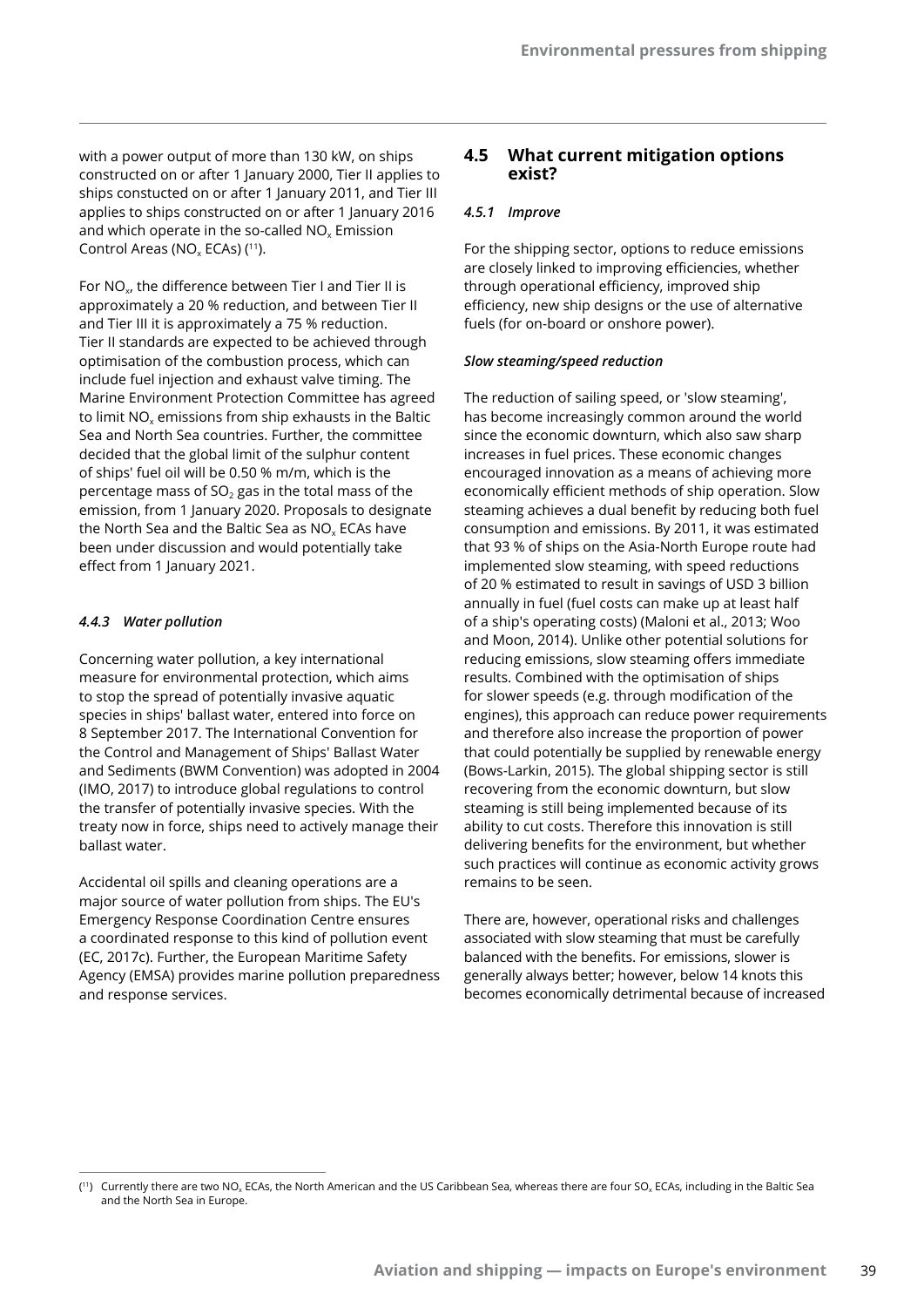pipeline (in-transit) costs (<sup>12</sup>). The optimal speed for balancing economic and environmental benefits is around 18 knots (Maloni et al., 2013; Woo and Moon, 2014). There is also a risk of increased operating costs due to longer shipping times, higher stock at sea, higher insurance costs and greater pipeline costs (Maloni et al., 2013; Ben-Hakoun et al., 2016). Slower speeds are clearly also a challenge for perishable goods or goods with a short life cycle, such as food. These costs therefore need to be balanced, and economic and environmental benefits must outweigh the costs for slow steaming to be a viable option.

#### *Weather routing*

Weather routing is the process of choosing the course for a voyage based on weather conditions, such as wind, wave height and currents, to save time, maximise safety and maximise energy efficiency (Cui et al., 2016). Weather routing can optimise efficiency, and more sophisticated methods are being developed as technology and weather-forecasting methods improve.

## *Improving ship efficiency*

Vessel efficiency can be improved through several pathways, including via energy efficiency technologies such as waste heat recovery systems and auxiliary power. New ship designs can also substantially improve efficiencies.

*1. Waste heat recovery*

Heat is lost to surrounding areas during thermal processes, such as the burning of fuel. By recovering this energy, a vessel can potentially save 5-9 % in fuel (Maersk, 2014; Baldi and Gabrielli, 2015; Singh and Pedersen, 2016). There is a range of options for implementing waste heat recovery systems. Where financial resources are limited, simple waste heat recovery systems can be implemented that have relatively low efficiency and can use waste heat from the exhaust funnel to provide auxiliary power on board. This involves the modification of a current exhaust gas economiser and is therefore considered to be a relatively simple, cheap option. Alternatively, if resources are readily available, high temperature cooling as a source of waste heat is recommended, especially if this can be linked with a retrofit of the shaft generator to be used as a shaft motor. Although this is an expensive measure, the long-term savings are larger and the power produced can potentially be used for propulsion (Baldi and Gabrielli, 2015).

- *2. Wind assistance technologies* Wind assistance technologies can help harness wind energy for vessel propulsion. There are three options:
- sails:
- Flettner rotors:
- kites.

These options can reduce the fuel consumption of a ship, as less power needs to be generated from the engine. Therefore, the higher the wind speeds, the higher the fuel consumption savings. The fuel savings achieved by wind assistance technology rely on ship design (especially the rig and hull), operating speed, and wind speed and direction (variable over routes and seasons). When modelled for a range of wind speed and ship designs, it was found that fuel savings could range from 10 % to 60 % (Rehmatulla et al., 2017). Exploratory studies have estimated that if 10 700 bulk carriers and tankers were to have wind propulsion systems installed by 2030, this would provide  $CO<sub>2</sub>$  savings of approximately 7.5 million tonnes  $CO<sub>2</sub>$  (0.7 % of global shipping emissions), as well as 8 000 direct jobs and 10 000 indirect jobs (Nelissen et al., 2016). There is clear potential for wind assistance technologies in the field of sustainable shipping; to date, however, there have been few real-life sea trials.

*3. New ship design*

Improvements can be made to ship design to make the vessel more efficient and decrease emissions and operating costs. Two key improvements can be made, which aim to reduce energy loss and reduce resistance. First, the main engine of a ship can be adapted to facilitate energy recovery so that it can recover waste heat and electrical power. This can then be used for auxiliary engines (Perera and Mo, 2016) that reduce fuel consumption and GHG and air pollutant emissions. Second, fuel consumption can also be decreased by reducing the ship's resistance through the water and thus reducing the amount of power required to move the ship. Resistance can be minimised through design changes to hull shapes and improved cleaning and maintenance regimes for the hull and propellers, facilitated by more frequent vessel dry-docking (Perera and Mo, 2016).

<sup>(</sup> 12) The in-transit inventory carrying cost depends upon the amount of inventory in the transport pipeline and the number of days in the pipeline.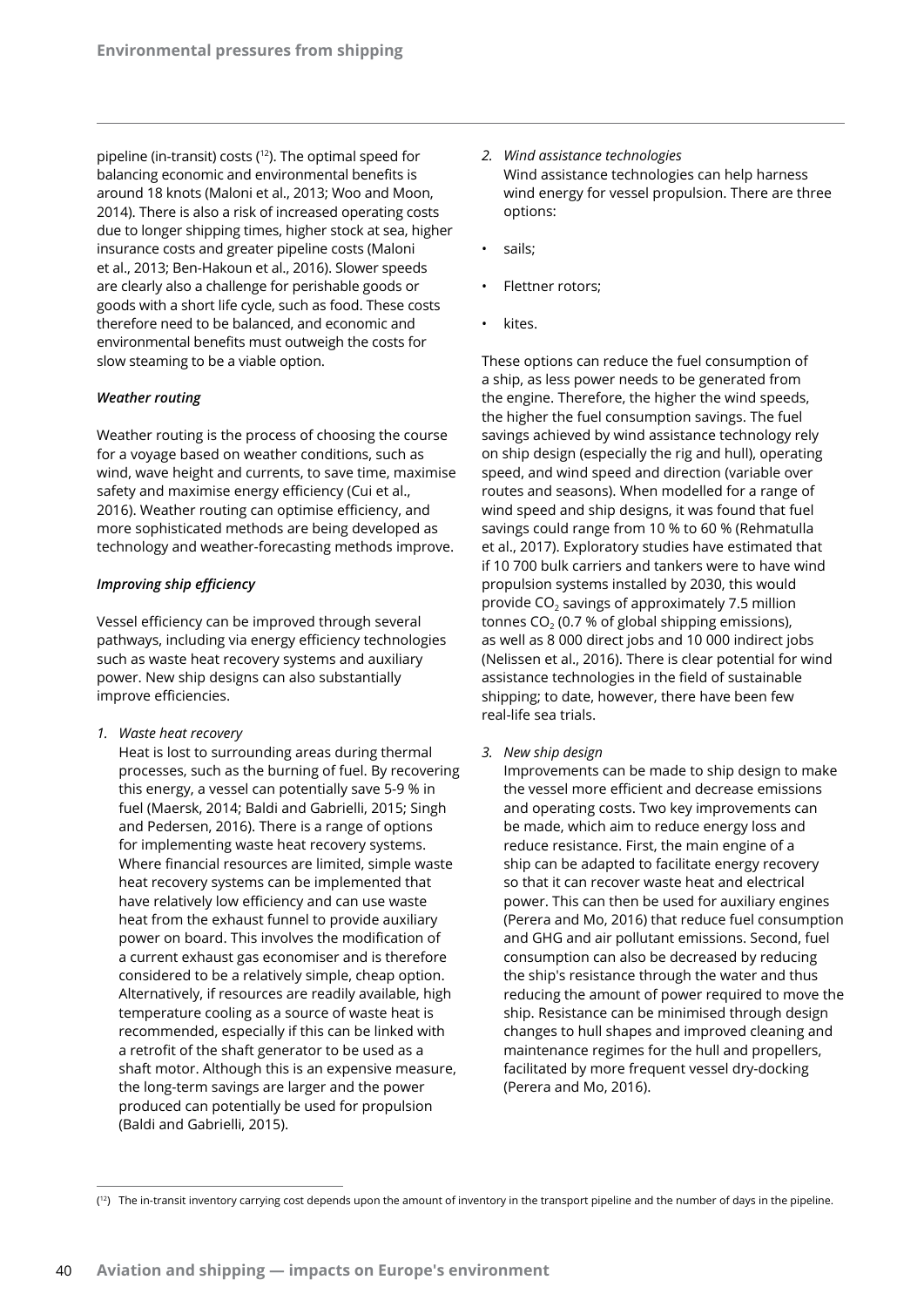#### *Alternative fuels*

Currently, most ships are powered by heavy fuel oil (HFO). This is a cost-effective but polluting fuel, as high levels of asphalt, carbon residues, sulphur and metallic compounds combined with a high viscosity and low volatility mean that HFO produces significant air pollutant and GHG emissions (NO<sub>x</sub>, SO<sub>x</sub>, CO, CO<sub>2</sub>) during the combustion process. MARPOL limits for levels of  $NO_x$  and  $SO_x$ , for example, and the 0.1 % limit effective since January 2015 in defined ECAs effectively

precludes the normal uncontrolled combustion of HFO and has resulted in ships either implementing emissions abatement technologies or using alternative fuels (Burel et al., 2013; Anderson et al., 2015). The restriction on emissions can facilitate innovation on low-emission fuels. Alternative fuel options include liquefied natural gas (LNG) (Box 4.2, Box 4.3), liquefied biogas (LBG), methanol and bio-methanol. There are various technical, economic and environmental aspects that need to be considered when choosing a fuel (Figure 4.3).



**Source:** Based on Brynolf et al., 2014.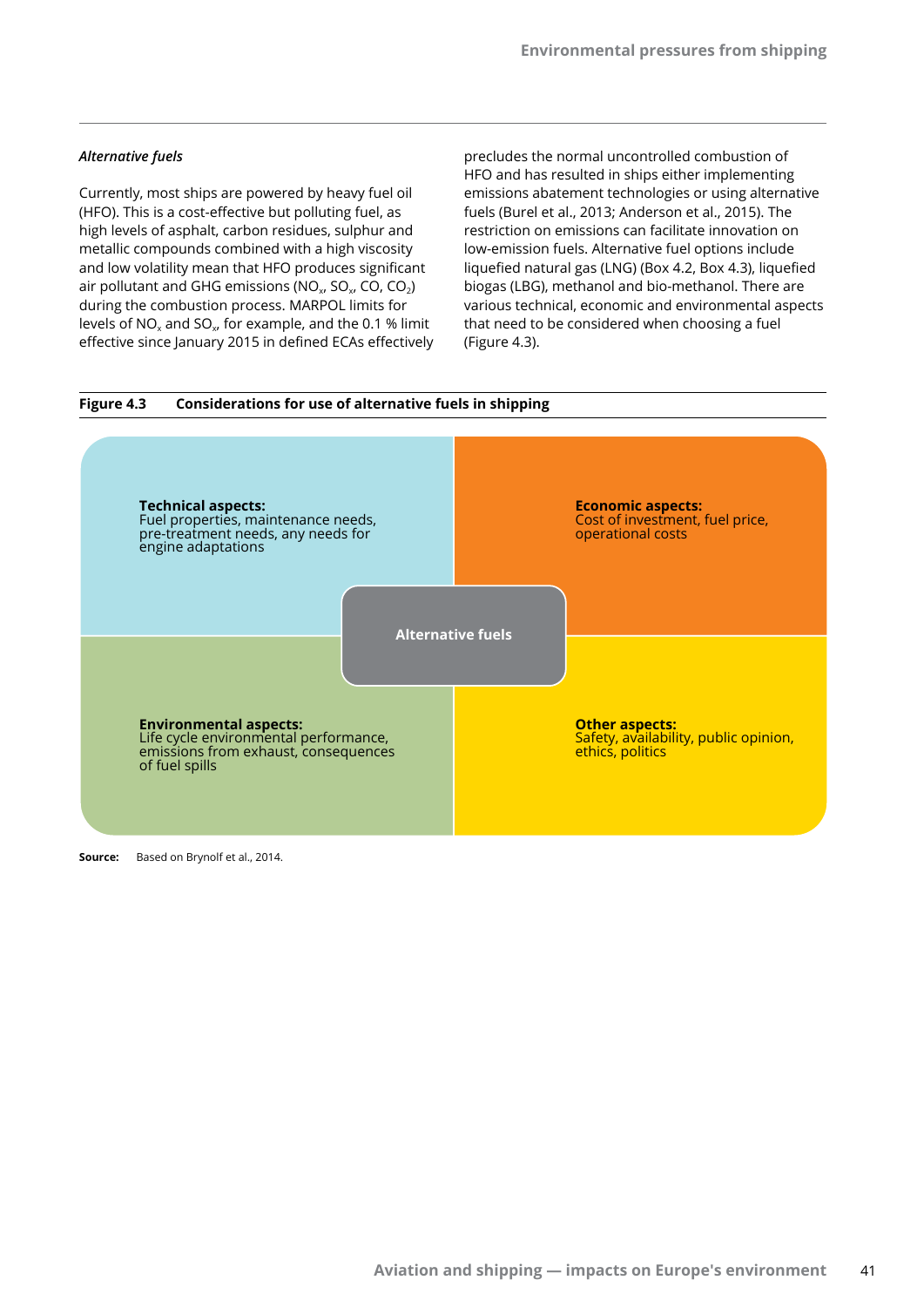#### **Box 4.2 Alternative fuels: liquefied natural gas**

LNG is now increasingly used as a marine fuel for shipping propulsion. There are plans to build more fuelling infrastructure to facilitate use of LNG along major shipping routes. MARPOL Annex VI sets limits for NO<sub>x</sub> and SO<sub>x</sub> emissions from ships, and the use of LNG fuel is one method for attaining the limits.

*Benefits*

One of the main benefits of using LNG are the reductions in NO<sub>x</sub>, SO<sub>x</sub> and CO<sub>2</sub> emissions that can be achieved, compared with HFO:

- $NO<sub>x</sub>$  emissions reduced by 80-85 %;
- very low  $SO_x$  emissions, as LNG has a very low sulphur content;
- low primary PM emissions; and
- $CO<sub>2</sub>$  emissions reduced by 20-30 %.

The reduction in emissions from these sources means that investment in expensive abatement technologies can be minimised. Payback times can be between 2 and 4 years. In terms of cost, LNG, on a per tonne basis, can provide a viable alternative to HFO.

#### *Challenges*

While the environmental benefits of using LNG are obvious, there are some challenges that will need to be overcome before LNG can deliver a large-scale benefit in terms of lower environmental impacts from fuel emissions:

- There is a need for better awareness of safety issues and staff training there are safety issues that come with the storage and use of gas energy. Measures to ensure safety will need to be implemented on ships and staff will need to be trained to understand the fuel and the associated risks.
- There is a need for changes in ship design LNG requires specially designed tanks to keep the gas cold; installing these incurs a cost and they take up additional space. It is possible to retrofit ships that currently run on HFO. However, changes to the hull structure may be necessary to accommodate the tanks and this limits the scope of uptake for some vessels.
- Methane slip methane can be emitted during the combustion of LNG with levels of around 7 g/kg LNG at higher engine loads, increasing to 23-36 g/kg LNG at lower loads. Methane is a potent GHG with a global warming potential that is 28 times higher than that of CO<sub>2</sub>. Measures to address methane slip are therefore required, for example through careful timing of the injection of pilot fuel and the use of after-treatment systems.
- Emissions of total hydrocarbons and CO emissions of both these substances are higher for LNG than for the marine fuel oils currently used.
- There is a 'chicken and egg' situation whereby ship owners may be reluctant to invest in new vessels ahead of the installation of new fuelling infrastructure, and fuel suppliers may be reluctant to install new infrastructure ahead of new demand.

**Sources:** Burel et al., 2013; EC, 2013; Anderson et al., 2015; Fridell et al., 2016; Yoo, 2017.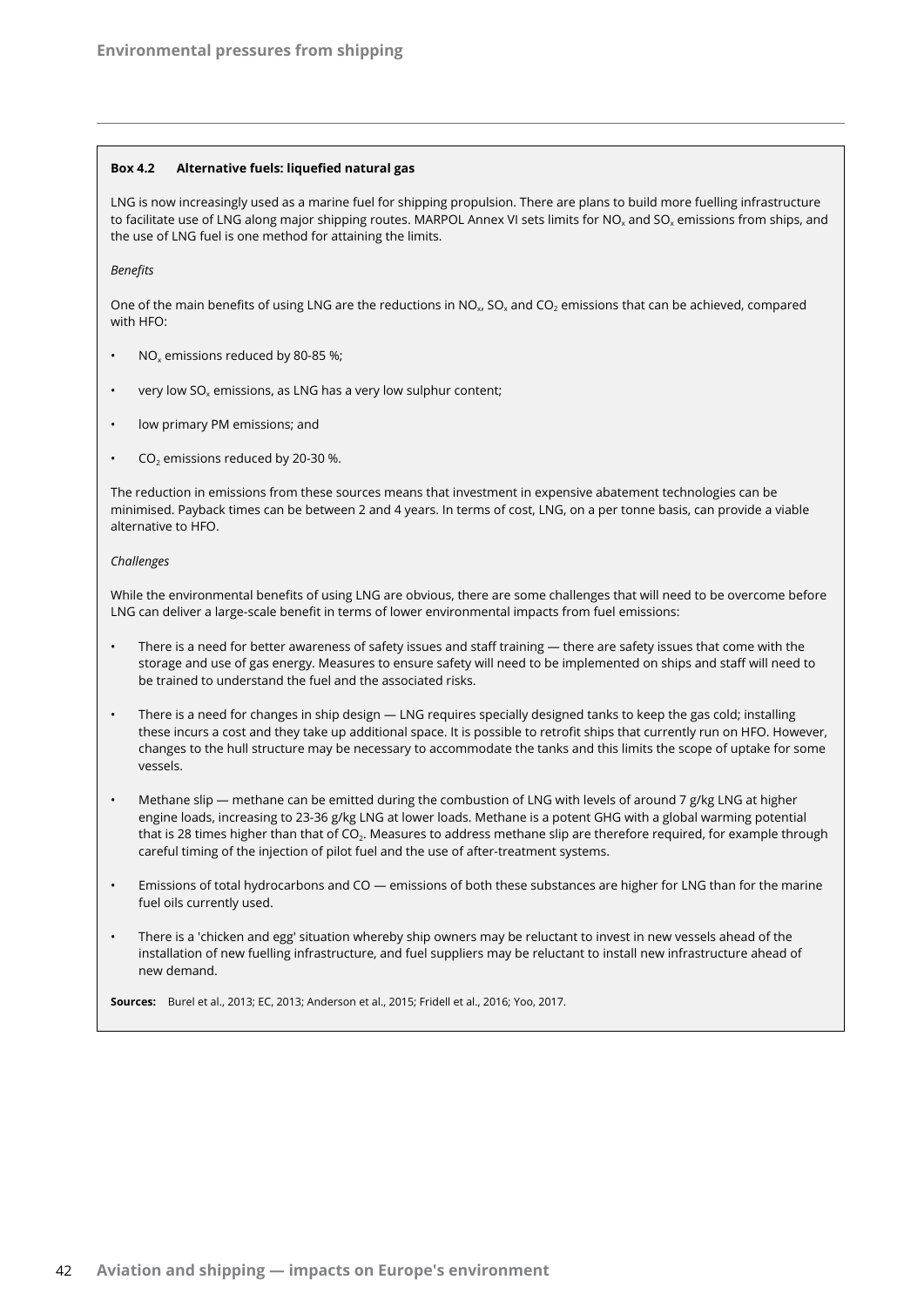#### **Box 4.3 Liquefied natural gas terminal in Bulgaria**

At present, there is no infrastructure for LNG supply in Bulgarian seaports. However, Bulgaria has already built a small-scale LNG terminal on the Danube, with a total volume of 1 000 m<sup>3</sup>, which is now being used for the storage of LNG, the bunkering of inland vessels and fuelling of trucks, as well as the further distribution of LNG in the region. The terminal is located in the port area in Ruse, on the grounds of a former heavy machinery factory.

The terminal offers facilities for the loading/unloading of inland LNG carriers, the bunkering of inland vessels and the fuelling of trucks using LNG. The fuelling station is connected to the facility for loading trucks to distribute LNG to various customers around the country. The LNG storage facility is connected to the existing terminal for hazardous cargo with its own pontoon. The same pontoon will be used for the bunkering of inland vessels running on LNG. Loading/unloading operations are performed via customised hoses at the pontoon and fixed pipelines connecting the pontoon to the storage facility. Both flexible hoses and pipelines have special insulation to transport the cryogenic LNG gas.

#### *Shore side power*

While in port, ships require electricity to supply power for activities such as lighting, ventilation and the operation of cranes. Typically, ships continually run auxiliary engines to generate power on board. However, using onshore electricity supplies instead of the onboard auxiliary engines can deliver important benefits, the most significant being a reduction in pollution and noise (Barregård et al., 2014; Yiğit et al., 2016).

One key consideration, however, is how the electricity is generated on land. The greatest environmental benefit will not surprisingly be obtained when onshore electricity generation is from renewables (Barregård et al., 2014). The future may come in the form of smart grids that involve two-way energy flows between the ship and the port. The national electricity grid would supply energy to the ship while in port. The ship could also supply energy to the grid from energy storage units and onboard renewable sources during peak hours when demand is high (Yiğit et al., 2016). This option could offer maximum environmental and economic benefits, while also aiding integration between port and city.

#### *4.5.2 Ports as cities*

As with airports, port complexes can potentially also be considered as small cities. Many of the world's largest cities also have the largest ports, which may make up a substantial part of these cities (Table 4.1). For example, one third of the city of Antwerp consists of its port (OECD, 2010). Ports can act as extensions of cities, for example offering opportunities for residential moorings and development. Ports offer employment opportunities, and on average one million tonnes of port throughput are associated with 800 jobs (OECD, 2010). Ports also offer opportunities for business innovation, especially in maritime-related fields such as ship operations, petroleum and hoisting.

Ports therefore have a role to play in taking forward sustainable shipping initiatives. In addition to monitoring and ensuring compliance, many port authorities now use voluntary incentive schemes to help reduce emissions, including the use of slow steaming and encouraging use of alternative fuels, cleaner ships, truck retirement and modal shift (OECD, 2010). Ports can also introduce differentiated port dues, based on an environmental ship index. The Port of Amsterdam, for example, gives a rebate on port fees which ranges from EUR 200 to EUR 1 400 depending on the size of the vessel.

#### **Table 4.1 The top 10 container ports in Europe in 2016**

|    | Port        | Country         | 1000 TEU in 2016 |
|----|-------------|-----------------|------------------|
| 1  | Rotterdam   | The Netherlands | 12 3 8 5         |
| 2  | Antwerp     | Belgium         | 10 037           |
| 3  | Hamburg     | Germany         | 8910             |
| 4  | Bremerhaven | Germany         | 5587             |
| 5  | Algeciras   | Spain           | 4760             |
| 6  | Valencia    | Spain           | 4722             |
| 7  | Felixstowe  | United Kingdom  | 3745             |
| 8  | Piraeus     | Greece          | 3675             |
| 9  | Marsaxlokk  | Malta           | 3064             |
| 10 | Gioja Tauro | Italy           | 2797             |

**Source:** PortEconomics, 2017.

**Note:** TEU, 20-foot equivalent unit (used to measure a ship's cargo carrying capacity).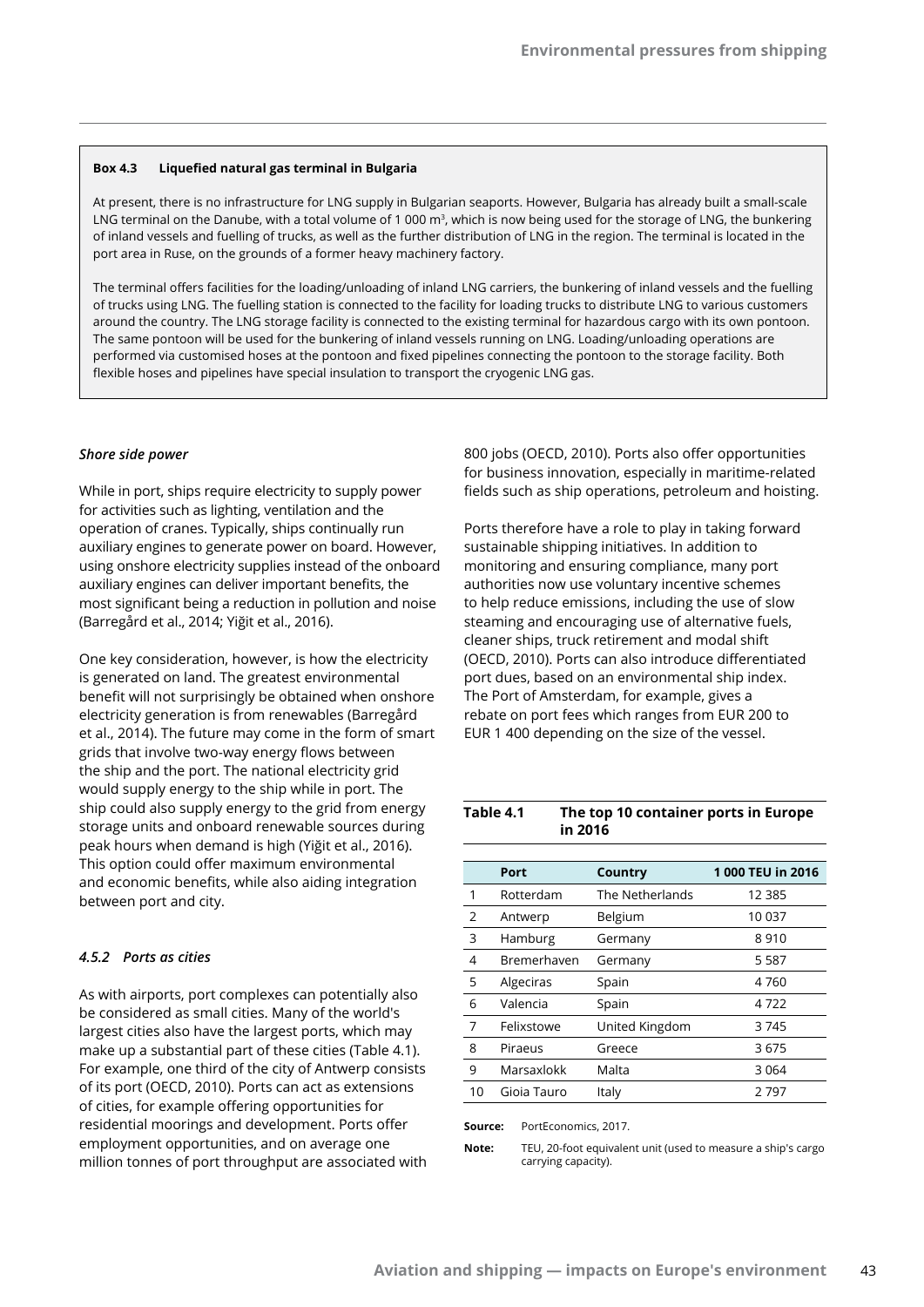# **5 Transitions towards improving the environmental sustainability of the aviation and shipping sectors**

For Europe to achieve its 2050 vision of 'living well within the limits of the planet' (EU, 2013a), there is increasing recognition that long-term, multi-dimensional and fundamental changes to European societal systems will be required (EEA, 2016a). Any type of 'transition' towards sustainable aviation and shipping will necessitate changes to interdependent social systems across multiple levels. Transitions or transformations in core systems are understood to be 'long-term, multi-dimensional and fundamental processes of change', based on 'profound changes in dominant practices, policies and thinking' (EEA, 2016c).

Transitions researchers have developed a variety of theories to explain how socio-technical systems are structured and the ways that these systems can be reorganised to deliver better outcomes (Markard et al., 2012). One of the most widely used approaches is the 'multi-level perspective'. The

multi-level perspective characterises socio-technical systems as being structured and stabilised by a 'regime' comprising factors such as knowledge, investments, policies, institutions, skills and cultural values.

Innovative technologies and practices can be the key to systemic change but they often struggle to make impacts, as businesses and consumers are locked into established ways of producing and consuming. For innovations to emerge, two things are needed: 'niches' and forces that can disrupt the regime (for definitions and details, see Box 5.1).

Transitions cannot be comprehensively managed. There is much complexity and uncertainty (e.g. interplay of social and technological responses), but governments and other societal stakeholders can help catalyse and steer transitions, for example by creating niches in which experimentation and innovation can flourish.

#### **Box 5.1 Transitions terminology**

**Transitions** or transformations in core systems are understood to be 'long-term, multi-dimensional and fundamental processes of change', based on 'profound changes in dominant practices, policies and thinking' (EEA, 2015).

Transitions researchers have developed a variety of theories to explain how socio-technical systems are structured, and the ways that these systems can be reorganised to deliver better outcomes (Markard et al., 2012). One of the most widely used approaches is the **'multi-level perspective'.**

The multi-level perspective characterises socio-technical systems as being structured and stabilised by a **'regime'** comprising factors such as knowledge, investments, policies, institutions, skills and cultural values. Innovative technologies and practices are seen as holding the key to systemic change but they often struggle to have any impact because businesses and consumers are **locked into** established ways of producing and consuming.

For innovations to emerge and alter the dominant system, two things are needed. One is **'niches'**: protected spaces below the regime level, where innovators can develop, nurture and experiment with new technologies or practices without immediate or direct pressure from the regime (Raven et al., 2010). There is an emphasis on social innovations — new practices and behaviours that enable society to meet its needs more sustainably. Such changes are sure to entail adjustments in policies, norms and values.

The second requirement looks at forces that can disrupt the regime, creating windows of opportunity for new innovations to establish themselves. Such forces come from the external **'landscape'** of long-lasting structures and large-scale socio-economic, demographic, political and international trends, which can both constrain and enable regime change (Raven et al., 2010). For example, global megatrends, such as demographic and economic growth, and associated demand for resources (e.g. fossil fuels), can create pressure on the energy system (EEA, 2015).

**Source:** Based on EEA, 2016c.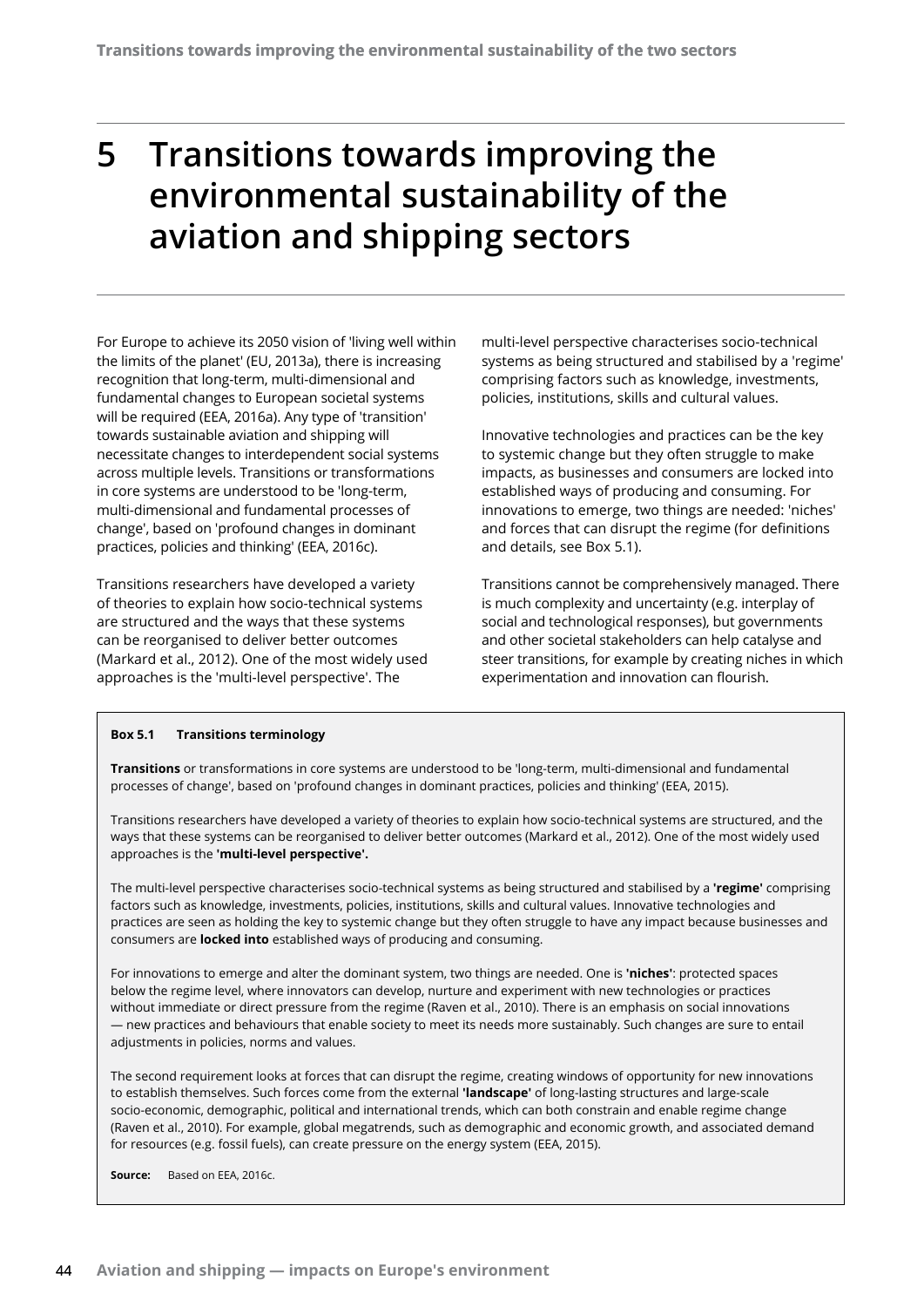## **5.1 Lock-ins**

### *5.1.1 Lock-ins and barriers to future changes*

Even when opportunities are identified, it may not be straightforward to fully exploit them, as specific factors may exert strong incentives for avoiding the fundamental changes that are required. Depending on specific circumstances, different barriers and lock-ins may occur on different pathways towards sustainable mobility. Barriers are existing challenges that hamper a successful transition towards sustainable mobility but can be overcome (EEA, 2016a). Lock-ins refer to additional elements that hamper change from previous choices that have 'locked' the system into a certain state or technology (Box 5.1). For example, existing infrastructure and associated expansion plans can be considered lock-ins, as they can generate overcapacity resulting in their being used to yield benefits or recover investments. This lock-in can result in ongoing market and policy failures that can delay the spread and use of more sustainable technologies (Unruh, 2000).

#### *5.1.2 Existing infrastructure and systems*

Airports and ports form a resource of existing infrastructure and in themselves may form lock-ins, for example by reducing opportunities for a modal shift to rail transport (e.g. for travel distances of less than 1 000 km).

The lock-in of existing infrastructure can be compounded through airlines being offered incentives to operate at certain airports and destinations; these incentives often form part of the charge-setting strategy of airports (Allroggen et al., 2013). However, research suggests that EU-funded investment in airports does not always generate the anticipated results (ECA, 2014) in terms of delivering a positive economic impact on the local area, and therefore it has been categorised as poor value for money. Inadequate planning and forecasting were identified as key issues, with some of the airports being sited too close together. In 2017, the European Parliament (EP), has similarly called on the European Commission to review the EU's current approach to aviation connectivity, stressing that the connectivity should be aimed at joining remote and disadvantaged regions of the EU and that it is essential that this is done in conjunction with more sustainable alternatives, including cross-border, overnight trains.

For shipping, existing and emerging technologies can be limited by existing port infrastructure and institutional practices:

- For slow steaming, the current institutional framework often penalises late arrival at destination ports (Köhler et al., 2017).
- Cargo handling by cranes can conflict with most wind propulsion technologies, since cranes may be hampered by high masts (Rojon and Dierperink, 2014).
- ICT (information and communications technology) capabilities need to be developed, particularly weather-routing systems to gain maximum benefit from wind technologies (Mander, 2017; Rehmatulla et al., 2017).

Alternative fuels for aviation and shipping often require the introduction of new infrastructure. There can be an unwillingness of operators to invest in alternative fuel technologies, and associated vessels and aircraft with a limited alternative fuel supply infrastructure, while investments in new alternative fuelling stations are less attractive without an increasing demand for such fuels.

## *5.1.3 Lifespan of vessels*

Aeroplanes and vessels have long lifespans, typically spanning several decades (e.g. an aircraft can have a lifetime of about 20-25 years). Current aircraft and vessel designs, and associated technologies, are therefore being locked into the longer term. While energy efficiency standards are frequently in place, more could be achieved. For example, it has been estimated that an extensive uptake of lighter weight composite materials could help achieve 14-25 % of the aviation industry's GHG emissions reduction targets, as well as contributing to a reduction in  $NO<sub>x</sub>$  emissions (Timmis et al., 2015). Greater improvements, for example in terms of the energy efficiency of new ships, are also possible (Faber and 't Hoen, 2015). Concerning the use of alternative fuels, while modifications to existing designs can allow use of these fuels, it is often more cost-effective to incorporate this into new vessels than to retro-fit new technology into existing ships (e.g. EC, 2012). Differences between design and operational 'real-life' efficiency also need to be considered, with EEDI concerned with only the former (Scott et al., 2017).

One challenge for the shipping sector is the current oversupply of vessels, which corresponds to around one quarter of the world fleet in 2015 (ITF, 2017). Replacement and turnover of the fleet may be more challenging as a result of this surplus stock. Reasons for the imbalance in the market include negative economic shocks but also structural characteristics in the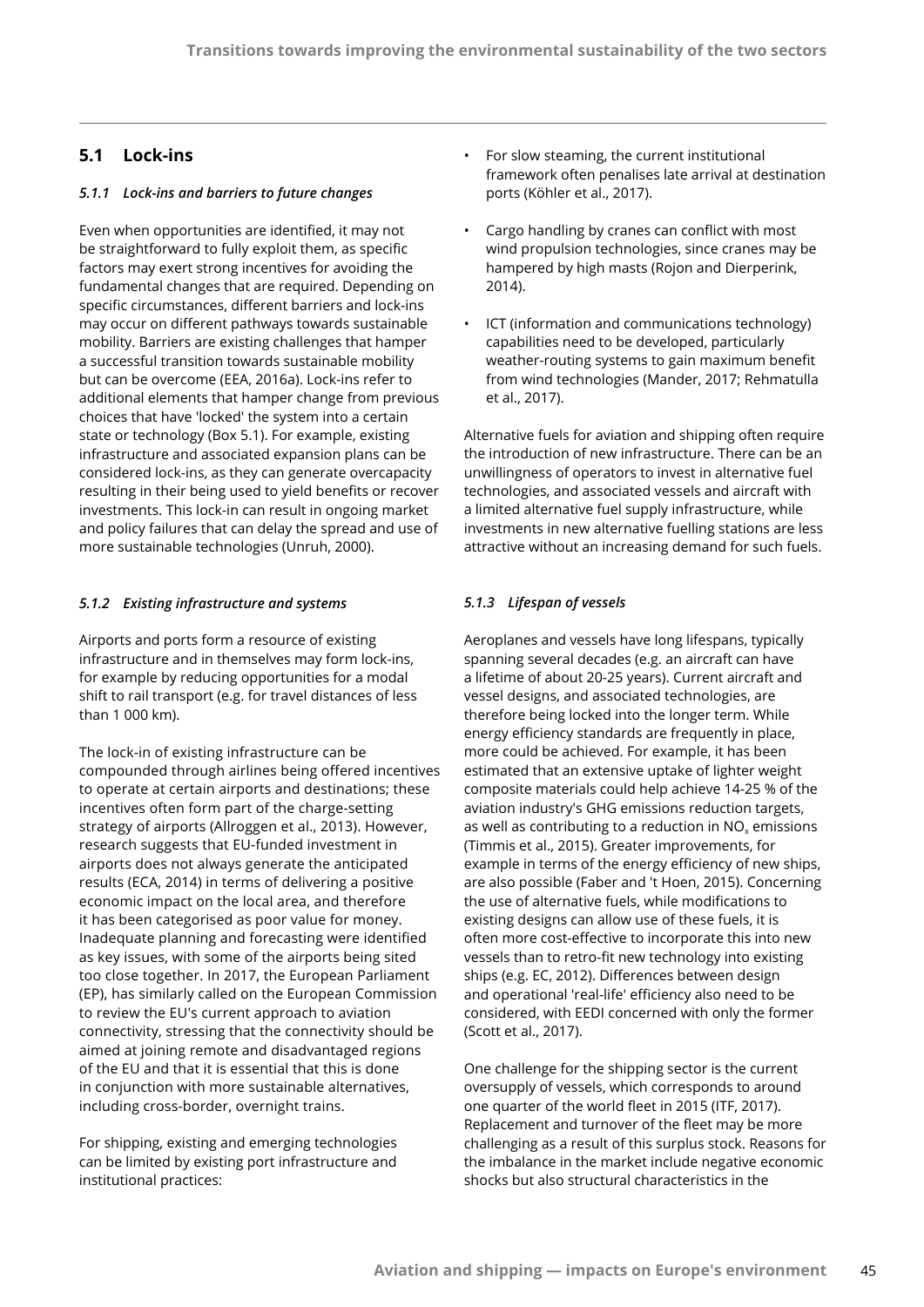industry, including the impact of time lags of between 2 and 3 years from order to delivery (ITF, 2017).

#### *5.1.4 Resistance from incumbent transport operators*

Aviation and shipping are often seen as conservative industries (e.g. Mander, 2017). For example, the culture of the shipping industry has historically been careful not to take risks (Rojon and Dieperink, 2014), which results in ship owners being reluctant to be the first movers in terms of adopting new technologies. For aviation and shipping, dominant operators can have little incentive for change, whether it is investing in new technologies, sharing data or engaging in cooperation with other modes. New operators can act as facilitators for change, for example low-cost airlines' greater adoption of newer, more fuel-efficient planes compared with traditional carriers (Figure 5.1).

The fragmented nature of the shipping industry can also cause problems. For example, slow steaming can increase voyage time, which can affect the timeliness of the supply chain. Carriers can benefit from slow steaming through reduced fuel consumption, but these benefits may not be passed on to shippers whose supply chains are affected. For slow steaming to be more widely

accepted, there needs to be greater transparency over the financial benefits, with carriers and shippers working to share these benefits (Mander, 2017).

#### *5.1.5 Lock-ins in other sectors*

A sustainable transport system is intertwined with broader systems. The use of sustainable biofuels in the aviation sector needs to be seen in the context of competing uses, for example in the road transport sector (particularly in heavy-duty vehicles) and in terms of food availability, as well as broader, potentially negative sustainability impacts on biodiversity (Popp et al., 2014). The absence of sustainable second-generation feedstock supply has historically been seen as a key challenge in terms of biofuel use in the aviation sector (Gegg et al., 2015), together with limited production facilities in Europe (EASA et al., 2016).

## **5.2 Barriers**

## *5.2.1 Existing interests*

The interests of incumbent industries can often stand in the way of necessary changes to the transport



## **Figure 5.1 Mean aircraft age per flight**

**Source:** EASA et al., 2016.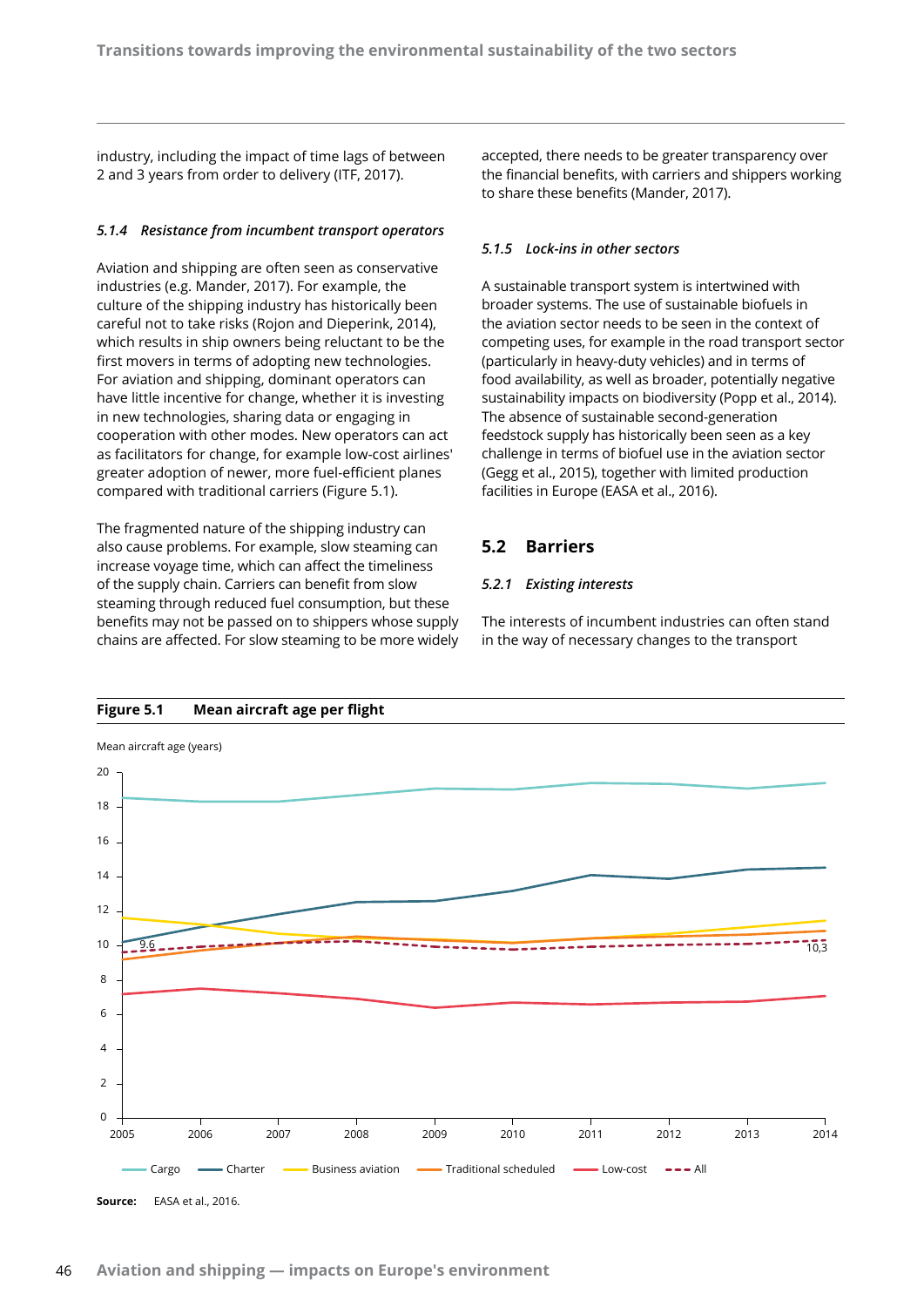system (Sharmina et al., 2017). For the shipping sector, short-term priorities, for example issues with local and sulphur-related pollution, were prioritised over global and longer term carbon 'pollution', which potentially locked out low-carbon measures. The fragmented nature of the sector may also play a role, as the ships in the world fleet are in the possession of many owners. Furthermore, perception is important, with wind propulsion technologies that could help improve fuel economy being viewed as a nostalgic 'thing of the past', and not in line with the modern economic system (Rojon and Dieperink, 2014).

Studies have stressed that 'innovation champions' or 'change agents' in general play an important role with regard to disruptive changes (Howell et al., 2005; Benn et al., 2006). Environmental leadership by big shipping companies can also be emphasised, whereby their environmental actions have resulted in others following suit (Scott et al., 2017).

## *5.2.2 Governance*

International agreements are required to transition towards sustainable aviation and maritime transport. However, the speed of international negotiations is often slower than that which can be achieved within the EU alone (EEA, 2016a). Shipping is regulated by the IMO and aviation by the ICAO. Reflections on their current approaches are identified in Chapters 3 and 4. The timescales to which these organisations work are also challenging. For shipping, concrete measures to reduce emissions will probably be agreed only in 2023, with an initial GHG emissions strategy to be adopted in 2018. Globally, visions of how the sector will reduce emissions are yet to be developed. Efforts to reduce emissions, and associated policies such as fuel taxation, are less meaningful if not decided at an international level and result in progress towards reductions in GHG emissions (EEA, 2016a).

## *5.2.3 Costs*

The high cost of developing, purchasing and producing new technologies and fuels can be a key barrier. High production costs have been identified as a major block to the development and use of biofuels in aviation (Gegg et al., 2014). This high production price translates into a higher fuel cost. Aviation biofuels are estimated to be between two and four times the price of fossil jet fuel (Hamelinck et al., 2013). The price premium over fossil jet fuel (EUR 762 per tonne renewable jet fuel) and emission mitigation cost (EUR 242 per tonne CO<sub>2</sub> avoided), averaged over 2020-2030, are relatively high compared to other mitigation options

(de Jong et al., 2016). This price premium is expected to persist beyond 2030. Suggestions for a structural financing mechanism to foster early adoption and production of renewable jet fuel are needed. Economic analysis suggests that a surcharge of EUR 0.9-4.1 per passenger departing from an EU airport would be sufficient to finance a 5 % uptake of renewable jet fuel by 2030 (de Jong et al., 2016).

In terms of cost, it is important to take into consideration the subsidies and energy tax exemptions that conventional aviation fuels benefit from, and place the cost of biofuels in this context. For example, research suggests that for Germany a kerosene tax is an important environmental protection measure; an excise duty rate of EUR 0.65 per litre, as set out in the German 2006 Energy Tax Act, could be levied on aviation fuel (Köder et al., 2014). With aviation jet fuel prices at around EUR 0.40 per litre, an excise duty rate of this size would effectively double the cost, providing a more level playing field for aviation biofuels.

Pricing can therefore provide important incentives towards making transport more sustainable, as supported by the 2011 Transport White Paper (EC, 2011). When prices better reflect the real-world external costs caused by passenger and freight transport, consumers and producers must start to take these costs into account. Pricing will affect transport not only directly, but also indirectly. An example is the demand for leisure travel (and the ensuing effect on the tourism sector) and discretionary goods.

Who pays and who benefits from costs and investments can also be a key issue. Split incentives can be a key barrier in the shipping sector (Mander, 2017), when those who pay for energy efficiency improvements (e.g. ship owners) do not financially benefit. Instead, the benefits would usually accrue to operators (Rojon and Dieperink, 2014). Short contracts between ship owners and charterers therefore have an impact on opportunities for payback on the required timescales. For example, more than 90 % of time-charter contracts last for less than 2 years, and this would not be long enough for payback on wind technology investments (Rehmatulla et al., 2017).

A lack of investment and challenges in accessing funding can also act as a barrier. For aviation biofuels, uncertainty around the technology and legislative support can hinder investment. The importance of de-risking the investment, for example through government-backed loans and the availability of government funding, has also been identified (Gegg et al., 2014). For the shipping sector, the reluctance to try new technologies and the lack of evidence to prove their economic benefits can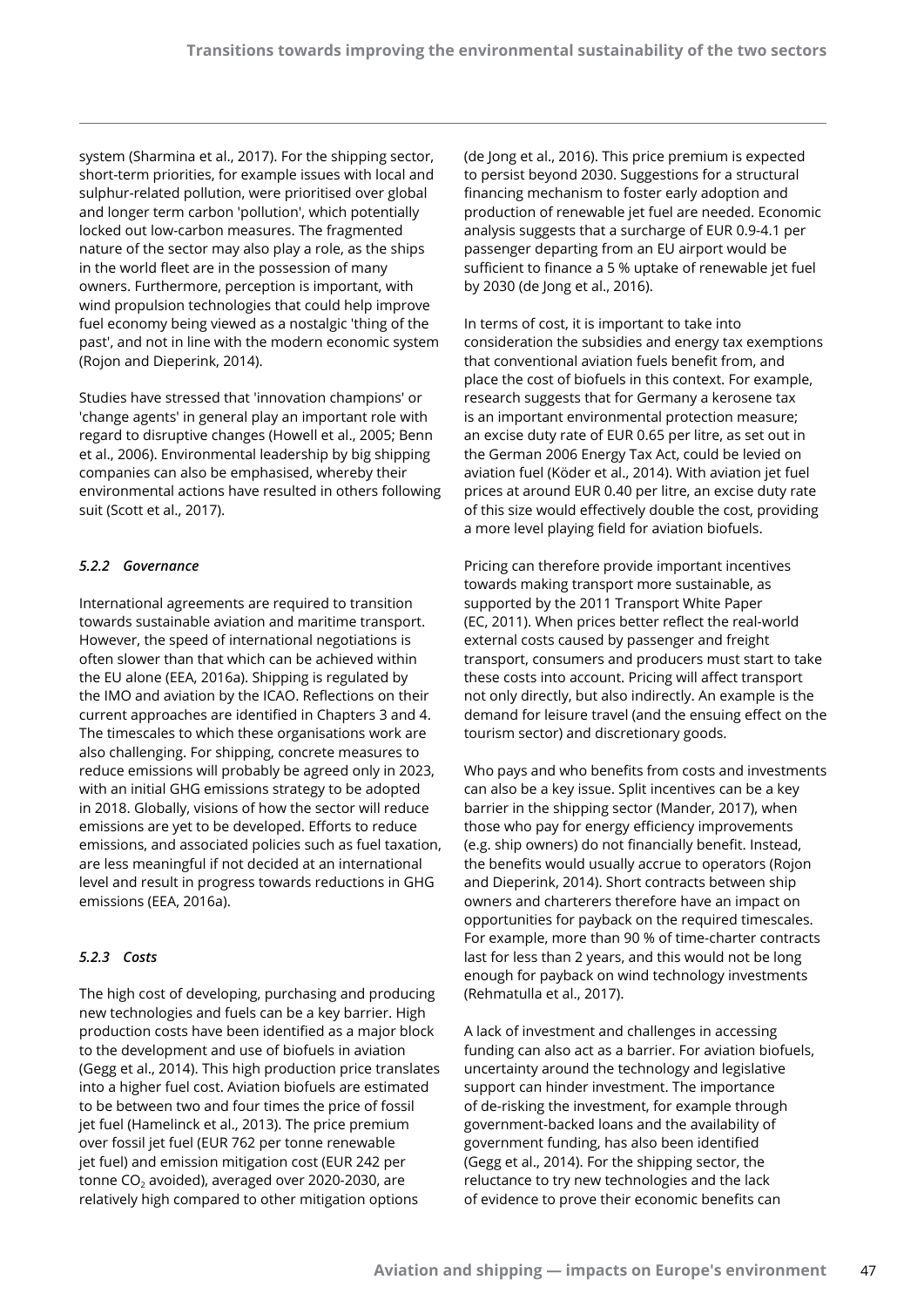make attracting investment particularly difficult. New technology companies therefore often have to rely on their own equity or on public funding to test and promote their products (Nelissen et al., 2016; Rehmatulla et al., 2017). The economic crisis of 2007-2008 and the subsequent economic downturn has been identified as having negatively affected both the aviation and shipping sectors, with operators struggling for commercial survival and lacking the financial resources to invest in new technologies (Rojon and Diepering, 2014).

To help address existing interests and cost barriers, there is therefore a need to look for action across the sectors encompassing a range of actors — owners, operators, engineers, regulators, banks and finance companies.

## *5.2.4 Environmentally harmful subsidies*

Environmentally harmful subsidies can be defined as being the 'result of a government action that confers an advantage on consumers or producers, in order to supplement their income or lower their costs, but in doing so, discriminates against sound environmental practices' (Withana et al., 2012). For the aviation and maritime sectors, the tax exemptions for fuels used are identified as key subsidies. However, when compared with railway transport, these exemptions have to be put into perspective, with massive subsidies granted for the latter.

Research by Germany's Environment Agency (Köder et al., 2014) found that the transport sector receives a greater amount of subsidies than other sectors, and this was identified as being mainly due to aviation subsidies. The impact in terms of loss of potential revenue can be significant. Analysis undertaken for Germany suggests that, for domestic flights alone, the tax exemption of fuel resulted in a tax shortfall of EUR 680 million in 2010 (Köder et al., 2014). Taking into account international flights through analysis of the tax exemption of fuel used for foreign travel results in a subsidy of EUR 6.91 billion (Köder et al., 2014).

The European Parliament (2017) has emphasised that fuel taxation must be introduced for the aviation sector, highlighting that this sector is far from internalising its external costs. The need for interim action is also highlighted, for example the role of the removal of VAT exemption on international air passenger tickets. The particular fiscal system of air transport, which has no fuel taxes and where VAT is applied only in a minority of European countries, is identified as a barrier to modal shift to rail. However, an economic concern is, for example, that the European aviation sector is under

very high competition pressure from carriers from the Middle East and Turkey. Isolated European action could lead to adverse effects on the European aviation industry, if not carried out in a concerted way.

The absence of subsidies to take forward mitigation opportunities is also identified. Research by Gegg et al. (2015) found a lack of aviation biofuel incentives, especially within the EU. Harmonising such financial incentives for sustainable jet fuels as well as road biofuels, on both a European and a national level, could increase uptake (Kousoulidou and Lonza, 2016).

#### *5.2.5 Knowledge needs and dissemination*

Further research requirements and the current limited dissemination of existing data are identified as key barriers for the aviation and shipping sectors. For example, a lack of research into biofuel is considered a barrier in terms of the development and, in turn, uptake of aviation biofuels (Gegg et al., 2014).

For the shipping sector, data from trusted sources are required to better understand the impacts of new technologies. Currently, technology providers are the key source, but the potential for bias is recognised and trust in the information therefore reduced (Rojon and Diepering, 2014). In terms of onboard data collection, information on average fuel consumption in real-world conditions is often not publicly available in a detailed and transparent format. As a result, ship owners may be more reluctant to invest in new technology, reflecting the absence of clear, independent data on vessel performance (Faber and 't Hoen, 2015).

Collecting these data is also difficult because of the large number of factors that affect fuel consumption (e.g. weather, hull design and draught) and the difficulties in isolating these impacts. A shift to a more comprehensive method of continuous data collection is occurring. However, the rate of uptake is limited by installation costs (Mander, 2017; Rehmatulla et al., 2017). The EU's recently adopted Regulation on the monitoring, reporting and verification of shipping emissions (EU, 2015) will ensure that information on operational emissions becomes publicly available. But it will not provide sufficient information on the extent of the technologies being implemented (Rehmatulla et al., 2017), i.e. it will be difficult to discern the impact of individual technologies. Positive examples of information dissemination do exist. Maersk, a pioneer of slow steaming, has shared 'letters of no objection' from engine manufacturers with the operators of its ships, helping to disseminate knowledge more widely among the navigation industry, and contributing to taking slow steaming forward (Mander, 2017).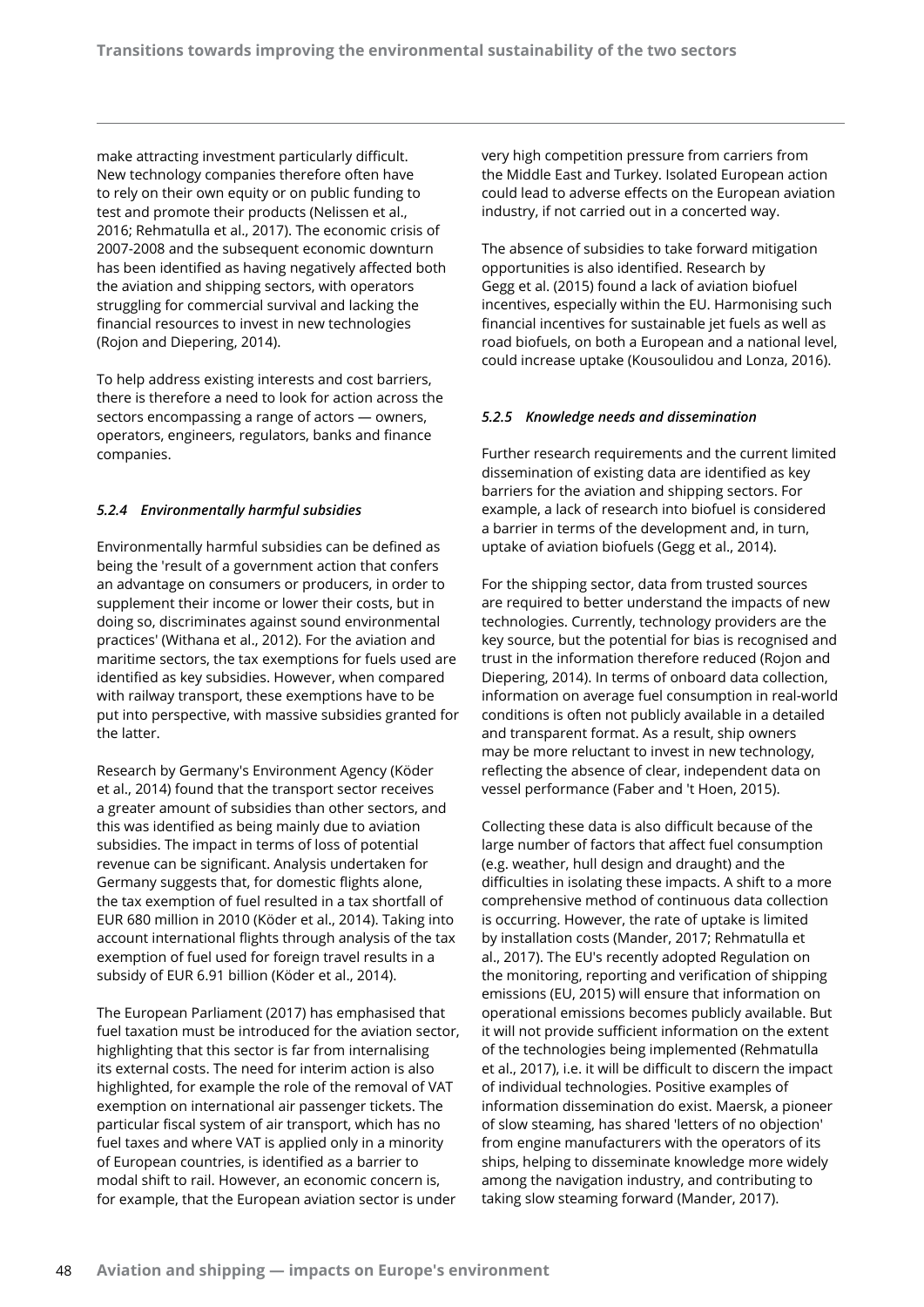Visions and goals can play a key role in taking forward transitions. Here, there is the potential for further considering the role of technology roadmaps, for example building on the visions set out in the European Commission's Maritime Transport Strategy (EC, 2009).

## **5.3 Landscape change**

Forces can also disrupt the regime, facilitating windows of opportunity for innovations to establish themselves. These forces come from the external 'landscape', which encompasses socio-economic, political and international trends. These can constrain and enable change (e.g. Raven et al., 2010). Relevant forces in the external landscape identified in the shipping and aviation literature are discussed below.

## *5.3.1 Oil prices*

For the transport sector, when oil prices are high, there is more of an incentive to invest in energy efficiency measures (Nelissen et al., 2016; Mander, 2017; Rehmatulla et al., 2017), with oil prices being identified as the most important driver for investment in energy efficiency in shipping (Rojon and Dieperink, 2014). For aviation, drivers for biofuels include jet fuel prices and fuel security concerns (Gegg et al., 2015). Fuel can be a proportionally larger part of airline costs, and in 2016 they represented approximately 19 % of airlines' operating costs (IATA, 2017). These landscape changes could provide the industry with a strong incentive to explore alternative fuel solutions and improve efficiencies (ACI et al., 2010). The extent of these incentives will depend on the fuel price and the potential for substantial change over short time scales. Steps to ensure that aviation fuel prices better reflect environmental externalities, and that taxation reflects this in terms of VAT on international flights and taxation on aviation fuel, may also facilitate the uptake of more sustainable fuels.

## *5.3.2 Social responsibility*

The social responsibility agenda can also act as an agent for landscape change (Mander, 2017), causing businesses to consider their supply chains, including how they ship their goods. The example of the airport GHG accreditation scheme was mentioned earlier in this report, one outcome of the increasing pressure on the aviation sector to disclose and improve its environmental credentials (Koç and Durmaz, 2015).

Data from the shipping MRV will be made available to a range of stakeholders, including service purchasers,

regulators and non-governmental organisations (NGOs). NGOs may play a particular role in driving forward sustainability from the social responsibility perspective, helping raise awareness among consumers.

## *5.3.3 Regulatory measures*

In terms of developing niches and changes in the current regime, the importance of policy interventions through, for example, strict regulation or MBMs has been identified (EEA 2016c; Geels, 2016). Regulation can provide a strong impetus for change. For instance, the introduction of marine fuel sulphur limits (maximum sulphur content of fuels reduced from 1.0 % to 0.1 %) in the North Sea and the Baltic Sea has resulted in air quality improvements, with reductions of ambient sulphur concentrations of 50 % and more having been reported (CE Delft, 2016b).

As discussed in Chapters 3 and 4, regulations for shipping and aviation in the longer term will focus on MBMs. While these are potentially cost-efficient mechanisms for reducing emissions, concerns have also been raised. For the aviation sector, for example, there are questions over whether the carbon costs involved will be sufficient to facilitate uptake of the required energy-efficient measures, and whether the coverage will be adequate to achieve the required emission reductions when it does not cover domestic aviation. As a result, options to potentially limit the current aviation EU ETS exemptions of flights to and from Europe until 2021 are under political discussion. For the shipping sector, timescales will be a major challenge. According to the roadmap agreed at the IMO, concrete measures to reduce emissions seem to be expected to be adopted only in 2023. However, there seems to be general support at the IMO for early action by way of short-term measures to be adopted between 2018 and 2023.

## *5.3.4 Disruptive events*

There is the potential for lessons to be learnt when disruption is sudden and unexpected. One such example is the volcanic ash cloud released into the atmosphere during the eruption of the volcano Eyjafjallajökull in April 2010, which impacted flights across Europe. It is estimated that more than 100 000 flights and 10 million passenger trips were cancelled (Eurocontrol, 2010). Surveys of those travellers stranded raised interesting questions around journey planning, with original destination choice being linked to the ready availability of cheap, short flights (Guiver, 2012). This emphasises the role that pricing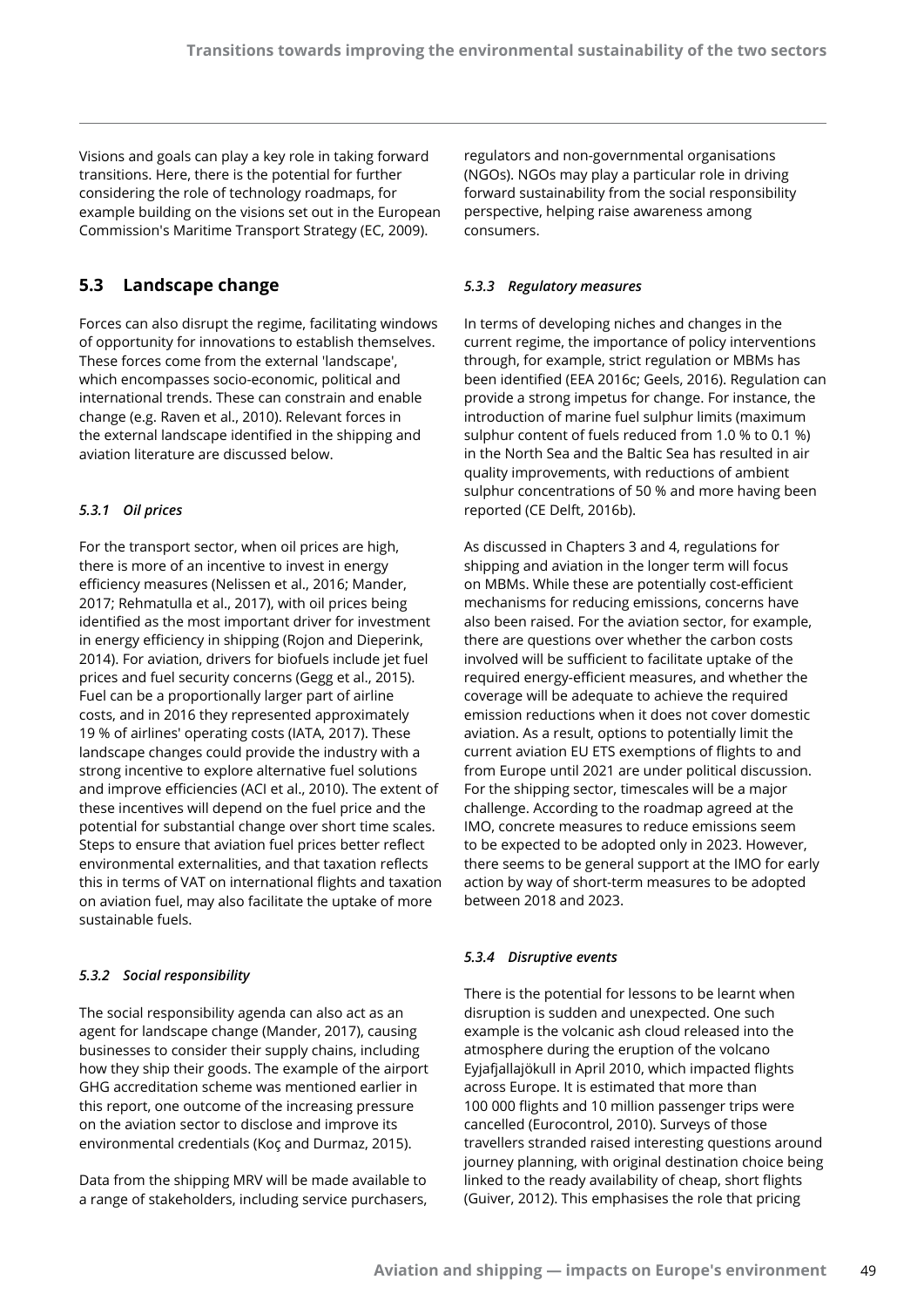could play in terms of constraining demand. In terms of revised options, the accessibility of different, closer destinations was identified as key and needs to be linked into the potential for broader societal changes around travel needs.

## **5.4 Niches**

Niches are effectively a protected space for emerging innovation, and for enabling and nurturing experimentation in alternative technologies and practices (Raven et al., 2010; EEA, 2016c). Niches can occur through deliberate actions (for a definition, see Box 5.1). Governments, for example, can use a number of mechanisms to develop niches, including investment in research development, product standards and subsidies (EEA, 2016c). Businesses and civil society actors can also provide significant opportunities to create niches and promote innovation. EU-funded research and civil society initiatives are explored below, discussing, where appropriate, how barriers and lock-in have been overcome.

## *5.4.1 Research initiatives*

## *Aviation — biofuels*

The Initiative Towards sustAinable Kerosene for Aviation (ITAKA) project was a collaborative EU initiative that aimed to facilitate the transition towards sustainable aviation biofuels. The project started in 2012 and finished in 2016. The niche space allowed the demonstration of the use of a biojet blend mixed with conventional airport fuel systems (including tanks, pipelines, hydrants) during conventional airport operation (ITAKA, 2017). Since the end of 2015, all flights departing from Oslo Airport (Gardermoen) have used a biojet fuel blend (below 3 %) thereby contributing to the evidence base concerning biofuel and kerosene blending and to achieving fuel quality standards.

The ITAKA project involved the production of camelina oil (an aviation biofuel). The production of the fuel covered more than 15 000 hectares, with the land chosen having a low risk for the potential for indirect land use change (ILUC) (<sup>13</sup>). The outcomes of the project suggest that 2.1 million hectares could be available for camelina oil production in the EU, of which 25 % is in Spain. This would produce 700 000 metric tonnes of camelina and substitute more than 1 % of the jet fuel

consumption in the EU. A further challenge, however, is that camelina oil is classified as an ILUC-generating oil crop for which the Renewable Energy Directive proposal suggests limiting broader production (EC, 2016d).

The project demonstrated the declaration of the use of biojet fuel in the ETS and how aviation biofuel can be accounted for in national renewable energy targets. The ITAKA project also focused strongly on dissemination of information across multiple stakeholders — farmers, biofuel and aviation sectors, and air passengers.

#### *Electric aviation*

Electric aviation currently mainly occupies an early-stage innovation niche, and is far from replacing conventional aircraft (see for example Figure 5.2). However, it enables and nurtures experimentation and use of alternative technologies and practices in the wider aircraft industry.

In 2014, European aircraft manufacturer Airbus demonstrated its initial all-electric E-Fan prototype aircraft, using onboard lithium batteries to power its motors. The aircraft made a successful flight across the English Channel in 2015, and it was initially developed for niche markets such as pilot training. However, because of a number of factors, including range requirements and other developments in the electric aviation industry, the project has since moved towards the use of hybrid-electric engine configurations and larger and more powerful aircraft. One such model, the E-Fan X, is currently to be developed by 2020 (AE, 2017; Airbus, 2017).

**Figure 5.2 Example of an electric aircraft**



<sup>(</sup> 13) While biofuels are important in helping the EU meet its targets for reducing GHG emissions, biofuel production typically takes place on cropland that was previously used for other agriculture, such as growing food or feed. Since this agricultural production is still necessary, biofuel production may be partly displaced to previously non-cropland such as grasslands and forests. This process is known as indirect land use change (ILUC).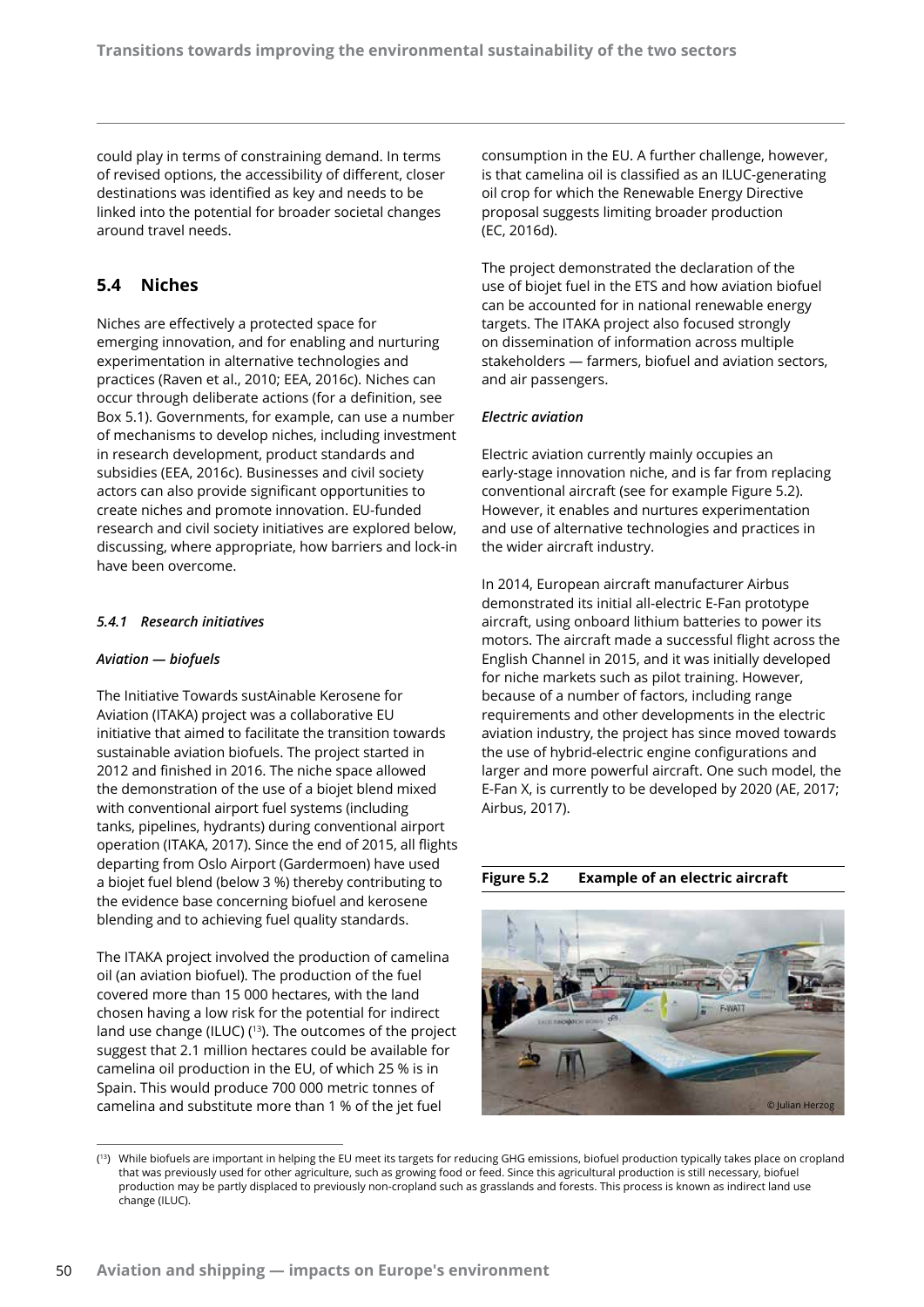Additional research will be required to develop electric engines that generate sufficient thrust and to improve the energy density of batteries. To extend their range, electric aircraft would have to rely on alternative technologies such as solar panels. An example of such a development includes the Swiss solar-powered aircraft project Solar Impulse, which in 2016 completed a circumnavigation of the Earth using only solar power.

At present, several alternative aircraft designs have been identified as potential ways to reduce emissions, including blended truss-braced (14) and box wing aircrafts (Somerville et al., 2016). However, more research is needed before such technologies can be adopted on a larger scale.

### *5.4.2 Civil society initiatives*

Civil society groups can also promote the emergence of niches (EEA, 2016c). One way is by advocating and organising preferential treatment of particular goods or services, for example those that are environmentally beneficial. Civil society groups can also help create the space for discussion around required behaviour change, including questioning the need to travel, as illustrated in the case study in Box 5.2.

Apart from reduced flight expenditures and GHG emissions, participating organisations also reported additional co-benefits from participating in the challenge, such as better work/life balance for employees, improved reputation and public relations,

#### **Box 5.2 Case study: the One in Five Challenge**

In July 2009, the World Wide Fund for Nature (WWF) UK launched the 'One in Five Challenge', a guided programme to help businesses and government reduce air travel demand by 20 % within 5 years. Framing potential for increasing business efficiencies and financial savings alongside potential carbon savings, the 'One in Five Challenge' developed a business case for reducing business travel. By 2012, six of the 12 organisations that joined the challenge in 2009 had reduced their number of flights by 38 % and flight expenditure by 42 % (WWF, 2012) (Figure 5.3).

The savings achieved through the project in such a short amount of time suggest the presence of 'low-hanging fruit', or non-essential flights that the organisations can do without, whereas additional savings become increasingly difficult to achieve.



#### **Figure 5.3 The One in Five Challenge: flight numbers by flight type**

<sup>(</sup> 14) In aeronautics, (truss) bracing utilises additional structural elements below the main wing, which stiffen the functional airframe. Among other things, this provides a stronger, lighter structure than one that is unbraced.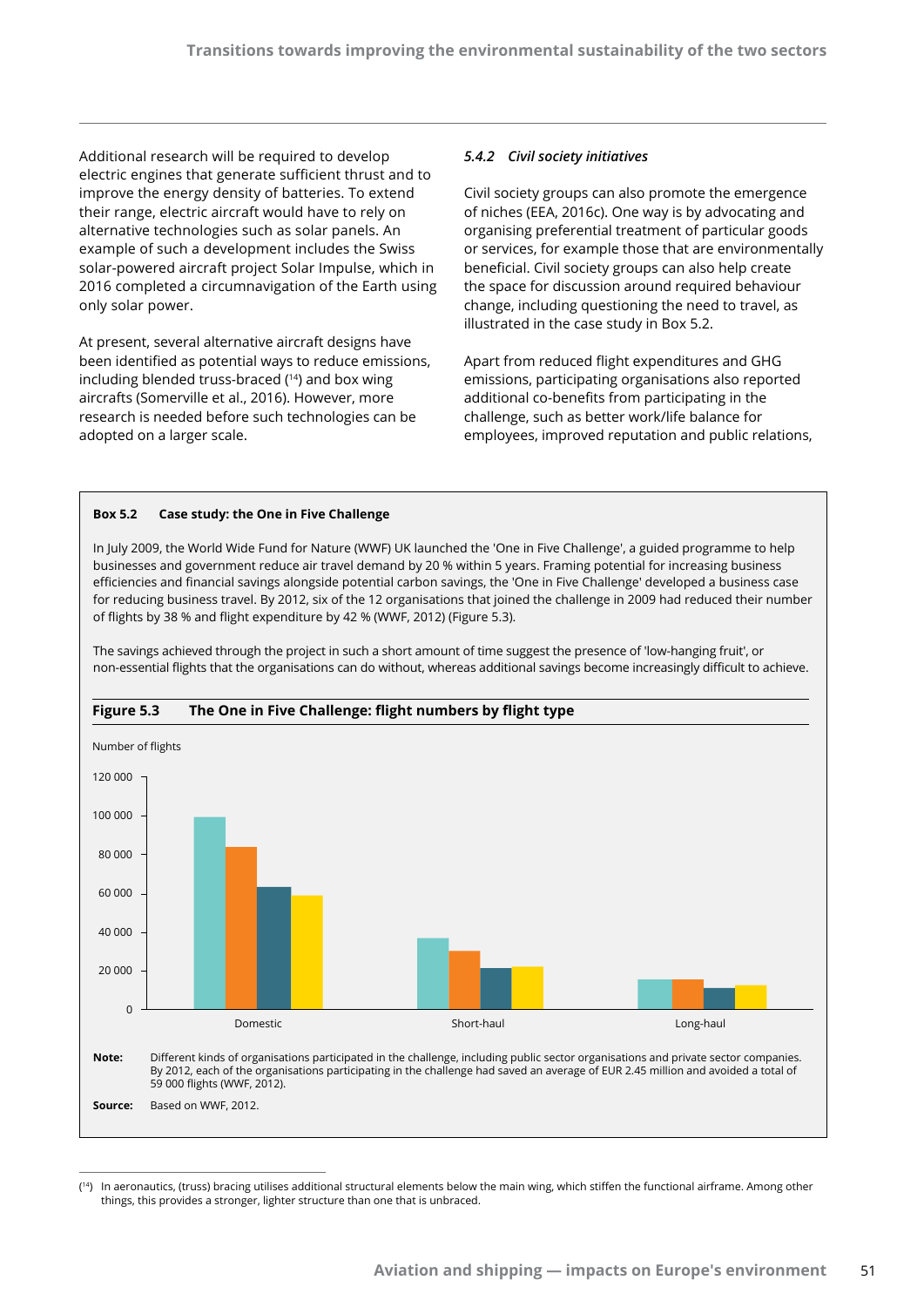improved staff safety, and increased collaboration with colleagues, clients and suppliers (WWF, 2012). A mixture of measures was used to achieve the reductions, including those that facilitated demand reduction by questioning the need to travel, and reducing flight budgets to facilitate modal shift through replacing flights with rail travel and increasing the use of video- and audioconferencing.

## *5.4.3 Business stakeholders*

Business stakeholders can contribute to the development of niches, for example through developing innovative business models. There is increasing interest in the circular economy. In contrast to the linear economy, which uses a 'take, make, dispose' mode of production, a circular economy aims to reduce the production of waste through product design or reuse, to circulate materials in the production system for continued use (Ellen MacArthur Foundation, 2015).

The circular economy will have an essential role to play in terms of the design of aircraft, vessels and their parts to facilitate reuse and recycling. This is a monumental task, with a modern commercial aircraft such as the Airbus A380 consisting of approximately 4 million individual components, produced by more than 1 500 companies from 30 countries (Airbus, 2016).

High-performance requirements for aircraft have caused the sector to rely on rare and expensive materials such as titanium, rhenium, hafnium and beryllium to improve performance (Spence, 2012). This has been highlighted by, among others, the European Commission's Joint Research Centre, stressing that a shortage of such metals could become a threat to Europe's climate goals. This reflects their use in, for example, batteries for electric vehicles (Moss, et al., 2011).

Such dependence is increasingly becoming a challenge for the aviation industry, leading to new, alternative business models, including increased reuse and recycling of materials, especially to produce the more expensive parts such as landing gear and aircraft engines.

The European Ship Recycling Regulation (EU, 2013c) requires ships registered in the EU to use 'green' listed recycling facilities and requires all ships calling at ports in the EU to have a hazardous material inventory (EC, 2016e). This allows for tighter control on hazardous materials and an effective ban on beaching facilities (Domini and Metall, 2014). On 19 December 2016, the European Commission adopted the first version of the 'European list of ship recycling facilities'. The first 18 shipyards on the list are all in the EU and will

have exclusive access to ships that fly the flags of Member States. Applications to join the list have been received from additional yards in non-EU countries. The Commission will decide later this year with regard to their inclusion, once the applications have been reviewed and verified in full.

## **5.5 Summary**

This chapter has provided examples of some existing lock-ins and barriers affecting a potential transition to more sustainable aviation and shipping sectors, as well as niches and landscape change. Lock-ins and barriers can be grouped around three key themes:

- 1. financial aspects;
- 2. knowledge needs; and
- 3. stakeholder interests.

Financial aspects include historical investment in existing infrastructure, the cost of new fuels and technologies, and fuel subsidies. Knowledge needs relate to the importance of data on the viability of new technologies, while stakeholder interests relate to existing interests, including resistance to change from transport operators.

The role of niches is very much to provide protected operating space within a sector to allow innovations to develop and flourish, rather than being overcome by existing barriers and lock-ins. For example, research initiatives (whether government or business led) can help reduce the cost of development of new fuels and technologies. Therefore, they help to address financial challenges; they can also provide data on the viability of new fuels and technologies, addressing knowledge needs, which in turn can provide reassurance with regard to the viability of this change and contribute to realigning stakeholder interests. Civil society initiatives can help develop the broader conversations around reductions in demand and movements to more sustainable lifestyles.

A number of challenges dominate despite the contribution of niches. These include the impact of subsidies, existing interests and resistance from operators. Landscape change therefore has a key role to play. Regulatory measures can provide clear signals to operators with regard to the steps required for change, overcoming resistance and facilitating uptake of new technologies and fuels. Understanding disruptive events and the impact they have on behaviour can improve the knowledge base with regard to the potential for change.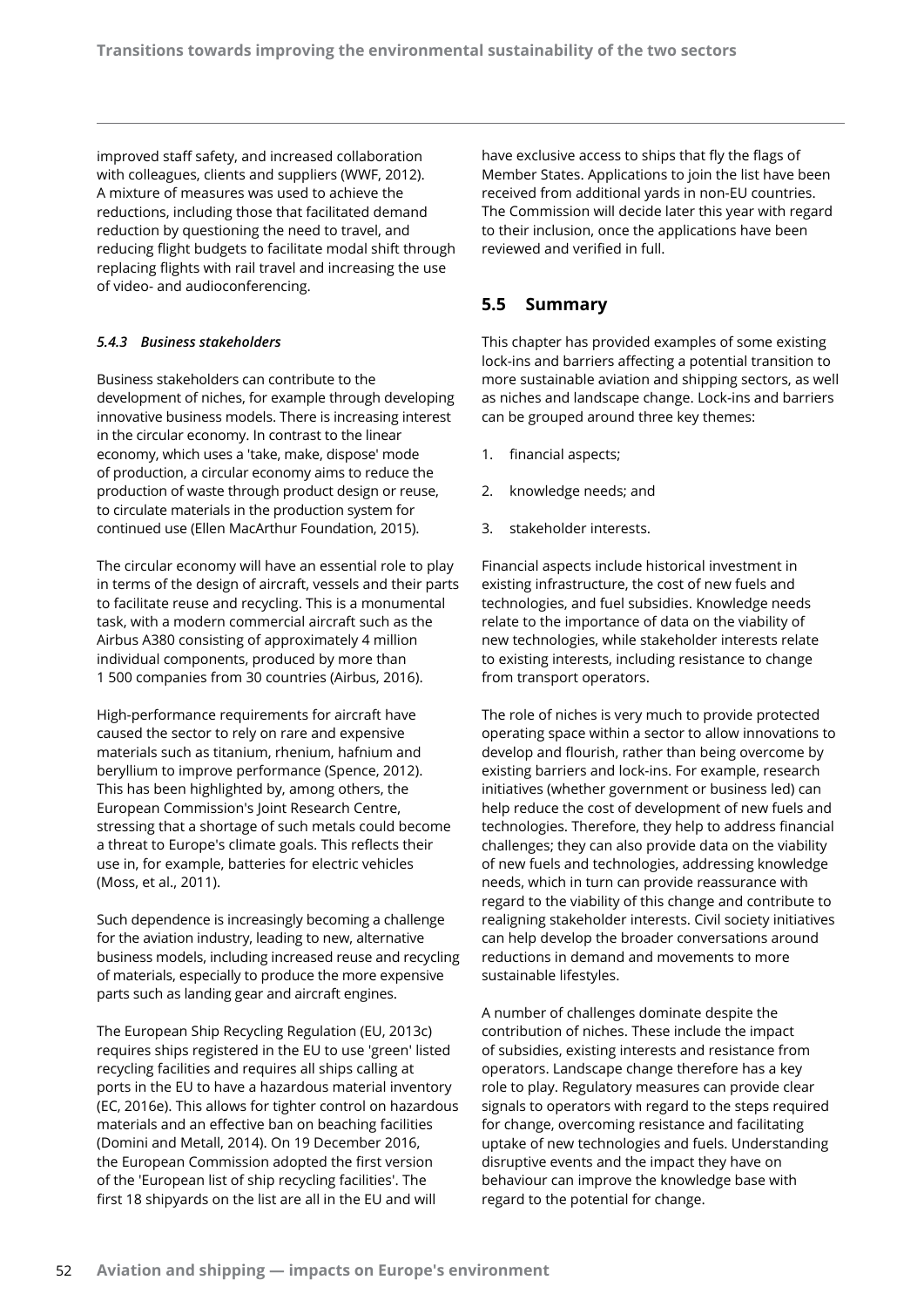# **6 Concluding remarks**

Transport, including aviation and shipping, continues to be a significant source of air pollutants. It is also the main source of environmental noise in Europe, and it contributes to pressure on ecosystems and thus biodiversity in sensitive habitats.

As other sources of GHGs decline, emissions from aviation and shipping are increasingly significant. While still comprising a relatively small proportion of total GHG emissions, those from international aviation have more than doubled since 1990 and were almost 25 % higher in 2016 than in 2000 (EEA, 2017f). Between 2000 and 2015, the transport sector significantly reduced emissions of the main air pollutants  $SO_{x}$ , NO<sub>x</sub> and primary PM. With the exception of international aviation, all modes of transport contributed to the decrease.

The impact assessment accompanying the European Commission's 2011 Transport White Paper sets, for example, the ambitious goal of a 70 % reduction in transport oil consumption by 2050 compared with 2008 (EC, 2011). Even though the EU was on the target path until 2014, it exceeded the projected downward target trend in 2015 because of increased diesel fuel consumption in road transport and international marine bunkers. Transport oil consumption will need to fall by more than two thirds to meet the 70 % goal by 2050.

For the aviation and shipping sectors to contribute to 2050 decarbonisation goals and broader sustainability objectives, systemic change is required, going beyond simple efficiency gains. While a range of technological and operational measures exists, which can improve efficiency and therefore reduce emissions, implementation and adoption of these measures is currently limited. In terms of modal shift for aviation, the shift to rail, where feasible (e.g. for distances < 1 000 km), offers potential, although a number of barriers have been identified. Mitigation through avoiding the need to travel receives limited consideration for shipping and aviation.

Transitions to sustainable aviation and shipping therefore need to be considered. Here, an understanding of lock-ins and barriers to change is

key. This report identifies three key themes that act as obstacles to change in the shipping and aviation sectors — financial aspects, knowledge needs and stakeholder interests. This understanding can in turn help to identify the mechanisms through which, and the extent to which, these barriers and lock-ins can be overcome through existing initiatives.

Transitions involve a great deal of complexity and uncertainties. However, governments and other societal stakeholders, such as civil society and business stakeholders, can help catalyse and steer transitions, for example by creating niches in which experimentation and innovation can flourish. A number of EU and international initiatives provide niches to facilitate the required transitions. In addition, technology and innovation developments in other transport modes could cause a change in travellers' behaviour. For example, one could assume that people will be more inclined to travel long distances in self-driving cars. Framing niches within the three key themes of financial aspects, information needs and stakeholder interests highlights the role that they can play in addressing certain barriers and lock-ins. For example, improvements in the scientific knowledge base are starting to be made. However, a newly configured regime has yet to be formed. Correspondingly, these niche innovations are not yet fully embedded in the system.

Niches have a key role to play in transitioning to a more sustainable aviation and shipping sector, creating space for the development and uptake of innovation. However, a number of challenges will remain, such as the impact of aviation subsidies and the long lifespan of vehicles. Changes at the landscape level, in the form of stronger regulatory and fiscal measures, will therefore be required to overcome these barriers. A number of stakeholders have also called for further action in the shorter term, for example through taxation of air passenger tickets and removal of fuel subsidies.

More broadly, it is clear that innovations within current niches are mostly linked to 'improve' aspects of the 'avoid, shift and improve' framework. This includes the development of alternative fuels and design improvements in both sectors. The abatement potential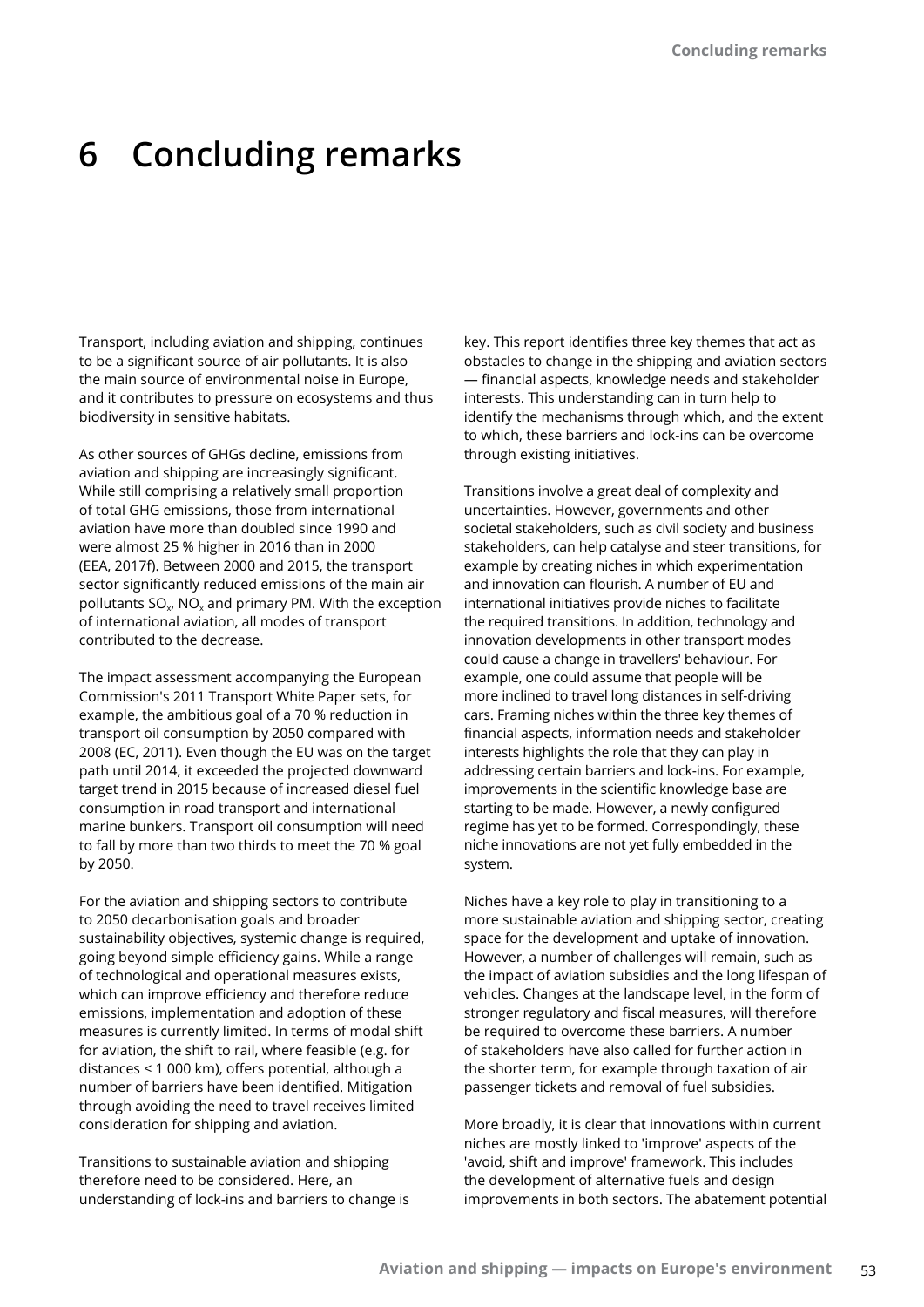for these options can be significant. However, increased understanding of the mechanisms that ensure opportunities to avoid travel is also required. This reflects the fact that behavioural, as well technological, change in these sectors will be necessary to move us towards 'agreed objectives on a better environmental performance of the transport sector'. In terms of the 'avoid' aspect, increased understanding of the cultural and behavioural shifts necessary to reduce demand for travel and goods is required, for example to address the attitude-action gap whereby environmental awareness does not translate into reductions in flight demand. It is important to learn from disruption to existing practices, for example from the 2010 Eyjafjallajökull volcanic ash cloud, to understand

how travel practices are formed and how they are influenced by underlying societal and economic factors.

Related to this, there will be a need for wider conversations around the types of lifestyle that will help enable sustainable mobility. A change in consumption habits regarding material goods will be particularly relevant for the shipping sector. This will include evaluating and addressing existing incentives, with the purpose of achieving more sustainable demand. These range from the impact of advertising on cultural and social norms to the need for increased durability and serviceability of goods. The latter ties in with the emerging work on the importance of the circular economy.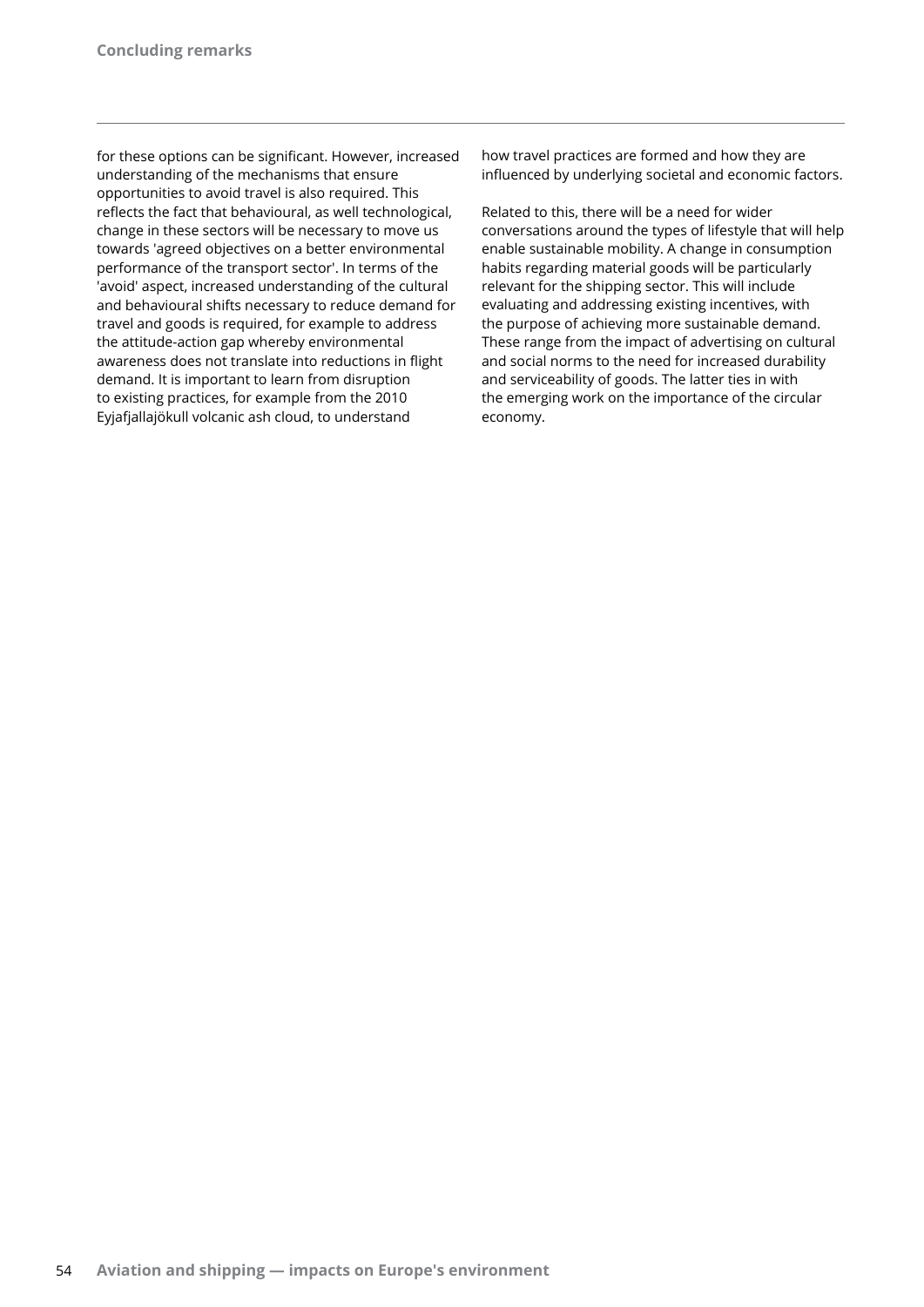# **7 Abbreviations, units and symbols**

| 7th EAP           | Seventh Environment Action Programme                          |
|-------------------|---------------------------------------------------------------|
| ВC                | Black carbon                                                  |
| CAEP              | Committee on Aviation Environmental Protection                |
| CO                | Carbon monoxide                                               |
| CO <sub>2</sub>   | Carbon dioxide                                                |
| CO <sub>2</sub> e | Carbon dioxide equivalent                                     |
| <b>CORSIA</b>     | Carbon Offset and Reduction Scheme for International Aviation |
| dB                | Decibels                                                      |
| EABF              | European Advanced Biofuels Flightpath                         |
| EASA              | <b>European Aviation Safety Agency</b>                        |
| EC                | <b>European Commission</b>                                    |
| ECA               | <b>Emission Control Area</b>                                  |
| EEA               | European Environment Agency                                   |
| EEDI              | Energy Efficiency Design Index                                |
| EU                | European Union                                                |
| <b>EU-28</b>      | The 28 Member States of the European Union                    |
| <b>ETS</b>        | <b>Emissions Trading System</b>                               |
| GDP               | Gross domestic product                                        |
| GHG               | Greenhouse gas                                                |
| HFO               | Heavy fuel oil                                                |
| <b>IATA</b>       | International Air Transport Association                       |
| <b>ICAO</b>       | International Civil Aviation Organisation                     |
| ILUC              | Indirect land use change                                      |
| <b>IMO</b>        | International Maritime Organisation                           |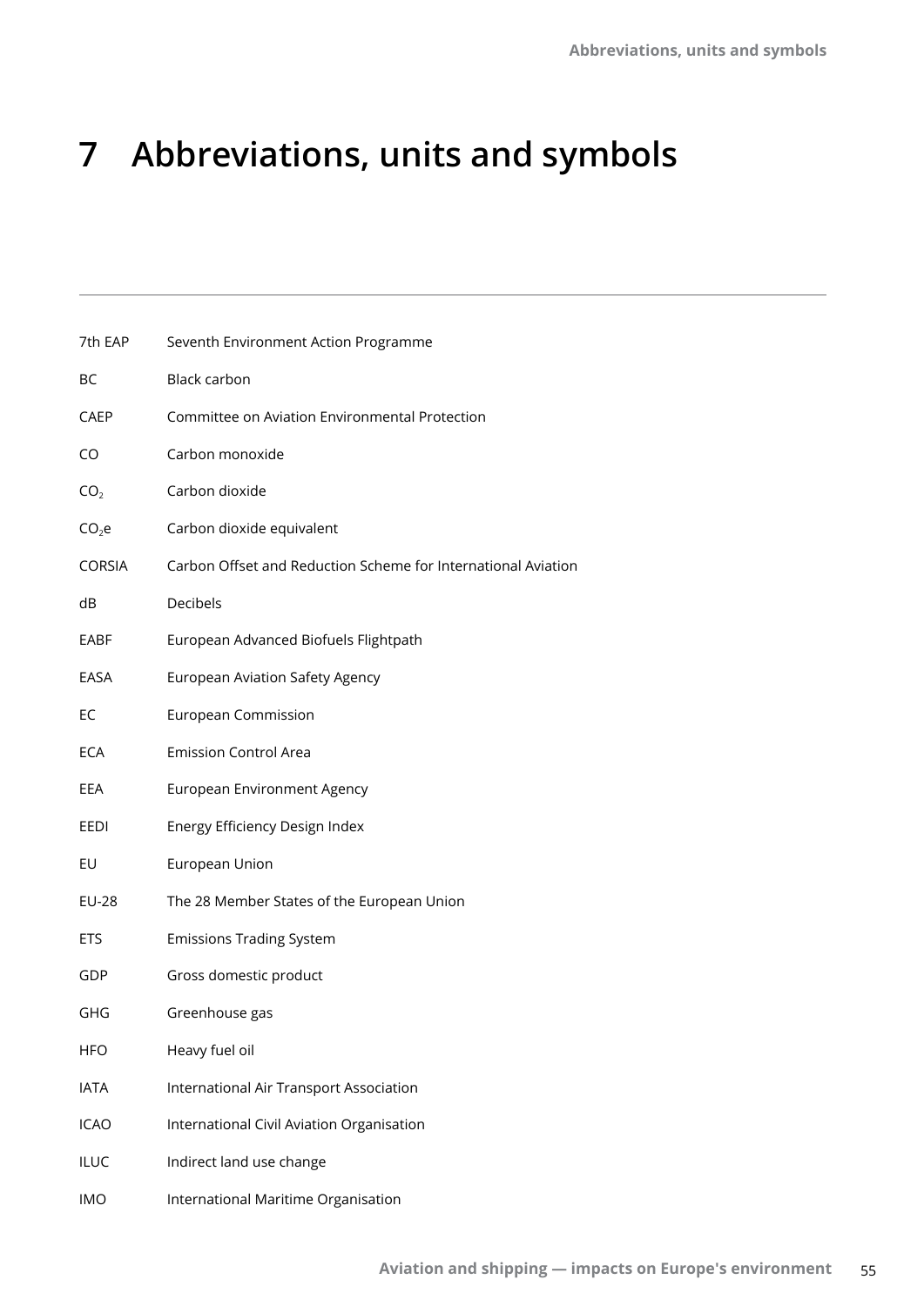| <b>ITAKA</b>      | Initiative Towards sustAinable Kerosene for Aviation                |
|-------------------|---------------------------------------------------------------------|
| LBG               | Liquefied biogas                                                    |
| $L_{den}$         | Day-, evening- and night-level indicator                            |
| LNG               | Liquefied natural gas                                               |
| LRTAP             | Long-range Transboundary Air Pollution (Convention)                 |
| LRF               | <b>Linear Reduction Factor</b>                                      |
| <b>MARPOL</b>     | International Convention for the Prevention of Pollution from Ships |
| <b>MBM</b>        | Market-based measure                                                |
| <b>MMR</b>        | Monitoring Mechanism Regulation                                     |
| <b>MRV</b>        | Monitoring, reporting and verification                              |
| Mt                | Megatonnes                                                          |
| NO <sub>2</sub>   | Nitrogen dioxide                                                    |
| NO <sub>x</sub>   | Nitrogen oxides                                                     |
| O <sub>3</sub>    | Ozone                                                               |
| PM                | Particulate matter                                                  |
| $PM_{0.1}$        | Particulate matter with a diameter of 0.1 $\mu$ m or less           |
| PM <sub>2.5</sub> | Particulate matter with a diameter of 2.5 µm or less                |
| $PM_{10}$         | Particulate matter with a diameter of 10 µm or less                 |
| <b>SEEMP</b>      | Ship Energy Efficiency Management Plan                              |
| SO <sub>2</sub>   | Sulphur dioxide                                                     |
| $SO_{x}$          | Sulphur oxides                                                      |
| <b>TERM</b>       | Transport and Environment Reporting Mechanism                       |
| <b>UNECE</b>      | United Nations Economic Commission for Europe                       |
| <b>UNFCCC</b>     | United Nations Framework Convention on Climate Change               |
| VAT               | Value added tax                                                     |
| <b>VOC</b>        | Volatile organic compound                                           |
| <b>WHO</b>        | World Health Organization                                           |
| <b>WTO</b>        | World Trade Organization                                            |
| <b>WWF</b>        | World Wide Fund for Nature                                          |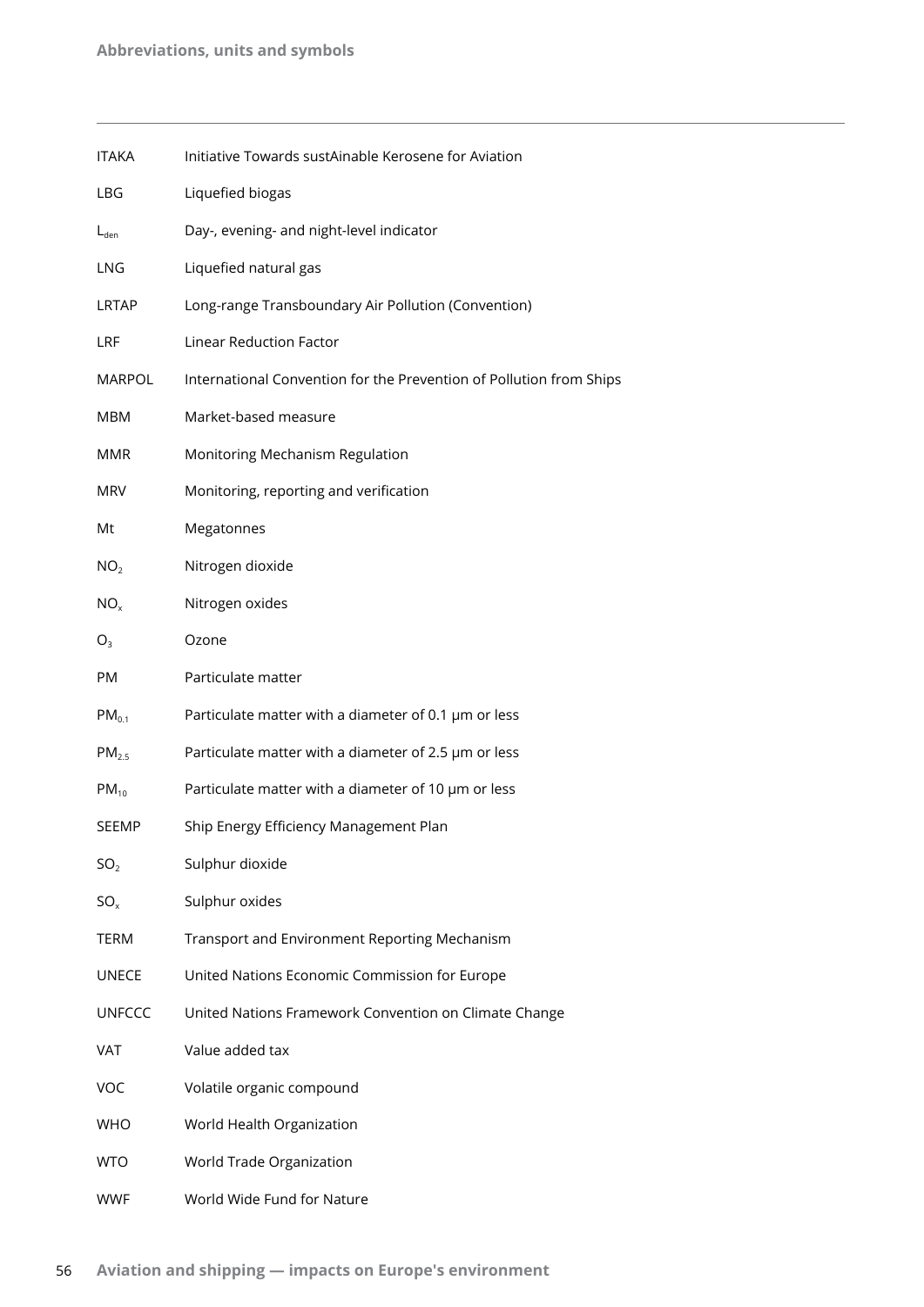## **8 References**

ACA, 2017, *Accredited airports across the world*, Airport Carbon Accreditation (http://www. airportcarbonaccreditation.org/airport/participants/ europe.html) accessed 23 October 2017.

ACI, 2016, *The ownership of Europe's airports 2016*, Airports Council International (http:// newairportinsider.com/wp-content/uploads/2016/04/ ACIEUROPEReportTheOwnershipofEuropesAirports 2016.pdf) accessed 20 June 2017.

ACI, Canso, IATA, ICCAIA and IBAC, 2010, *The right flightpath to reduce aviation emissions*, Airports Council International, Montreal.

ACI Europe, 2017, 'Top 30 European airports 2016 ranking in terms of passenger traffic', (https://www.acieurope.org/component/downloads/downloads/4930. html) accessed 23 October 2017.

AE, 2017, 'Airbus drops electric light aircraft for larger e-fan X', Aviation Enterprise (https://aviationenterprise. com/), accessed 22 November 2017.

Airbus, 2016, 'Facts & Figures: A380' (www.airbus.com/ presscentre/corporate–information/key–documents), accessed 3 April 2017.

Airbus, 2017, 'E-fan: toward more electric planes' (http://www.airbusgroup.com/int/en/corporate–social– responsibility/airbus–e–fan–the–future–of–electric– aircraft/Programme.html), accessed 3 April 2017.

Airfleet.net, 2017, 'Airline fleet age' (http://www. airfleets.net/ageflotte/Air%20France.htm) accessed 10 November 2017.

Aksoyoglu, S., et al., 2016, 'Contribution of ship emissions to the concentration and deposition of air pollutants in Europe', *Atmospheric Chemistry and Physics* 16, pp. 1895-1906.

Alcock, I., et al., 2017, '"Green"' on the ground but not in the air: pro-environmental attitudes are related to household behaviours but not discretionary air travel', *Global Environmental Change* 42, pp. 136-147.

Allroggen, F., et al., 2013, 'Which factors impact on the presence of incentives for route and traffic development? Econometric evidence from European airports', *Transportation Research Part D: Transport and Environment* 60, pp. 49-61.

Alonso, G., et al., 2014, 'Investigations on the distribution of air transport traffic and  $CO<sub>2</sub>$  emissions within the European Union', *Journal of Air Transport* 36, pp. 85-93.

Anderson, M., et al., 2015, 'Particle and gaseous emissions from an LNG powered ship', *Environmental Science & Technology* 49, pp. 12568-12575.

ARC, 2014, Airport Regions Conference, 'dAIR in action: Bus on demand and bike access at El-Prat inaugurated' Airport Regions (http://airportregions. org/?s=El+Prat+Airport) accessed 15 December 2017.

Artuso, D., et al., 2015, *Study on the analysis and evolution of international and EU shipping: final report*, Panteia, Zoetermeer, the Netherlands.

Baldi, F. and Gabrielli, C., 2015, 'A feasibility analysis of waste heat recovery systems for marine applications', *Energy* 80, pp. 654-665.

Barregård, L., et al., 2014, 'Particle emissions from ships', in: *Targeting the environmental sustainability of European shipping: the need for innovation in policy and technology*, Report No 6, European Panel of Sustainable Development, Gothenburg, Sweden, pp. 20-30.

Ben-Hakoun, E., et al., 2016, 'Economic evaluation of the environmental impact of shipping from the perspective of CO<sub>2</sub> emissions', *Journal of Shipping and Trade* 1, pp. 1-36.

Benn, S., et al., 2006, 'Enabling change for corporate sustainability: an integrated perspective', *Australasian Journal of Environmental Management* 13(3), pp. 156-165.

Bows-Larkin, A., 2015, 'All adrift: aviation, shipping, and climate change policy', *Climate Policy* 15, pp. 681-702.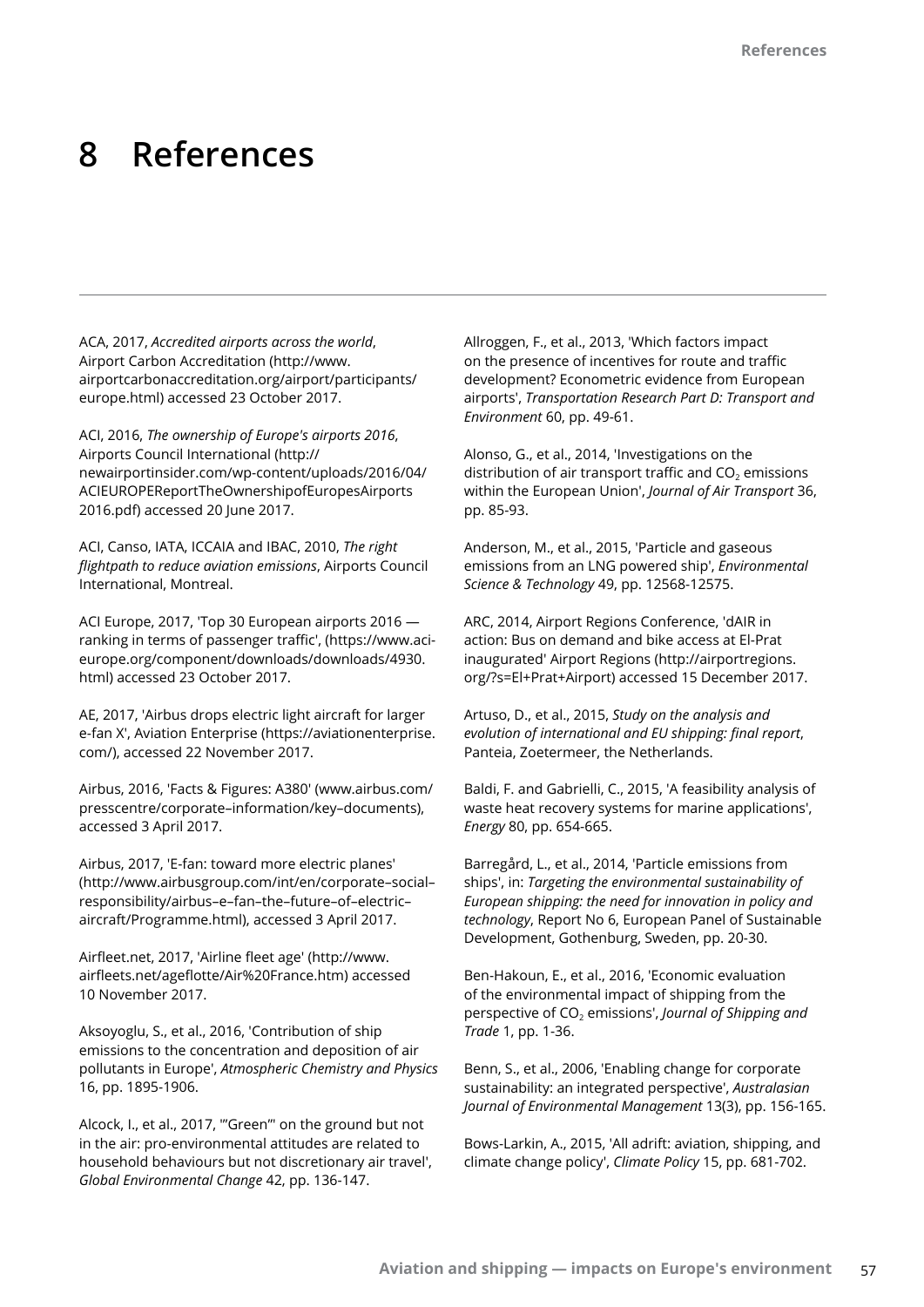Brasseur, G. P., et al., 2016 'Impact of aviation on climate — FAA's Aviation Climate Change Research Initiative (ACCRI) Phase II', *Bulletin of the American Meteorological Society* 97(4), p. 561, (http://journals. ametsoc.org/doi/abs/10.1175/BAMS-D-13-00089.1) accessed 23 October 2017.

Brynolf, S., et al., 2014, 'Environmental assessment of marine fuels: liquefied natural gas, liquefied biogas, methanol and bio-methanol', *Journal of Cleaner Production* 74, pp. 86-95.

Burel, F., et al., 2013, 'Improving sustainability of maritime transport through the utilisations of Liquefied Natural Gas (LNG) for propulsion', *Energy* 57, pp. 412-420.

Castells Sanabra, M., et al., 2014, 'Manoeuvring and hotelling external costs: enough for alternative energy sources', *Maritime Policy & Management* 41, pp. 42-60.

CE Delft, 2010, 'A global maritime emissions trading scheme' (http://www.ce.nl/publicatie/a\_global\_ maritime\_emissions\_trading\_system/1024) accessed 25 September 2017.

CE Delft, 2016a, 'A comparison between CORSIA and the EU ETS for aviation' (http://www.cedelft.eu/ publicatie/a\_comparison\_between\_corsia\_and\_the\_eu\_ ets\_for\_aviation/1924) accessed 23 October 2017.

CE Delft, 2016b, 'SECA Assessment: Impacts of 2015 SECA marine fuel sulphur limits — First drawings from European experiences' (http://www.ce.nl/assets/ upload/file/Presentaties/2016/20160511\_presentatie\_ SECA\_EdB.pdf) accessed 15 December 2017.

Conventz, S. and Theirstein, A., 2014, 'Hub-airports as cities of intersections: the redefined role of hub-airports within the knowledge economy context', in: Conventz, S., et al. (eds), *Hub cities in the knowledge economy : seaports, airports, brainports*, Ashgate Publishing, Burlington, UK, pp. 77-94.

Correira, A. W., et al., 2013, 'Residential exposure to aircraft noise and hospital admissions for cardiovascular diseases: multi-airport retrospective study', *BMJ* 347.

Cui, T., et al., 2016, 'Development of a ship weather routing system for energy efficient shipping', 2016 Annual Conference of the International Association of Maritime Economists, Hamburg.

Cullinane, K., 2014, 'Introduction and overview', in: *Targeting the environmental sustainability of European shipping: the need for innovation in policy and* 

*technology*, Report No 6, European Panel of Sustainable Development, Gothenburg, Sweden, pp. 5-16.

DCMR, 2015, 'Milieudienst Rijnmond' (http://www. dcmr.nl/nieuws/nieuwsberichten/2015/07/schonerescheepvaart.html) accessed 22 November 2017.

de Jong, S., et al., 2016, *Renewable jet fuel in the European Union — scenarios and preconditions for renewable jet fuel deployment towards 2030*, Utrecht University, Utrecht, the Netherlands.

DeVault, T. L., et al., 2013, *Wildlife in airport environments*, Johns Hopkins University Press, Baltimore, Maryland, USA.

Domini, P. and Metall, S., 2014, 'Ship recycling: a global issue', in: *Targeting the environmental sustainability of European shipping: the need for innovation in policy and technology*, Report No 6, European Panel of Sustainable Development, Gothenburg, Sweden, pp. 48–54.

EASA, EEA and Eurocontrol, 2016, *European aviation environmental report 2016*, European Aviation Safety Agency, European Environment Agency and Eurocontrol, (https://www.easa.europa.eu/eaer/), accessed 23 October, 2017.

EC, 2009, Communication from the Commission to the European Parliament, the Council, the European Economic and Social Committee and the Committee of the Regions 'Strategic goals and recommendations for the EU's maritime transport policy until 2018' (COM(2009) 8 final of 21 January 2009).

EC, 2011, White Paper 'Roadmap to a single European transport area — towards a competitive and resource efficient transport system' (COM(2011) 144 final of 28 March 2011).

EC, 2012, Staff working document 'Preliminary descriptions of research and innovation areas and fields accompanying the document "Communication — Research and Innovation for Europe's Future Mobility"' (SWD(2012) 260 final of 13 September 2012) (http://eur-lex.europa.eu/legal-content/EN/ TXT/?uri=CELEX%3A52012SC0260) accessed 21 November 2017.

EC, 2013, European Commission, 'European ports: an engine for growth', (https://ec.europa.eu/transport/ modes/maritime/infographics\_en), accessed 5 July 2017.

EC, 2016a, Communication from the Commission to the European Parliament, the Council, the European Economic and Social Committee and the Committee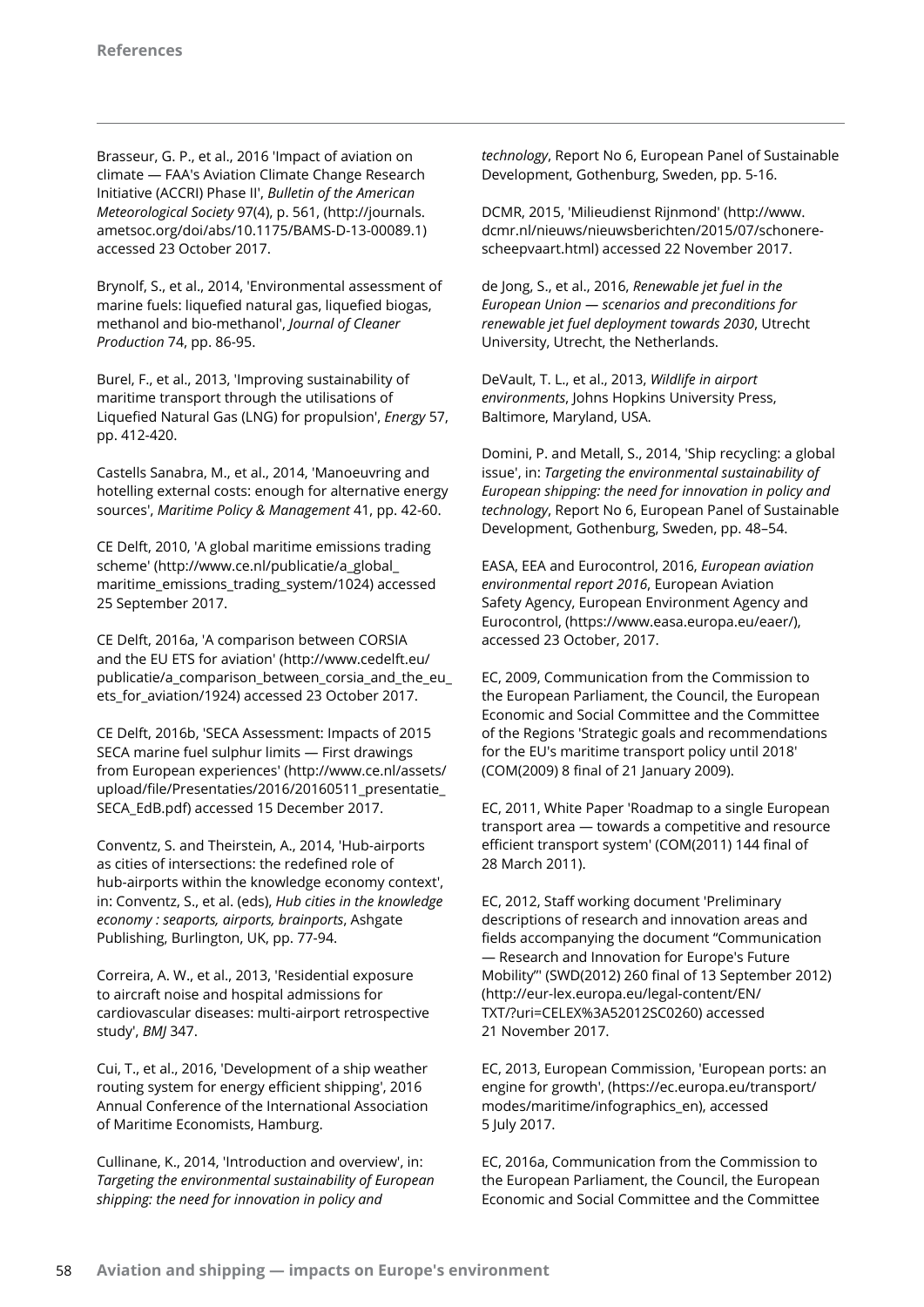of the Regions 'A European strategy for low-emission mobility' COM(2016) 501 final of 20 July 2016.

EC, 2016b, *EU Reference Scenario 2016: energy, transport and GHG emissions — trends to 2050*, Publications Office of the European Union, Luxembourg.

EC, 2016c, Staff working document on the implementation of the EU Maritime Transport Strategy 2009-2018 (SWD(2016) 326 final of 30 September 2016).

EC, 2016d, Proposal for a Directive of the European Parliament and of the Council on the promotion of the use of energy from renewable sources (recast) (COM/2016/0767 final/2 of 30 November 2016).

EC, 2016e, *Ship recycling: reducing human and environmental impacts*, Science for Environment Policy, Bristol, UK.

EC, 2017a, 'Air: what do we want to achieve?' (https:// ec.europa.eu/transport/modes/air\_en) accessed 3 April 2017.

EC, 2017b, Proposal for a Regulation of the European Parliament and of the Council amending Directive 2003/87/EC to continue current limitations of scope for aviation activities and prepare to implement a global market–based measure from 2021, European Commission, Brussels.

EC, 2017c, European Commission, 'Statistical Pocketbook 2017, EU Transport in figures', (https:// ec.europa.eu/transport/sites/transport/files/ pocketbook2017.pdf) accessed 24 January 2018.

ECA, 2014, *EU-funded investments in airports: poor value for money*, European Court of Auditors, Luxembourg.

EEA, 2013, *The impact of international shipping on European air quality and climate forcing*, Technical Report No 4/2013, European Environment Agency.

EEA, 2014a, *TERM 2014: focusing on environmental pressures from long-distance transport*, European Environment Agency.

EEA, 2014b, *Noise in Europe 2014,* EEA Report No 11/2014, European Environment Agency, (https:// www.eea.europa.eu/publications/noise-in-europe-2014) accessed 23 October 2017.

EEA, 2014c, *Effects of air pollution on European ecosystems*, EEA Report No 10/2014, European Environment Agency (https://www.eea.europa.eu/ publications/effects-of-air-pollution-on) accessed 15 December 2017.

EEA, 2015, SOER 2015: *the European environment state and outlook 2015, European Briefings, Transport*, European Environment Agency (https://www.eea. europa.eu/soer-2015/europe/transport) accessed 15 December 2017.

EEA, 2016a, *TERM 2016: transitions towards a more sustainable mobility system — transport indicators tracking progress towards environmental targets in Europe*, European Environment Agency (https:// www.eea.europa.eu/publications/term-report-2016) accessed 23 October 2017.

EEA, 2016b, *Signals 2017: towards clean and smart mobility*, European Environment Agency (https://www. eea.europa.eu/publications/signals-2016) accessed 23 October 2017.

EEA, 2016c, *Sustainability transitions: now for the long term*, Eionet report No 1/2016, European Environment Agency (https://www.eea.europa.eu/publications/ sustainability-transitions-now-for-the) acccessed 23 October 2017.

EEA, 2017a, *National emissions reporting to the UNFCCC and to the EU Greenhouse Gas Monitoring Mechanism* (https://www.eea.europa.eu/data-and-maps/data/ national-emissions-reported-to-the-unfccc-and-tothe-eu-greenhouse-gas-monitoring-mechanism-13) accessed 25 September, 2017

EEA, 2017b, 'Approximated greenhouse gas emissions in 2016', European Environment Agency, EEA Briefing (https://www.eea.europa.eu/themes/ climate/approximated-greenhouse-gas-emissions/ approximated-greenhouse-gas-emissions-in-2016).

EEA, 2017c, 'Managing exposure to environmental noise', European Environment Agency (https://www. eea.europa.eu/themes/human/noise/sub-sections/ noise-in-europe-updated-population-exposure) accessed 23 October 2017.

EEA, 2017d, 'Emissions of air pollutants from transport', TERM indicator 003, European Environment Agency (https://www.eea.europa.eu/data-and-maps/ indicators/transport-emissions-of-air-pollutants-8/ transport-emissions-of-air-pollutants-4) accessed 23 October 2017.

EEA, 2017e, *Trends and projections in the EU ETS in 2017 — the EU Emissions Trading System in numbers*, EEA Report No 18/2017, European Environment Agency (https://www.eea.europa.eu/publications/trends-andprojections-EU-ETS-2017) accessed 10 November 2017.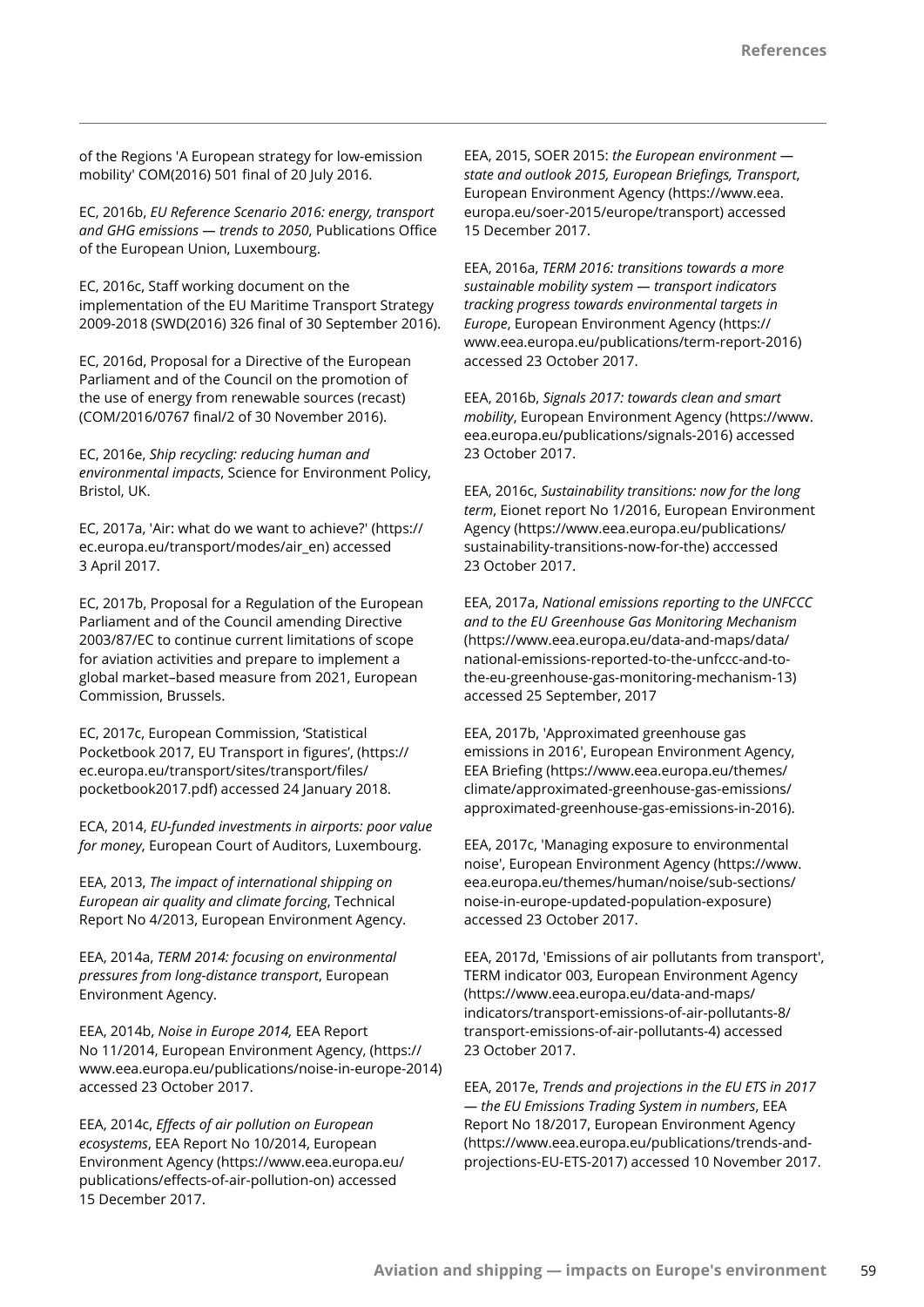EEA, 2017f, 'Monitoring progress of Europe's transport sector towards its environment and climate objectives', EEA briefing, in preparation.

Ellen MacArthur Foundation, 2015, *What is the EU's drive for a circular economy all about?* (http://www.euronews. com/2015/11/27/what-is-the-eus-drive-for-a-circulareconomy-all-about) accessed 15 December 2017.

EP, 2015, *Emission reduction targets for international aviation and shipping*, European Parliament, Directorate General for Internal Policies, Policy Department A: Economic and Scientific Policy for the Committee on Environment, Public Health and Food Safety (ENVI) (http://www.europarl.europa.eu/RegData/etudes/ STUD/2015/569964/IPOL\_STU(2015)569964\_EN.pdf) accessed 15 December 2017.

Eriksson, C., et al., 2010, 'Aircraft noise and incidence of hypertension — gender specific effects', *Environmental Research* 110(8), pp. 764-772.

EU, 2002, Directive 2002/49/EC of the European Parliament and of the Council of 25 June 2002 relating to the assessment and management of environmental noise (OJ L 129, 18.7.2002, p. 12-25) (http://eur-lex. europa.eu/legal-content/EN/TXT/PDF/?uri=CELEX:32002 L0049&from=EN) accessed 18 October 2017.

EU, 2003, Council Directive 2003/96/EC of 27 October 2003 restructuring the Community framework for the taxation of energy products and electricity (OJ L 283, 31.10.2003, p. 51-70 (http://eur-lex.europa. eu/LexUriServ/LexUriServ.do?uri=OJ:L:2003:283:0051:0 070:EN:PDF) accessed 23 October 2017.

EU, 2004, Directive 2004/107/EC of the European Parliament and of the Council of 15 December 2004 relating to arsenic, cadmium, mercury, nickel and polycyclic aromatic hydrocarbons in ambient air (OJ L 23, 26.1.2005, p. 3-16) (http://eur-lex.europa.eu/ legal-content/EN/TXT/?uri=CELEX%3A32004L0107) accessed 15 December 2017.

EU, 2008, Directive 2008/50/EC of the European Parliament and of the Council of 21 May 2008 on ambient air quality and cleaner air for Europe (OJ L 152,…11.6.2008, p. 1-44) (http://eur-lex.europa.eu/ legal-content/EN/ALL/?uri=celex:32008L0050) accessed 15 December 2017.

EU, 2013a, Decision No 1386/2013/EU of the European Parliament and of the Council of 20 November 2013 on a General Union Environment Action Programme to 2020 'Living well, within the limits of our planet' (OJ L 354, 20.12.2013, p. 171-200).

EU, 2013b, Regulation (EU) No 525/2013 of the European Parliament and of the Council of 21 May 2013 on a mechanism for monitoring and reporting greenhouse gas emissions and for reporting other information at national and Union level relevant to climate change and repealing Decision No 280/2004/EC (OJ, L 165, 18.6.2013, p. 13-40).

EU, 2013c, Regulation (EU) No 1257/2013 of the European Parliament and of the Council of 20 November 2013 on ship recycling and amending Regulation (EC) No 1013/2006 and Directive 2009/16/ EC (OJ L 330, 10.12.2013, p. 1-20) (http://eur-lex.europa. eu/legal-content/EN/ALL/?uri=CELEX:32013R1257) accessed 23 October 2017.

EU, 2014, Regulation 598/2014 of the European Parliament and the Council of 16 April 2014 on the establishment of rules and procedures with regard to the introduction of noise related operating restrictions at Union airports within a Balanced Approach and repealing Directive 2002/30/EC (OJ L 173, 12.6.2014, p. 65-78).

EU, 2015, Regulation (EU) 2015/757 of the European Parliament and of the Council of 29 April 2015 on the monitoring, reporting and verification of carbon dioxide emissions from maritime transport, and amending Directive 2009/16/EC (OJ L 123, 19.5.2015, p. 55-76) (http://eur-lex.europa.eu/legal-content/EN/ TXT/?uri=celex%3A32015R0757) accessed 01 July 2017.

EU, 2016a, Directive 2016/2284/EC of the European Parliament and of the Council of 14 December 2016 on the reduction of national emissions of certain atmospheric pollutants, amending Directive 2003/35/EC and repealing Directive 2001/81/EC (OJ L 344, 17.12.2016, p. 1-31) (http://eur-lex.europa.eu/legal-content/EN/TXT/?uri= uriserv%3AOJ.L\_.2016.344.01.0001.01.ENG) accessed 15 December 2017.

EU, 2016b, Directive (EU) 2016/802 of the European Parliament and of the Council of 11 May 2016 relating to a reduction in the sulphur content of certain liquid fuels (OJ L 132, 21.5.2016, p. 58‑78) (http://eur-lex.europa.eu/legal-content/ EN/TXT/?uri=CELEX%3A32016L0802) accessed 29 October 2017

Eurocontrol, 2010, 'Impact of volcanic ash on air traffic' (http://www.eurocontrol.int/eec/public/standard\_page/ ETN\_2010\_2\_ASH.html) accessed 22 November 2017.

Eurocontrol, 2017, 'IMPACT web application' (http:// www.eurocontrol.int/articles/impact) accessed 14 November 2017.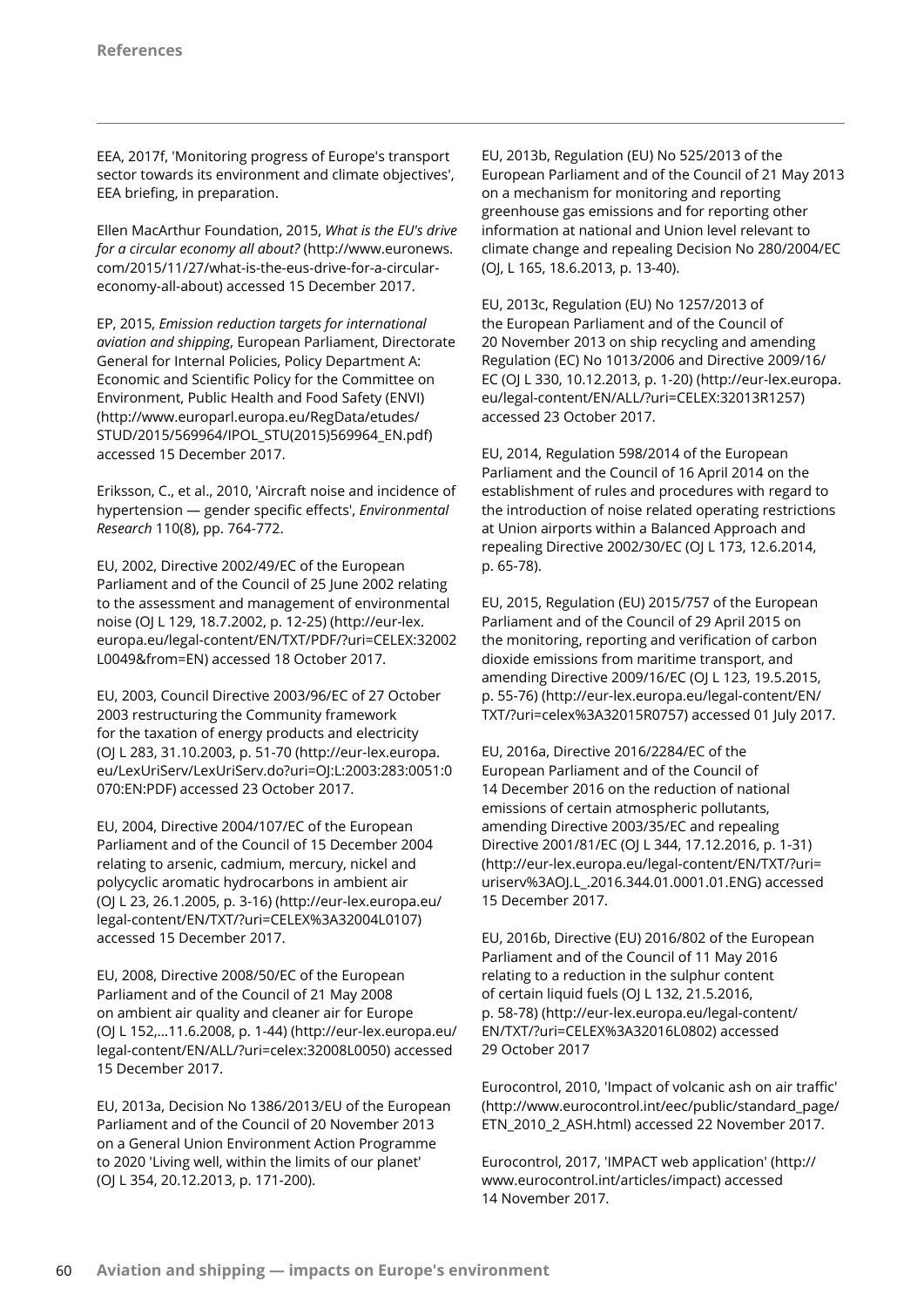Eurostat, 2017a, 'Maritime transport of goods quarterly data' (http://ec.europa.eu/eurostat/statistics– explained/index.php/Maritime\_transport\_of\_goods\_-\_ quarterly\_data#Database) accessed 17 May 2017.

Eurostat, 2017b, 'Maritime ports freight and passenger statistics' (http://ec.europa.eu/eurostat/statisticsexplained/index.php/Maritime\_ports\_freight\_and\_ passenger\_statistics) accessed 5 July 2017.

Eurostat, 2017c, 'Air passenger transport in the EU — Record number of air passengers carried at almost 1 billion in 2016 54.4 million more than in 2015', Eurostat newsrelease (http://ec.europa.eu/ eurostat/documents/2995521/8306203/7-11102017- BP-EN. pdf/88f3089c-20d7-4bbe-8012- 68addd95cee9); (http://ec.europa.eu/eurostat/tgm/table.do?tab=tabl e&init=1&plugin=1&language=en&pcode=ttr00011); (http://ec.europa.eu/eurostat/tgm/table.do?tab= table&plugin=1&language=en&pcode=ttr00012) accessed 30 January 2018.

Eyring, V., et al., 2010, 'Transport impacts on atmosphere and climate: shipping', *Atmospheric Environment* 44, pp. 4735-4771.

Faber, J. and 't Hoen, M., 2015, *Historical trends in ship design efficiency*, CE Delft, Delft, the Netherlands.

Fleuti, E., 2010, 'Waste management, Zurich Airport' (http://www.aci.aero/Media/aci/file/2010%20Events/ ACI%20Environment%20Seminar%20Quito/61\_Waste\_ Management.pdf) accessed 27 July 2017.

Franc, P. and Sutto, L., 2014, 'Impact analysis on shipping lines and European ports of a cap- and-trade system on  $CO<sub>2</sub>$  emissions in maritime transport', *Maritime Policy & Management* 41, pp. 61-78.

Franssen, E. A. M., Staatsen, B. A. M. and Lebret, E., 2002, 'Assessing health consequences in an environmental impact assessment: The case of Amsterdam Airport Schiphol', Environmental Impact Assessment Review, Volume 22, Issue 6, pp. 633-653 (http://www.sciencedirect.com/science/article/pii/ S019592550200015X) accessed 15 December 2017.

Fridell, E., et al., 2016, 'Future scenarios', in: *BONUS research project: drivers for the shipping sector*, Sustainable Shipping and Environment of the Baltic Sea Region, Gothenburg, pp. 1-52.

Geels, F. W., 2016, *Socio-technical transitions to sustainability*, Background paper for the European Environment Agency.

Gegg, P., et al., 2014, 'The market development of aviation biofuel: drivers and constraints' *Journal of Air Transport Management* 39, pp. 34-40.

Gegg, P., et al., 2015, 'Stakeholder views of the factors affecting the commercialization of aviation biofuels in Europe', *Sustainable Transportation* 9(8), pp. 542-550.

George, R., 2013. *Deep sea and foreign going inside shipping — the invisible industry that brings you 90 % of everything*, Portobello Books, London.

Guiver, J., 2012, *Travel disruption — three case studies*, University of Central Lancashire, Preston (http://www. disruptionproject.net/wp–content/uploads/2013/01/Jo– Guiver–2012–Travel–Disruption\_Three–Case–Studies2. pdf) accessed 17 May 2017.

Hamelinck, C., et al. 2013, *Biofuels for aviation*, ECOFYS, Utrecht, the Netherlands. (http://www.ecofys.com/files/ files/ecofys-2013-biofuels-for-aviation.pdf), accessed 26 September 2017. (EC)

Hansell, A. L., et al., 2013, 'Aircraft noise and cardiovascular disease near Heathrow airport in London: small area study', *BMJ* 347.

Harrison, R. M., et al., 2015, 'Civil aviation, air pollution and human health', *Environmental Research Letters* 10(4).

Harvey, F., 2016, 'Airlines agree to curb their greenhouse gas emissions by 2020' (https://www. theguardian.com/environment/2013/jun/04/airlinesagree-to-curb-greenhouse-gas-emissions) accessed 4 April 2017.

Heathrow Airport Ltd, 2011, *Towards a sustainable Heathrow* (http://www.heathrow.com/file\_source/ Company/Static/PDF/Communityandenvironment/ Towards-sustainable-future.pdf) accessed 20 June 2017.

Holden, E. and Linnerud, K., 2011, 'Troublesome leisure travel: the contradictions of three sustainable transport policies', *Urban Studies* 48(14), pp. 3087-3106.

Howell, J. M., et al., 2005, 'Champions of product innovations: defining, developing, and validating a measure of champion behavior', *Journal of Business Venturing* 20(5), pp. 641-661.

IATA, 2016, 'IATA forecasts passenger demand to double over 20 years' (http://www.iata.org/ pressroom/pr/Pages/2016-10-18-02.aspx) accessed 26 September 2017.

IATA, 2017, 'IATA fact sheets — fuel', International Air Transport Association (https://www.iata.org/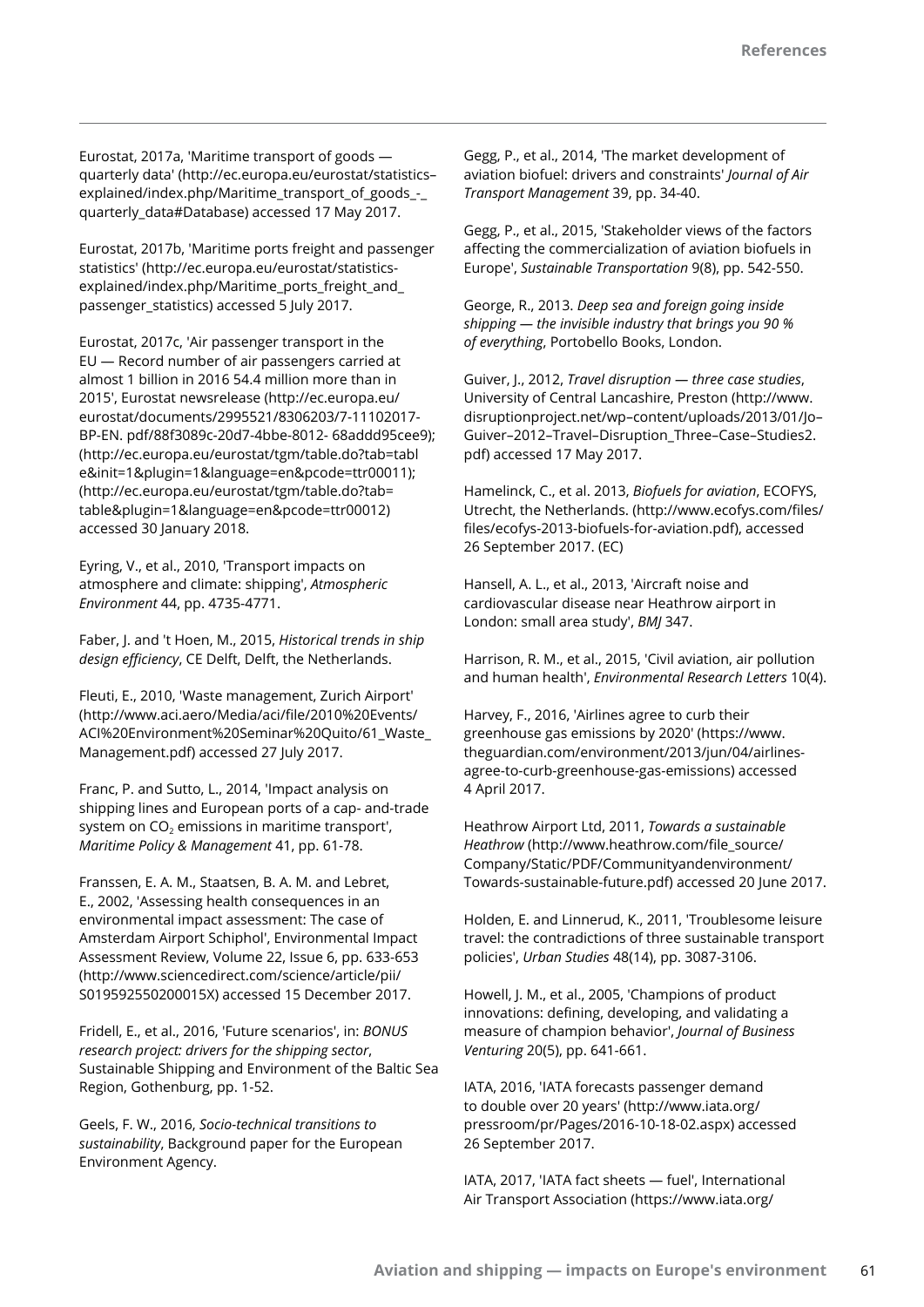pressroom/facts\_figures/fact\_sheets/Documents/factsheet-fuel.pdf) accessed 27 June 2017.

ICAO, 2008, *Guidance on the balanced approach to aircraft noise management*, Document 9829 AN 1451, International Civil Aviation Organization, Montreal.

ICAO, 2010, *Report of the independent experts on the medium and long term goals for aviation fuel burn reduction from technology*, International Civil Aviation Organization, Montreal.

ICAO, 2016, 'Consolidated statement of continuing ICAO policies and practices related to environmental protection — climate change', Resolution A39-2, ICAO 39 Triennial Assembly, International Civil Aviation Organization, Montreal (https://www.icao.int/Meetings/ a39/Documents/Resolutions/a39\_res\_prov\_en.pdf) accessed 23 October 2017.

ICAO, 2017a, 'Low cost carriers', International Civil Aviation Organization, Montreal (https://www.icao. int/sustainability/Documents/LCC-List.pdf) accessed 20 June 2017. (EC)

ICAO, 2017b, 'ICAO Council adopts new  $CO<sub>2</sub>$ emissions standard for aircraft', International Civil Aviation Organization, Montreal (https://www.icao. int/Newsroom/Pages/ICAO-Council-adopts-new-CO2-emissions-standard-for-aircraft.aspx) accessed 23 October 2017.

ICCT, 2011, *The Energy Efficiency Design Index (EEDI) for new ships*, International Council on Clean Transportation, Washington, DC (http://www.theicct. org/sites/default/files/publications/ICCTpolicyupdate15\_ EEDI\_final.pdf) accessed 17 April 2017.

ICCT, 2017, International Civil Aviation Organisation's carbon offset and reduction scheme for international aviation, International Council on Clean Transportation, Washington, DC (http://www.theicct.org/ICAO-carbonoffset-and-reduction-scheme-international-aviation) accessed 21 June 2017.

IMO, 2017, International Convention for the Control and Management of Ships' Ballast Water and Sediments, International Maritime Organization, London (http://www.imo.org/en/About/Conventions/ ListOfConventions/Pages/International-Conventionfor-the-Control-and-Management-of-Ships%27- Ballast-Water-and-Sediments-(BWM).aspx) accessed 15 December 2017.

IMO, 2014, *Third IMO greenhouse gas study*, International Maritime Organization, London (http://www.imo. org/en/OurWork/Environment/PollutionPrevention/

AirPollution/Documents/Third%20Greenhouse%20 Gas%20Study/GHG3%20Executive%20Summary%20 and%20Report.pdf) accessed 26 September 2017.

ITAKA, 2017, 'Initiative Towards sustAinable Kerosene for Aviation' (http://cordis.europa.eu/project/ rcn/106229\_en.html) accessed 22 November 2017.

ITF (2017) *Transport Outlook 2017*, International Transport Forum, OECD Publishing, Paris.

Jones, P., 2007, 'Flight-catering', In: Becker, H. and Grotheus, U. (eds), *Catering-Management Portrait einer Wachstumsbranche in Theorie und Praxis*, Behr's Verlag, Hamburg, Germany.

Kandaramath Hari, T., et al., 2015, 'Aviation biofuel from renewable resources: routes, opportunities and challenges', *Renewable and Sustainable Energy Reviews* 42, pp. 1234-1244.

Kivits, R., et al., 2010, 'A post-carbon aviation future: airports and the transition to a cleaner aviation sector', *Futures* 42(3), pp. 199-211.

Koç, S., and Durmaz V., (2015) 'Airport corporate sustainability: an analysis of indicators reported in the sustainability practices, *Procedia — Social and Behavioral Sciences* 181, pp. 158-170.

Köder, L., et al., 2014, *Environmentally harmful subsidies in Germany*. Federal Environment Agency, Berlin.

Köhler, J., et al., 2017. 'Green ships: fighting the windbreak', *The Naval Architect*, May 2017, pp. 26-32.

Korteland, M., and Faber, J., 2013, *Estimated revenues of VAT and fuel tax on aviation*, CE Delft, Delft, the Netherlands (http://cedelft.eu/?go=home. downloadPub&id=1401&file=CE\_Delft\_7B52\_Estimated\_ revenues\_of\_VAT\_and\_fuel\_tax\_on\_aviation\_def.pdf) accessed 23 October 2017.

Kousoulidou, M. and Lonza, L., 2016, 'Biofuels in aviation: fuel demand and  $CO<sub>2</sub>$  emissions evolution in Europe toward 2030', *Transport Research Part D* 46, pp. 166-181.

Krueger, A. O., 2009, *Trade openness is now more important than ever*, Special report, World Bank, Washington, DC.

MacArthur, D. P. and Osland L., 2013, 'Ships in a city harbour: an economic valuation of atmospheric emissions', *Transportation Research Part D* 21, pp. 47-52

MacGregor, J. and Groom, B., 2009. 'Air-freighted fresh food: guilty pleasure or sustainable development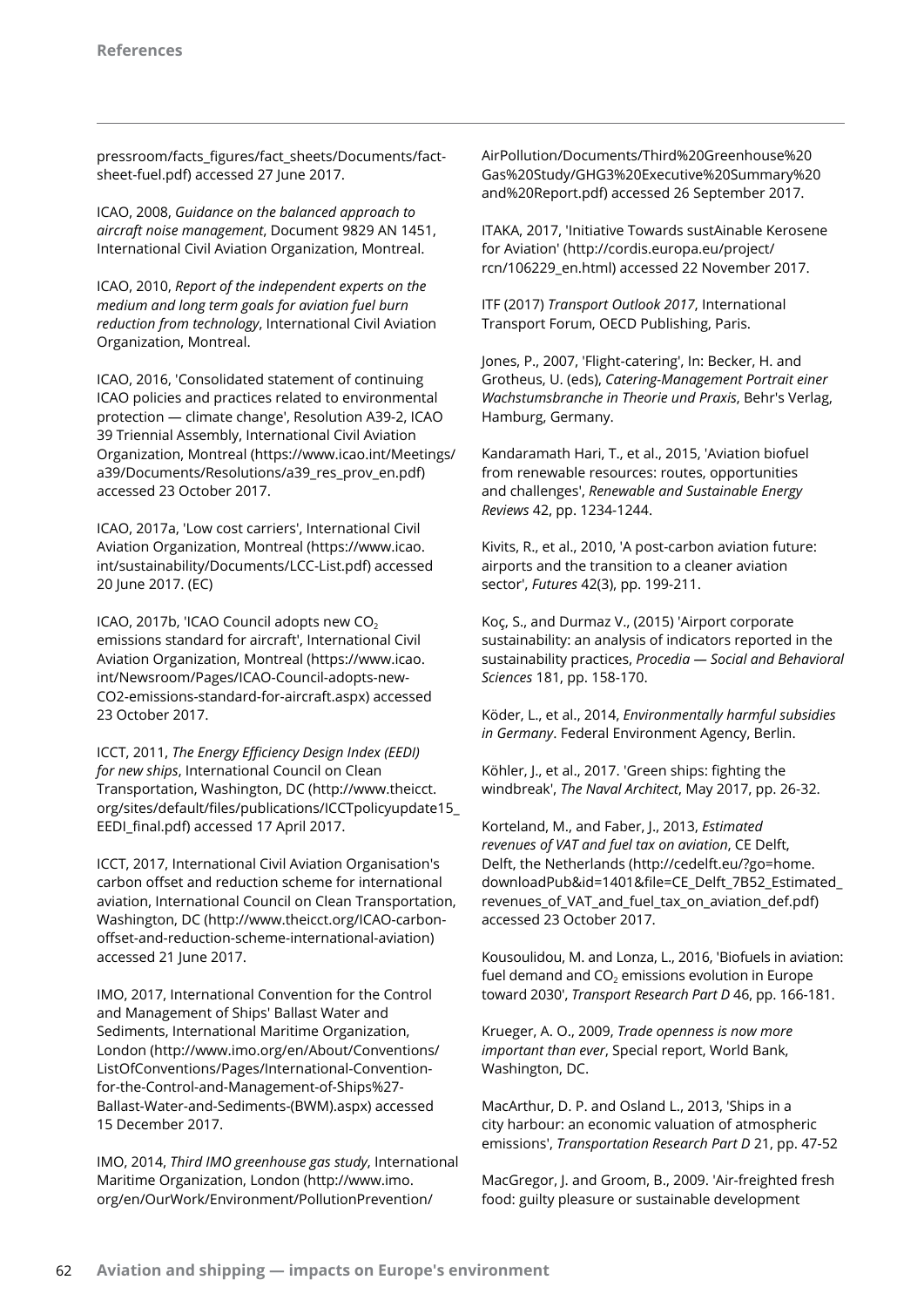champion?', in: Borot de Battisti, A. et al. (eds), *Standard bearers: horticultural exports and private standards in Africa*, International Institute for Environment and Development, London, p. 168.

Maersk, 2014, 'Turning waste heat into energy — and cutting  $CO<sub>2</sub>$  emissions at the same time' (https:// www.maersk.com/en/explore/fleet/triple-e/thehard-facts/turning-waste-heat-into-energy) accessed 26 September 2017.

Maloni, M., et al., 2013, 'Slow steaming impacts on ocean carriers and shippers', *Maritime Economics & Logistics* 15, pp. 151-171.

Mander, S., 2017, 'Slow steaming and a new dawn for wind propulsion: a multi-level analysis of two low carbon shipping transitions', *Marine Policy* 75, pp. 210-216.

Maragkogianni, A. et al., 2016, Mitigating shipping emissions in European ports — social and environmental benefits, Springer Nature, London.

Markard, J., et al., 2012, 'Sustainability transitions: an emerging field of research and its prospects', *Research Policy* 41(6), pp. 955-967.

Merkert, R. and Williams, G. 2010, 'The impacts of ownership, level of subsidies and contractual determinants on the efficiency of European public service obligation air transport operators', European Transport Conference 2010, Glasgow.

Miljø- og Fødevareministeriet, 2016, 'Sulphur content in the air halved since 2014', Ministry of Environment and Food, Copenhagen, Denmark (http://en.mfvm.dk/ news/news/nyhed/sulphur-content-in-the-air-halvedsince-2014/) accessed 22 November 2017.

Miola, A., et al., 2009, *External costs of transportation case study: maritime transport*, JRC Scientific and Technical Reports, Publications Office of the European Union, Luxembourg.

Moldanova, J. and Quante, M., 2016, 'SHEBA – Sustainable shipping and environment of the Baltic Sea', in: Reckermann, M. and Köppen, S. (eds), *Multiple drivers for Earth system changes in the Baltic Sea region: 1st Baltic Earth Conference — conference proceedings*, International Baltic Earth Secretariat Publication No 9, Geesthacht, Germany, pp. 206-208.

Moss, R., et al., 2011. *Critical metals in strategic energy technologies*, Publications Office of the European Union, Luxembourg.

Murphy, E. and King, E., 2014, 'An assessment of residential exposure to environmental noise at a shipping port', *Environment International* 63, pp. 207-215.

Narula, K., 2014, 'Emerging trends in the shipping industry — transitioning towards sustainability', *Maritime Affairs: Journal of the National Maritime Foundation of India* 10, pp. 113-138.

Nelissen, D., et al., 2016, *Study on the analysis of market potentials and market barriers for wind propulsion technologies for ships*, CE Delft, Delft, the Netherlands.

OECD, 2010, *The competitiveness of global port-Cities: synthesis report*, Organisation for Economic Co-operation and Development (https://www. oecd.org/cfe/regional-policy/Competitiveness-of-Global-Port-Cities-Synthesis-Report.pdf) accessed 15 December 2017.

OCED, 2014, *Airline competition*, DAF/COMP(2014)22, Organisation for Economic Co-operation and Development (http://www.oecd.org/ officialdocuments/publicdisplaydocumentpdf/?cot e=DAF/COMP(2014)22&docLanguage=En) accessed 4 August 2017.

Perera, L., and Mo, B., 2016, 'Emission control based energy efficiency measures in ship operations', *Applied Ocean Research* 60, pp. 29-46.

Popp, J., et al., 2014, 'The effect of bioenergy expansion: food, energy, and environment', *Renewable and Sustainable Energy Reviews* 32, pp. 559-578.

PorteEconomics, 2017, (http://www.porteconomics. eu/?s=Size+container+ports) accessed 22 November 2017.

PMoU, 2017, Paris Memorandum of Understanding on Port State Control (https://www.parismou.org/) accessed 23 October 2017.

Raven, R., et al., 2010, 'Transitions and strategic niche management: towards a competence kit for practitioners', *International Journal of Technology Management* 51(1), pp. 57-74.

Regan, P., 2014, 'Open skies or closed airports? Europe's dilemma for a sustainable aviation strategy', *Journal of Management and Sustainability* 4(2).

Rehmatulla, N., et al., 2017, 'Wind technologies: opportunities and barriers to a low carbon shipping industry', *Marine Policy* 75, pp. 217-226.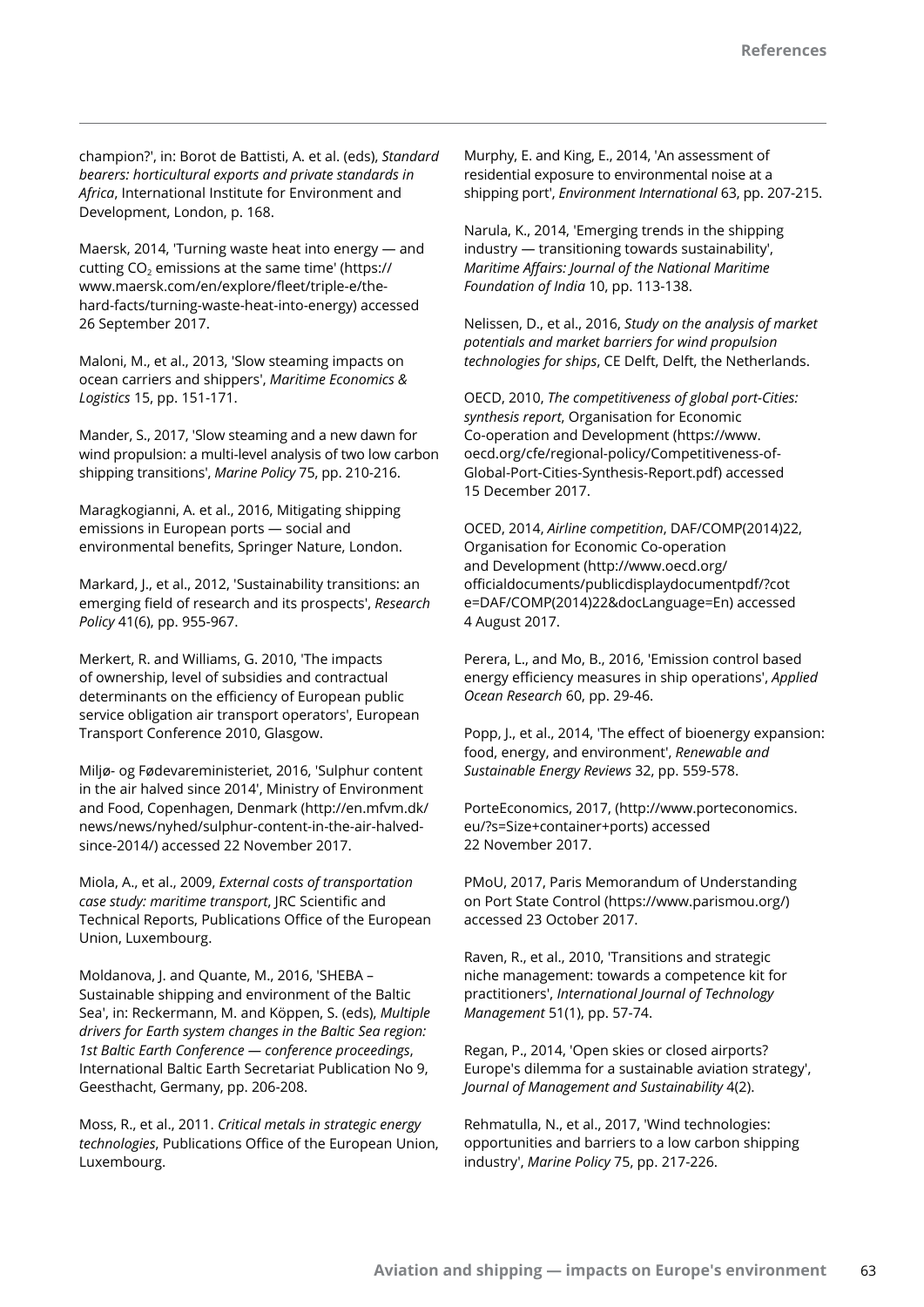Reichmuth, J., et al., 2010, Analyses of the European air transport market — airport accessibility in Europe', Air Transport and Airport Research, Cologne, Germany.

Robey, C., et al., 2010, 'Assessing the feasibility of an aerotropolis around Cleveland Hopkins International Airport: technical report', *Urban Publications* 1(1).

Rojon, I. and Dieperink, C., 2014, 'Blown' in the wind? Drivers and barriers for the uptake of wind propulsion in international shipping', *Energy Policy* 67, pp. 394-402.

Scheelhaase, J. D., et al., 2016, , How to best address aviation's full climate impact from an economic policy point of view? Main results from AviClim research project', *Transport Research Part* D 45, pp. 112-125.

Scott, J., et al., 2017, 'The promise and limits of private standards to reduce greenhouse gas emissions from shipping', *Journal of Environmental Law* 29(2), forthcoming.

SEI, 2016, *Supply and sustainability of carbon offsets and alternative fuels for international aviation*, Stockholm Environment Institute, Seattle, Washington, USA (https:// www.sei-international.org/mediamanager/documents/ Publications/Climate/SEI-WP-2016-03-ICAO-aviationoffsets-biofuels.pdf) accessed 23 October 2017.

Sharmina, M., et al., (2017), 'Global energy scenarios and their implications for future shipped trade', *Marine Policy* 84, pp. 12-21.

SHEBA, 2015, *BONUS research project: drivers for the shipping sector*, Sustainable Shipping and Environment of the Baltic Sea Region, Gothenburg.

Simmonds, M., et al., 2014, 'Marine noise pollution — increasing recognition but need for more practical action', *Animal Studies Repository* 9, pp. 71–90.

Singh, D. and Pedersen, E., 2016, 'A review of waste heat recovery technologies for maritime applications', *Energy Conversion and Management* 111, pp. 315-328.

Somerville, A., Marino, M., Baxter, G. & Wild, G., 2016, Understanding box wing aircraft: essential technology to improve sustainability in the aviation industry. *Aviation*, 20(3), pp. 129–136.

Søvde, O. A., et al., 2014, 'Aircraft emission mitigation by changing route altitude: A multimodel estimate of aircraft NOx emission impact on O3 photochemistry', *Atmospheric Environment* 95, pp. 468-479.Spence, T., 2012, 'Cleaner aviation depends on supplies of dirty materials' (http://www.euractiv.com/section/transport/ news/cleaner–aviation–depends–on–supplies–of–dirty– materials/) accessed 22 November 2017.

Sustainable Aviation, 2012, *Sustainable aviation CO<sub>2</sub> roadmap* (http://www.sustainableaviation.co.uk/wpcontent/uploads/2015/09/SA-Carbon-Roadmap-fullreport.pdf) accessed 23 October 2017. (EC)

Swangjang, K. and Iamaram, V., 2011, 'Change of land use patterns in the areas close to the airport development area and some implicating factors', *Sustainability* 3, pp. 1517-1530.

Timmis, A. J., et al., 2015, 'Environmental impact assessment of aviation emission reduction through the implementation of composite materials', *International Journal of Life Cycle Assessment* 20, pp. 233-243.

Transport & Environment, 2017, *Airports relying on offsets excluded under EU law* (https:// www.transportenvironment.org/sites/te/files/ publications/2017\_10\_Airport\_offsetting\_report.pdf) accessed 23 October 2017.

Trenitalia, 2015, *The new Frecciarossa 1000* (http://www. trenitalia.com/tcom-en/Frecce/Frecciarossa-1000) accessed 15 December 2017.

UBA, 2014, *Environmentally harmful subsides in Germany*, Technical Brochure, Updated Edition 2014, German Environment Agency, Berlin.

UK Committee on Climate Change, 2009, *Meeting the UK aviation target — options for reducing emissions to 2050*, Committee on Climate Change, London.

UN, 1982, United Nations Convention on the Law of the Sea (http://www.un.org/depts/los/convention\_ agreements/texts/unclos/unclos\_e.pdf) accessed 23 October 2017.

UNECE, 2017, The 1999 Gothenburg Protocol to abate acidification, eutrophication and ground-level ozone, United Nations Economic Commission for Europe (http:// www.unece.org/env/lrtap/multi\_h1.html) accessed 2 August 2017.

UNFCCC, 2017, 'Emissions from fuel used for international aviation and maritime transport (international bunker fuels)', United Nations Framework Convention on Climate Change (http://unfccc.int/ methods/emissions\_from\_intl\_transport/items/1057.php) accessed 10 November 2017.

Unruh, G. C., 2000, 'Understanding carbon lock-in', *Energy Policy* 28(12), pp. 817-830.

US EPA, 2012, *Technical development document for the final effluent limitations guidelines and new source performance standards for the airport deicing category*, United States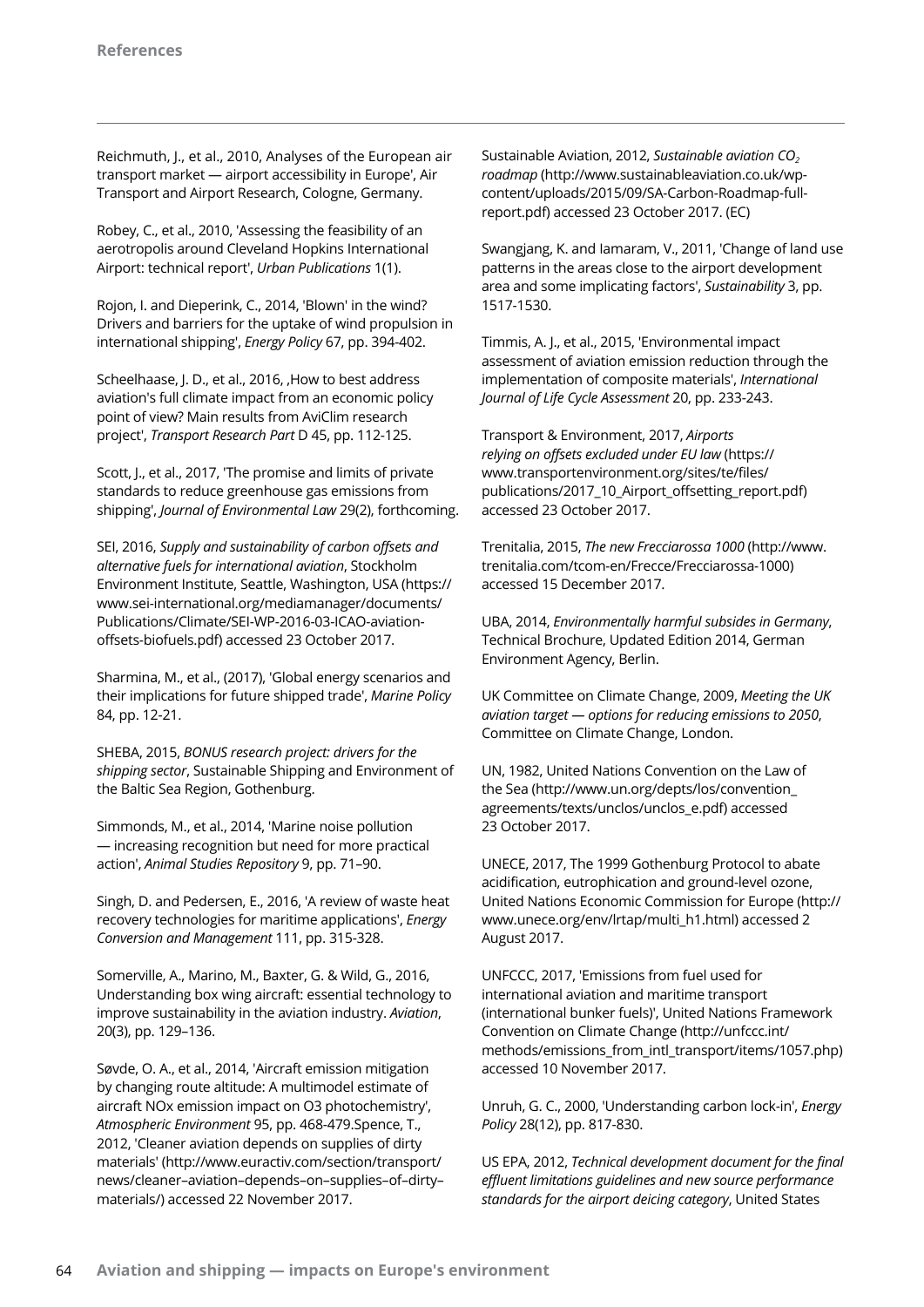Environmental Protection Agency (https://www.epa. gov/sites/production/files/2015-06/documents/airportdeicing-tdd-final-2012.pdf) accessed 22 September 2017.

US EPA, 2016, *Methane and black carbon impacts on the Arctic: communicating the science*, United States Environmental Protection Agency (https://19january2017snapshot.epa.gov/sites/ production/files/2016-09/documents/arctic-methaneblackcarbon\_communicating-the-science.pdf) accessed 23 October 2017

Viana, M., et al., 2014, 'Impact of maritime transport emissions on coastal air quality in Europe', *Atmospheric Environment* 90, pp. 96-105.

Wallace, S. D. and Liner, M. O., 2011, *Underground treatment of airport deicing fluid* (http://www. naturallywallace.com/docs/102\_Water%20Online%20 Airport%20Deicing%20Fluid%20Treatment.pdf) accessed 15 December 2017.

Walton, H., et al., 2015, *Understanding the health impacts of air pollution in London*, Report for Greater London Authority and Transport for London, King's College London (https://www.kcl.ac.uk/lsm/research/ divisions/aes/research/erg/research-projects/ understandingthehealthimpactsofairpollutioninlondon. aspx) accessed 26 September 2017.

WHO, 2009, *Night noise guidelines for Europe*, World Health Organization Regional Office for Europe (http:// www.euro.who.int/\_\_data/assets/pdf\_file/0017/43316/ E92845.pdf?ua=1) accessed 18 October 2014.

WHO, 2011, *Burden of disease from environmental noise*, World Health Organization, Regional Office for Europe, Copenhagen.

WHO, 2012, *Health effects of black carbon*, World Health Organization, European Centre for Environment and Health (http://www.euro.who.int/\_\_data/assets/pdf\_ file/0004/162535/e96541.pdf) accessed 23 October 2017.

WHO, 2013, *Review of evidence on health aspects of air pollution — REVIHAAP Project*, Technical Report, World Health Organization, Regional Office for Europe, Copenhagen.

WHO, 2016, *WHO expert consultation: available evidence for the future update of the WHO Global Air Quality Guidelines* (AQGs), WHO Regional Office for Europe (http://www. euro.who.int/en/health-topics/environment-and-health/ air-quality/publications/2016/who-expert-consultationavailable-evidence-for-the-future-update-of-the-whoglobal-air-quality-guidelines-aqgs-2016) accessed 15 December 2017.

Withana, S., et al., 2012, *Study supporting the phasing out of environmentally harmful subsidies*, Institute for European Environmental Policy, London.

Woo, J.-K. and Moon, D. S.-H., 2014, 'The effects of slow steaming on the environmental performance in liner shipping', *Maritime Policy & Management* 41, pp. 176-191.

World Bank, 2016, *State and trends of carbon pricing: 2016*, World Bank, Washington, DC.

World Bank, 2017a, 'Container port traffic' (http:// data.worldbank.org/indicator/IS.SHP.GOOD. TU?end=2015&start=1970) accessed 17 May 2017.

World Bank 2017b, 'Air transport freight' (http:// data.worldbank.org/indicator/IS.AIR.GOOD. MT.K1?end=2015&start=1970) accessed 17 May 2017.

World Bank 2017c, 'Air transport passengers' (http://data.worldbank.org/indicator/IS.AIR. PSGR?end=2015&start=1970) accessed 17th May 2017.

World Bank, 2017d, 'Imports of goods and services' (http://data.worldbank.org/indicator/NE.IMP.GNFS.ZS) accessed 17 May 2017.

World Bank, 2017e, 'Exports of goods and services' (https://data.worldbank.org/indicator/NE.EXP.GNFS.ZS) accessed 15 December 2015.

World Shipping Council, 2017 (http://www.worldshipping. org/about-the-industry/global-trade/top-50-worldcontainer-ports) accessed 15 December 2017.

WTO, 2013, *World Trade Report 2013: Factors shaping the future of world trade*, World Trade Organization, Geneva.

WWF, 2012, *One in Five Challenge Annual Report 2011/12*, Worldwide Fund for Nature, Woking, UK.

Yiğit, K., et al., 2016, 'Energy cost assessment of shoreside power supply considering the smart grid concept: a case study for a bulk carrier ship', *Maritime Policy & Management* 43, pp. 469-482.

Yim, S. H. L., et al., 2015, 'Global, regional and local health impacts of civil aviation emissions', *Environmental Research Letters* 10 (http://iopscience.iop.org/ article/10.1088/1748-9326/10/3/034001/pdf) accessed 23 October 2017.

Yoo, B.-Y., 2017, 'Economic assessment of liquefied natural gas (LNG) as a marine fuel for CO2 carriers compared to marine gas oil (MGO)', *Energy* 121, pp. 772-780.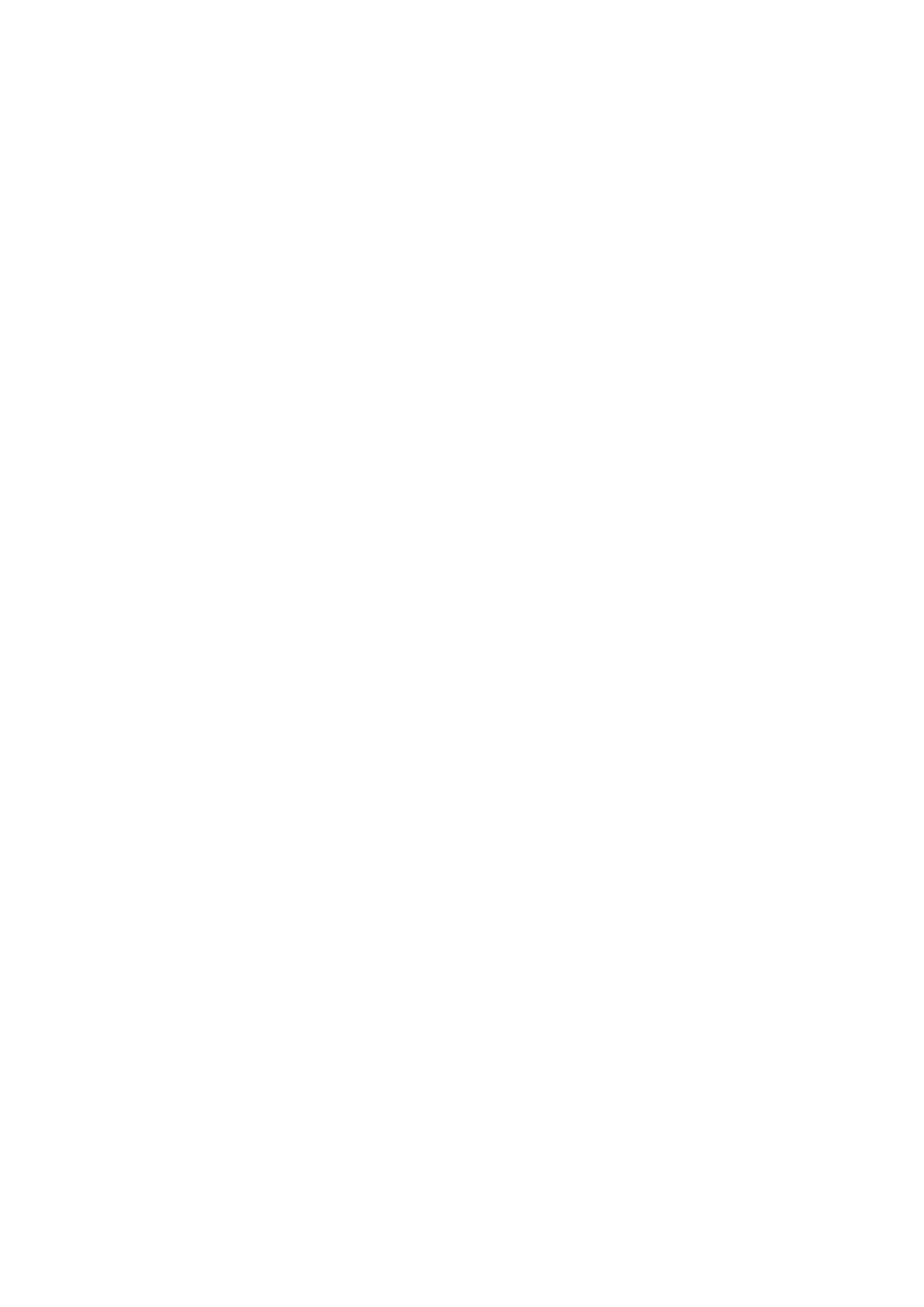European Environment Agency

## **Aviation and shipping — impacts on Europe's environment TERM 2017 — Transport and Environment Reporting Mechanism (TERM report)**

2017 — 66 pp. — 21 x 29.7 cm

ISBN 978-92-9213-931-5 doi:10.2800/4907

## **HOW TO OBTAIN EU PUBLICATIONS**

#### **Free publications:**

- one copy: via EU Bookshop (http://bookshop.europa.eu);
- more than one copy or posters/maps: from the European Union's representations (http://ec.europa.eu/represent\_en.htm); from the delegations in non-EU countries (http://eeas.europa.eu/delegations/index en.htm); by contacting the Europe Direct service (http://europa.eu/europedirect/index\_en.htm) or calling 00 800 6 7 8 9 10 11 (freephone number from anywhere in the EU) (\*).

(\*) The information given is free, as are most calls (though some operators, phone boxes or hotels may charge you).

## **Priced publications:**

• via EU Bookshop (http://bookshop.europa.eu).